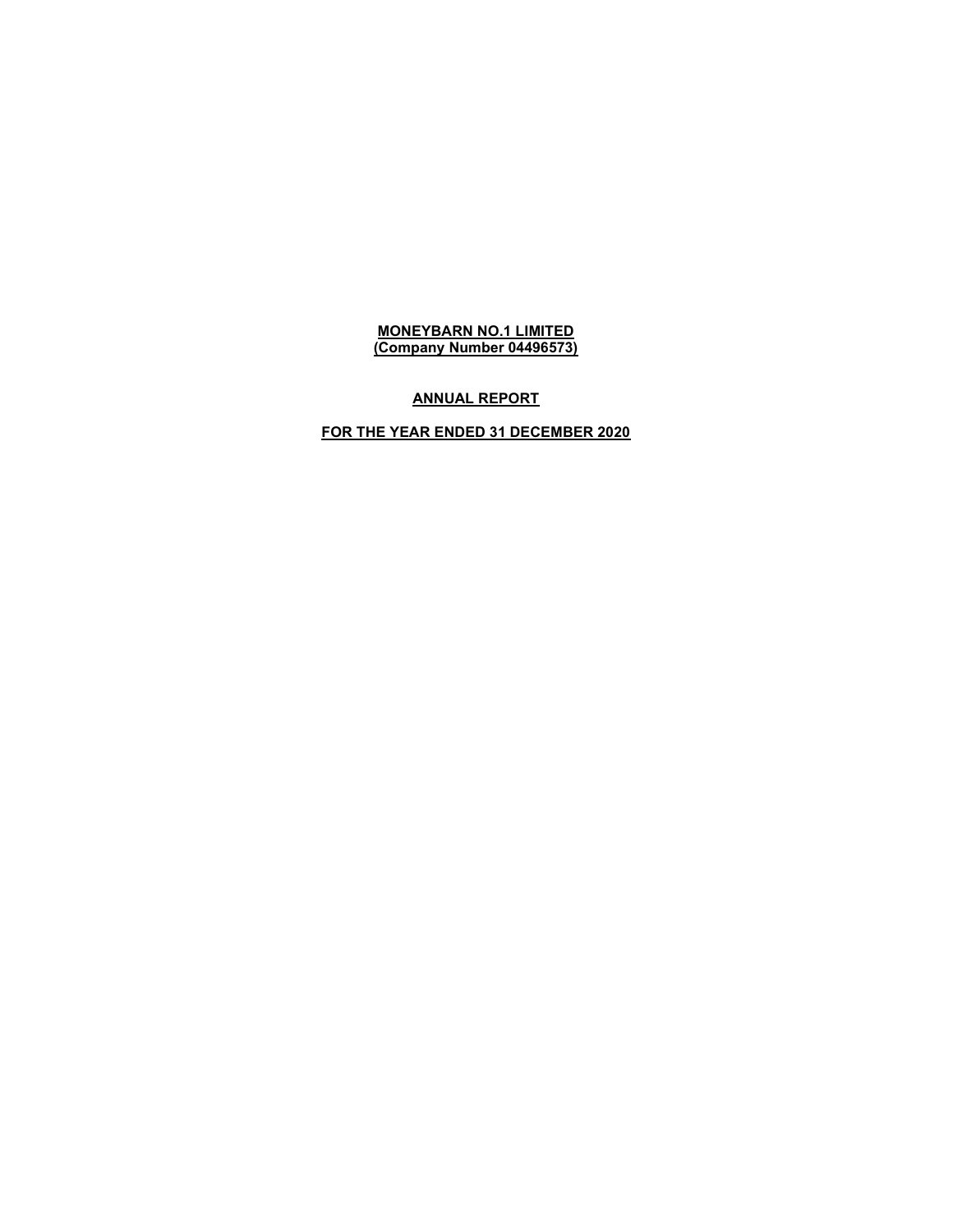# **CONTENTS**

# Page

| Directors' report                            | 1  |
|----------------------------------------------|----|
| Strategic report                             | 3  |
| Statement of directors' responsibilities     | 11 |
| Independent auditor's report                 | 12 |
| Statement of comprehensive income            | 16 |
| Balance sheet                                | 17 |
| Statement of changes in shareholder's equity | 18 |
| Statement of cash flows                      | 19 |
| Statement of accounting policies             | 20 |
| Financial and capital risk management        | 27 |
| Notes to the financial statements            | 30 |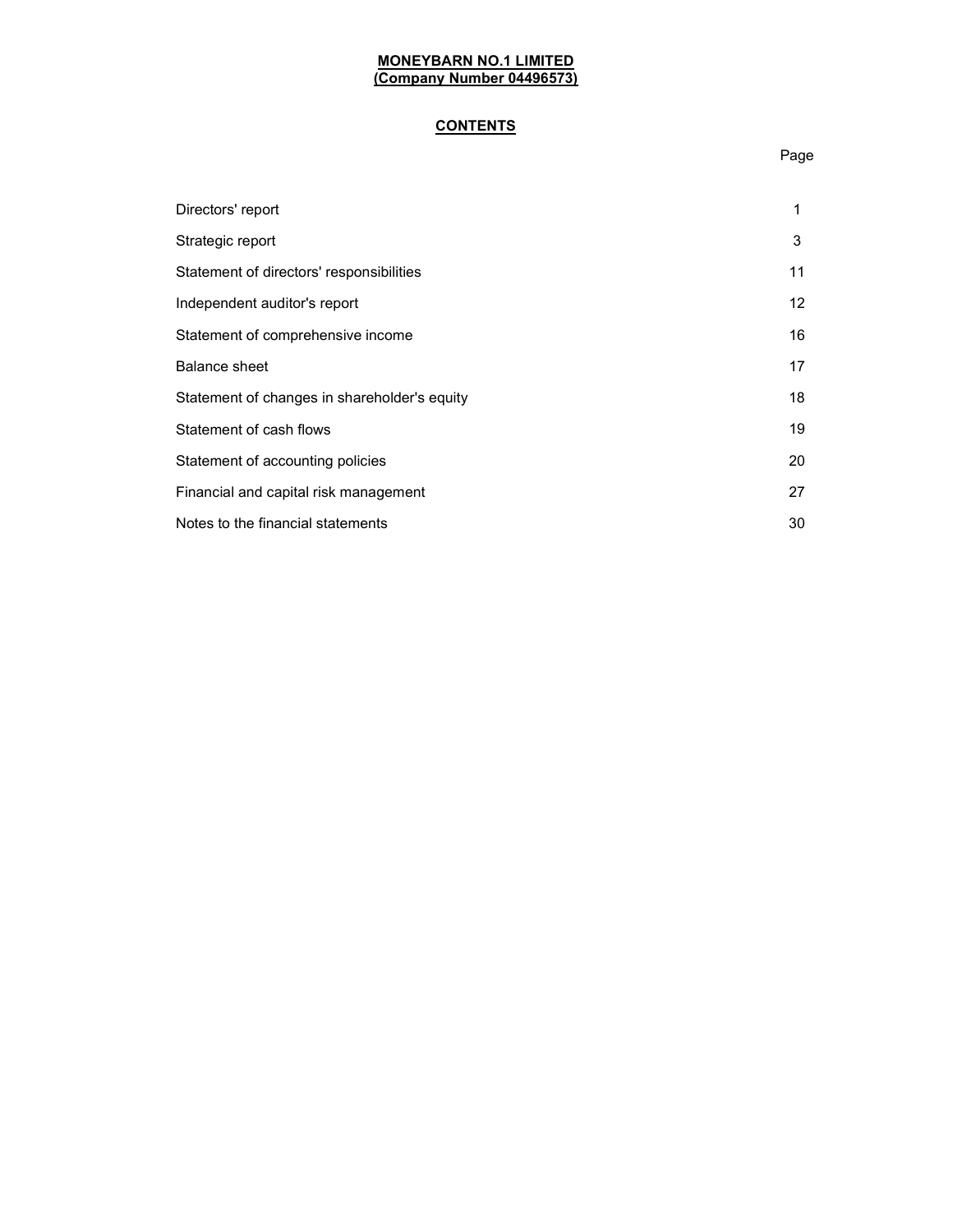# DIRECTOR'S REPORT

Moneybarn No.1 Limited (the 'company') is part of Provident Financial plc. Provident Financial plc is a public limited company, listed on the London Stock Exchange, which, together with its subsidiaries, forms the Provident Financial group (the 'group'). The immediate parent of the company is Moneybarn Group Limited.

The following provisions, which the directors are required to report in the Directors' Report, have been included in the Strategic Report:

- how the directors have engaged with colleagues, how they have had regard to colleague interests and the effect of that regard, including on the principal decisions taken by the company in the financial year (page 7); and,
- how the directors have had regard to the need to foster the company's business relationship with suppliers, customers and others, and the effect of that regard, including on the principal decision taken by the Company in the financial year (pages 4 to 9).

# Principal activities

The principal activity of the company is the provision of finance for the purchase of motor vehicles by individuals via conditional sale agreements.

# **Results**

The statement of comprehensive income for the year is set out on page 16. The loss for the year of £2.8m (2019 restated: profit of £14.3m) has been deducted from (2019: added to) reserves. The movement is due to significantly increased impairment charge partially offset by an increase in revenue. Refer to the statement of accounting policies for details of the restatement.

# Dividends

The directors do not recommend the payment of a dividend in respect of the year ended 31 December 2020 (2019: £nil).

# **Directors**

The directors of the company during the year ended 31 December 2020, all of whom were directors for the whole year then ended and to the date of this report, except where stated, were:

M J Le May (Chairman)

S Hodgson (Resigned 31 March 2020)

L S O'Loingsigh (Resigned 30 November 2020)

S G Thomas (Resigned 31 March 2020)

S J Bayley (Appointed 1 April 2020, Resigned 1 March 2021)

D V Shrimpton-Davis (Appointed 23 April 2020)

N Kapur (Appointed 30 June 2020)

C G Anderson (appointed 24 May 2021)

The Company has made qualifying third-party indemnity provisions for the benefit of its Directors which were in place during the year and remain in force at the date of this report. The Company maintains directors' and officers' liability insurance for its Directors and officers.

# Climate change

Disclosures are made in the Provident Financial plc Group Annual Report and Financial Statements 2020, which do not form part of this report, in respect of Moneybarn's:

- scope 1 and 2 greenhouse gas emissions in tonnes of carbon dioxide equivalent;
- a relevant intensity ratio (i.e. kilograms of carbon dioxide equivalent per customer); and
- information on underlying energy use for 2020.

The disclosures are produced in accordance with the UK Government's Streamlined Energy and Carbon Reporting (SECR) policy that has been implemented through the Companies (Directors' Report) and Limited Liability Partnership (Energy and Carbon Report) Regulations 2018. This disclosure covers the greenhouse gas emissions and energy use for the Group and its operating divisions incorporating Moneybarn.

# Financial risk management

The financial and capital risk management reports of the company are set out on pages 27 to 29.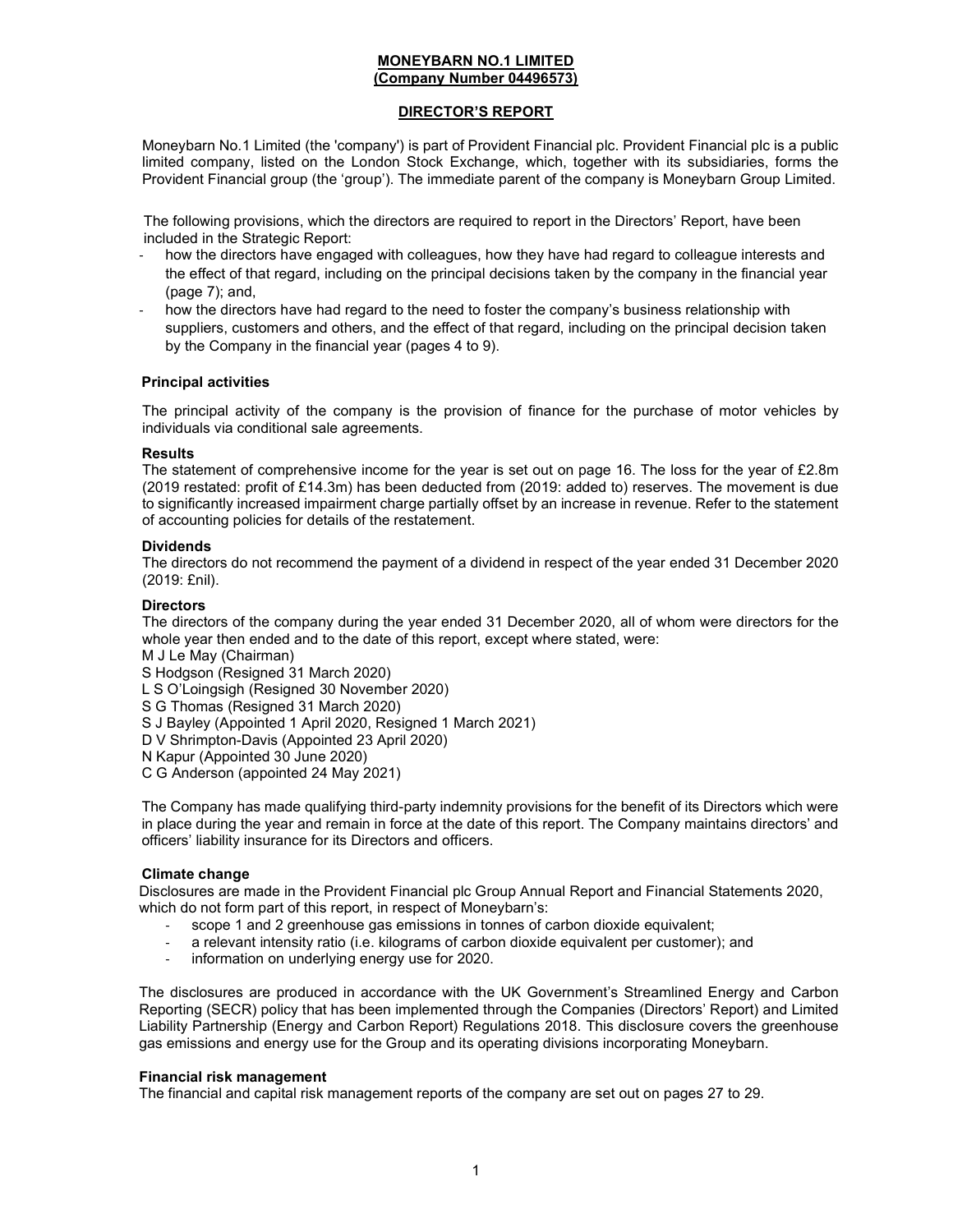# DIRECTOR'S REPORT

# Post balance sheet events

Post balance sheet events have been disclosed in note 18 of the accounts.

#### Auditor information

In accordance with section 418 of the Companies Act 2006, each person who is a director at the date of this report confirmed that:

- i) so far as the director is aware, there is no relevant audit information of which the company's auditor is unaware; and
- ii) he has taken all reasonable steps that he ought to have taken as a director in order to make himself aware of any relevant audit information and to establish that the company's auditor is aware of that information.

# Auditor

Deloitte LLP will continue as auditor to the company for the next financial year.

# BY ORDER OF THE BOARD

Kleis Arben

C G Anderson **Director** Petersfield 19 July 2021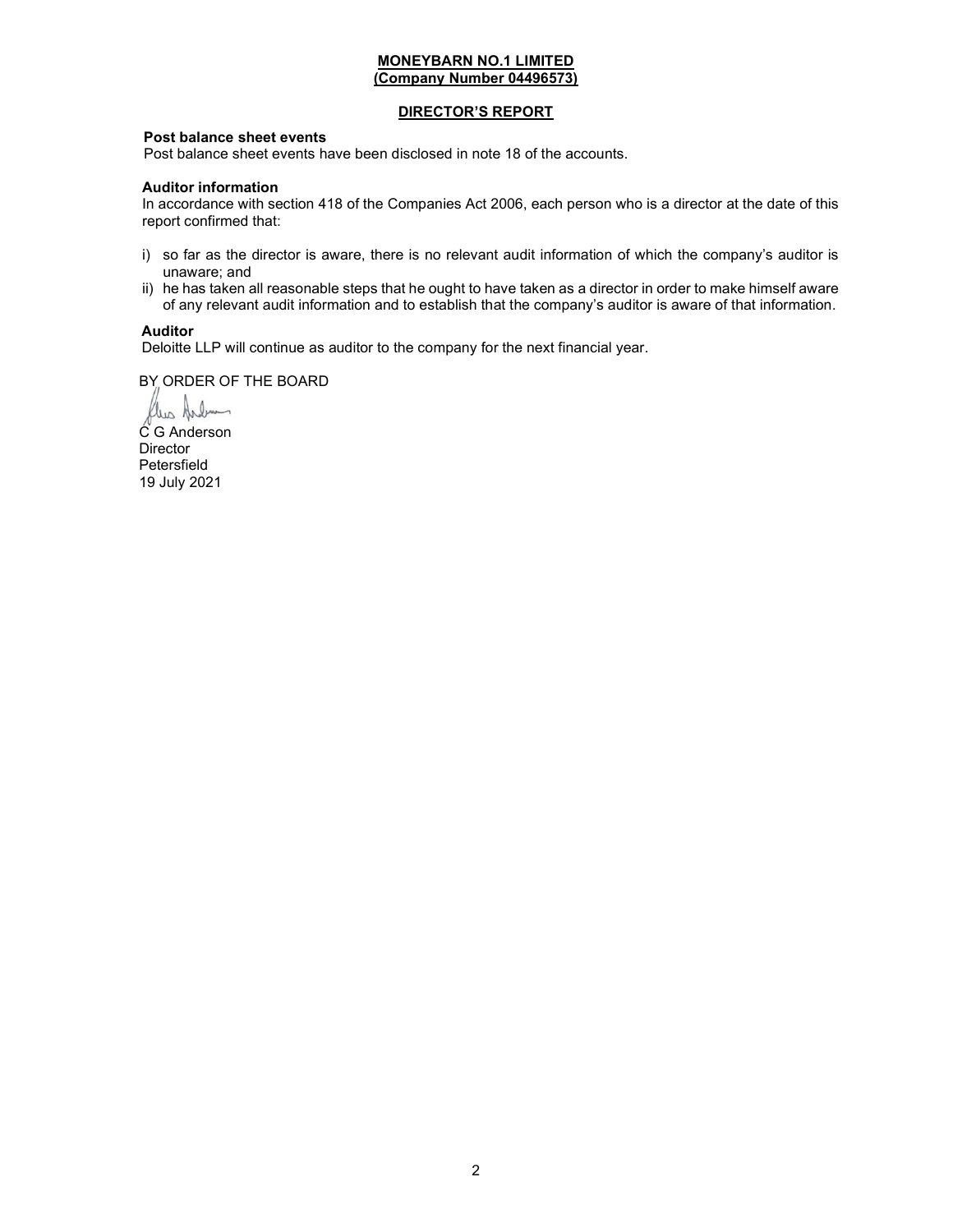# STRATEGIC REPORT

# Business review

The company recorded another year of strong growth with a 15.8% increase in amounts receivable from customers in the year (see Note 6). This resulted in a 11.8% increase in revenue from interest income. Impairment increased by 50.8% largely reflecting the impact of Covid-19 and deterioration in the macroeconomic environment. In the current year the company updated its accounting policy in respect of the definition of default. Further information can be found in the accounting policies included within the financial statements on page 21. The change was applied retrospectively therefore the 2019 comparatives have been restated. Finance costs were higher than the prior year reflecting a growth in the receivables book and higher cost of funding. Loss before taxation and exceptional income (2019: profit before taxation and exceptional income) amounted to £5.6m, £20.5m less than the restated prior year profit of £14.9m.

During the year, the company wrote 38,000 new contracts (2019: 38,800) and increased the portfolio of conditional sales financing agreements from 77,000 to 91,400. This increase was achieved from:

- an improvement in the quality of the new business being written, e.g. the average credit score of new customers has increased; and
- competitor's pulling back from the market during the beginning of the Covid-19 pandemic at the start of 2020.

Revenue from interest income increased by 11.8% to £133.9m (2019 restated: £119.8m), primarily as a result of the receivables increase with revenue margins being broadly stable. Amounts receivable from customers increased by 15.8% to £566.6m (2019 Restated: £489.1m).

The underlying finance costs increased by 37.0% to £40.0m excluding an exceptional interest credit of £1.3m (2019: £29.2m). This reflects the growth in the receivables book, higher average cost of funding from the ultimate parent undertaking as well as increased costs linked to the securitisation entered in to at the start of 2020.

Impairment increased significantly during the year to £72.7m (2019 restated: £48.2m) as a result of Covid-19's impact on the arrears rate and increased provisions driven by a deterioration in the macroeconomic environment. As a consequence, the annualised impairment rate increased to 13.6% (2019 restated: 10.1%). On a risk-adjusted basis, the net interest margin fell to 4.8% at the end of December vs. 8.9% a year earlier, as a result of the increased impairment rate. The annualised impairment rate remained elevated during 2020 due, in part, to persistently higher arrears levels supported by a challenging termination process, as the company's ability to collect vehicles was restricted. This restriction, as per FCA guidance, was lifted on 31 January 2021. Whilst Moneybarn is now able to collect vehicles again, it remains sensitive to customer circumstances.

Prior to the FCA issuing guidance to the market regarding payment holidays, the company started working with its customers proactively to ease any potential financial hardship they might be experiencing. Therefore, the company experienced an earlier take-up of such arrangements than the wider market. At its peak, the take-up of a payment holiday by customers was 23.0%. Following the initial one to three-month payment holidays expiring, the overall number declined and, at the end of December, the proportion of customers with an active payment holiday was 1.3%.

Operating costs and administrative costs increased by 20.0% to £29.7m (2019: £24.8m) reflecting an increase in headcount, volume related costs – such as credit bureau searches – and arrangements for working remotely.

During the year, the company issued its first tranche of asset backed securities through a closed deal with NatWest Markets. As at 31 December 2020, £150m of notes are in issue externally; of this, £133.1m has been remitted to Moneybarn, with the remainder carried as cash inside the structure to be reinvested in a future window or retained for liquidity purposes.

# Principal risks and uncertainties and financial risk management

The Executive Committee of Moneybarn (consisting of Duncton Group Limited and its subsidiaries) is responsible for managing the day-to-day strategic risks of the Moneybarn group. Moneybarn is managed as a consolidated business, and the committees and risk management policies operate across Moneybarn. The Executive Committee delegates some of its responsibilities to sub-committees, set out on the following page.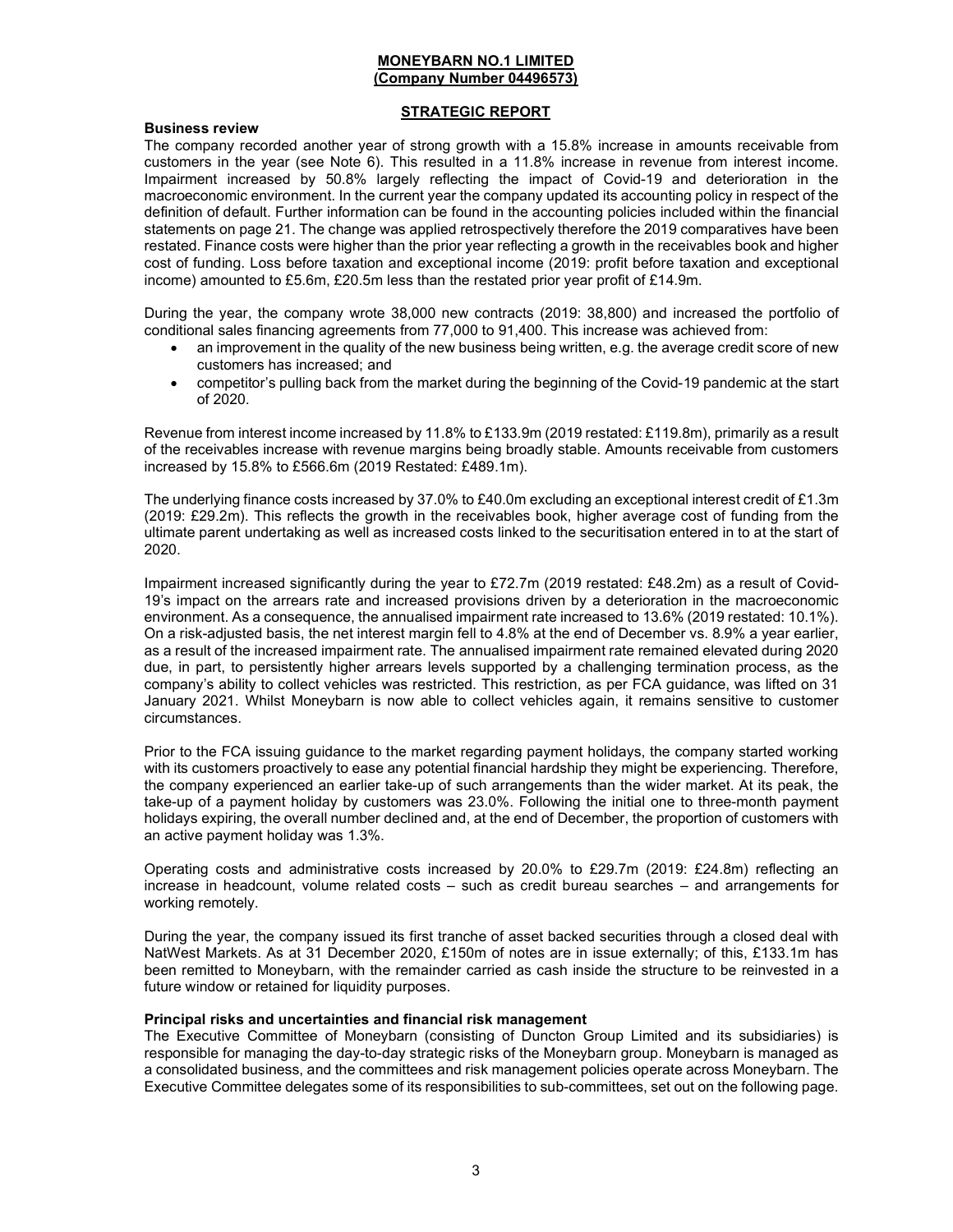# STRATEGIC REPORT (CONTINUED)

### Principal risks and uncertainties and financial risk management (continued)

The board approves detailed budgets and forecasts for the year ahead. It also approves outline projections for the subsequent four years. An update to the budget is approved each year. Actual performance against these budgets is monitored in detail within the company's management accounts and this is supplemented with a rolling forecast of the full-year outturn. The Executive Committee meets each month to review the prior month performance of the company. This includes the management accounts and key financial and non-financial performance indicators. The company's management accounts also form part of the papers for each board meeting.

Credit risk is the principal risk faced by the company. The possibility that customers will fail to honour their contracts and the market value of the underlying vehicle will be insufficient security to cover the customer's outstanding liabilities. To mitigate this risk, the company has developed strong underwriting, loan to value and credit control policies, as well as an efficient disposal process.

The following committees all report to the Executive Committee which in turn reports to the board:

- Credit Committee, which reviews credit performance, approves underwriting rule changes, assesses new products or product changes and approves pricing changes.
- Policy Committee which meets bi-monthly and reviews and approves the company policies and reviews and acts upon the feedback from internal audits.
- Regulatory Change Committee which meets quarterly to review the impact of regulatory changes and any associated required actions.
- Technology and Change Committee which meets monthly to review the programme, prioritisation and progress of projects.
- Executive Audit Committee which meets every other month to review progress of actions raised and the performance of 3 lines of defence, analysis of root causes and review of compliance monitoring plan.
- Complaints Committee which reviews complaints examples, trends and root causes.
- Risk Committee which oversees overall risk management and meets twice every quarter to:
	- Consider and monitor the ongoing effectiveness of the company's risk management framework, including business systems and controls, risk policies and risk appetite;
	- Review the risk measures, risk dashboard and risk appetites; and
	- Consider the appropriateness of risk specific classifications and proposed mitigants as set out in the risk dashboard.

The Risk Committee reports to the board.

Information on the management of specific financial risks including credit, market, liquidity, interest rate, and capital risks is provided on pages 27 to 29.

# Statement regarding section 172 of the Companies Act 2006

Our purpose, as part of the Provident Financial group, is predicated on our customers and is underpinned by a number of strategic drivers and behaviours. These aim to deliver an appropriate balance between the needs of our customers, our regulators, investors and our employees, in order to ensure that we are successful and sustainable for all of our stakeholders. Our stakeholders are individuals or groups who have an interest in, or are affected by, the activities of our business; our key stakeholders are set out in the table below. We seek to engage with them regularly to ensure that we are aware of their views and concerns with regard to a wide range of issues and we do this in a number of ways, as detailed on this page and pages 5 to 9. By balancing the interests of our stakeholders, lending responsibly, contributing to wider society and ensuring the appropriate corporate governance arrangements are in place, we can maintain a reputation for high standards of business conduct. You can read about how we have generated and preserved value over the long term in the strategic report and review of business.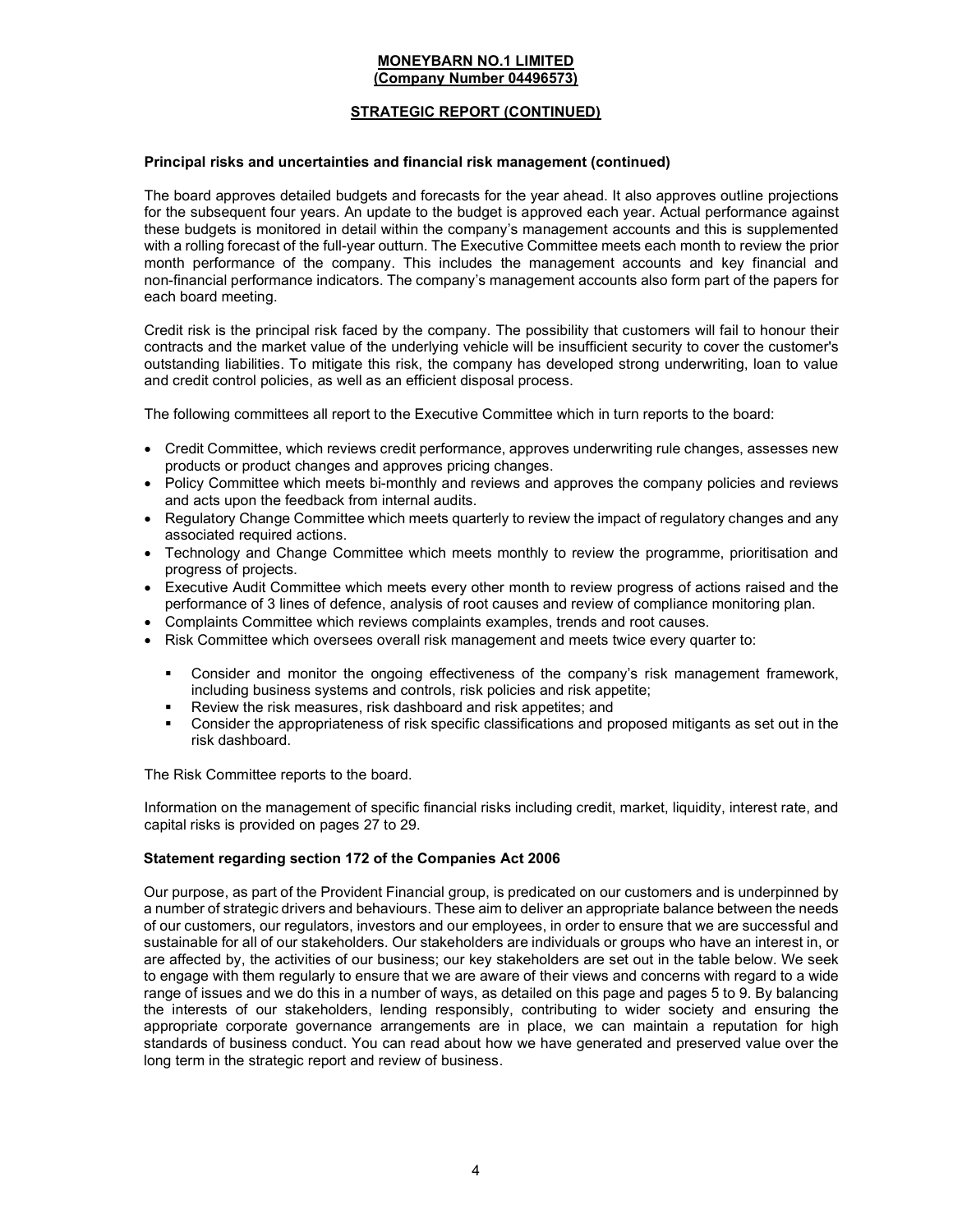# STRATEGIC REPORT (CONTINUED)

# Statement regarding section 172 of the Companies Act 2006 (continued)

| <b>Our Stakeholders</b><br>and why we engage<br>with them                                                                                                                                                                                                              | How? (How management and/or<br>directors engaged with and<br>considered our stakeholders)                                                                                                                                                                                                                                                                                                                | <b>What?</b> (What were the<br>key topics of engagement<br>and consideration)                                                                                                                                                                                                                                                                                                                                                                                                                             | Key outcomes and actions<br>(What was the impact of the<br>engagement and/or<br>consideration?)                                                                                                                                                                                                                                                                                                                                                                                                                                                                                                                                                                                                                                                                                                                                                                                          |
|------------------------------------------------------------------------------------------------------------------------------------------------------------------------------------------------------------------------------------------------------------------------|----------------------------------------------------------------------------------------------------------------------------------------------------------------------------------------------------------------------------------------------------------------------------------------------------------------------------------------------------------------------------------------------------------|-----------------------------------------------------------------------------------------------------------------------------------------------------------------------------------------------------------------------------------------------------------------------------------------------------------------------------------------------------------------------------------------------------------------------------------------------------------------------------------------------------------|------------------------------------------------------------------------------------------------------------------------------------------------------------------------------------------------------------------------------------------------------------------------------------------------------------------------------------------------------------------------------------------------------------------------------------------------------------------------------------------------------------------------------------------------------------------------------------------------------------------------------------------------------------------------------------------------------------------------------------------------------------------------------------------------------------------------------------------------------------------------------------------|
| <b>Our Customers</b><br>We engage with our<br>customers to<br>determine whether<br>we are delivering our<br>business activities in<br>accordance with our<br>purpose and ensuring<br>that we deliver good<br>outcomes for them<br>throughout their<br>journey with us. | Utilising a wide variety of<br>$\bullet$<br>customer engagement methods<br>including, third party research,<br>and complaints monitoring<br>Monitoring performance against<br>$\bullet$<br>good customer outcomes<br>Considering the customer<br>$\bullet$<br>experience, customer journeys<br>and outcomes<br>Designing and implementing<br>$\bullet$<br>policies that protect and<br>support customers | Customer<br>$\bullet$<br>affordability,<br>vulnerability and<br>persistent debt<br>Customer outcomes.<br>$\bullet$<br>satisfaction, service<br>level agreements<br>care, service and<br>complaints<br>Policy suite includes,<br>$\bullet$<br>but is not limited to,<br>Anti Money<br>Laundering ('AML'),<br>Data Protection.<br>Complaints<br>Handling,<br>Forbearance,<br>Collections,<br>Vulnerable<br>Customers and<br><b>Financial Promotions</b><br>Enhanced<br>$\bullet$<br>forbearance<br>measures | Management and Board<br>$\bullet$<br>oversight of customer<br>complaints operations,<br>outcomes and strategy<br>Remained open to new<br>$\bullet$<br>business throughout the<br>Covid-19 related disruption to<br>support customers<br>Refined and digitised, where<br>$\bullet$<br>beneficial, customer journeys<br>Payment holidays were<br>$\bullet$<br>introduced and made<br>available to customers ahead<br>of FCA guidance to the<br>industry<br>Vehicle repossessions were<br>$\bullet$<br>paused for a period for<br>customers in arrears who had<br>been impacted by the Covid-<br>19 pandemic<br>Approximately 50% of<br>$\bullet$<br>customer facing colleagues<br>were cross-trained to support<br>with customer queries<br>Tightened credit underwriting<br>$\bullet$<br>reflective of the desire to lend<br>responsibly through a period<br>of unprecendented disruption |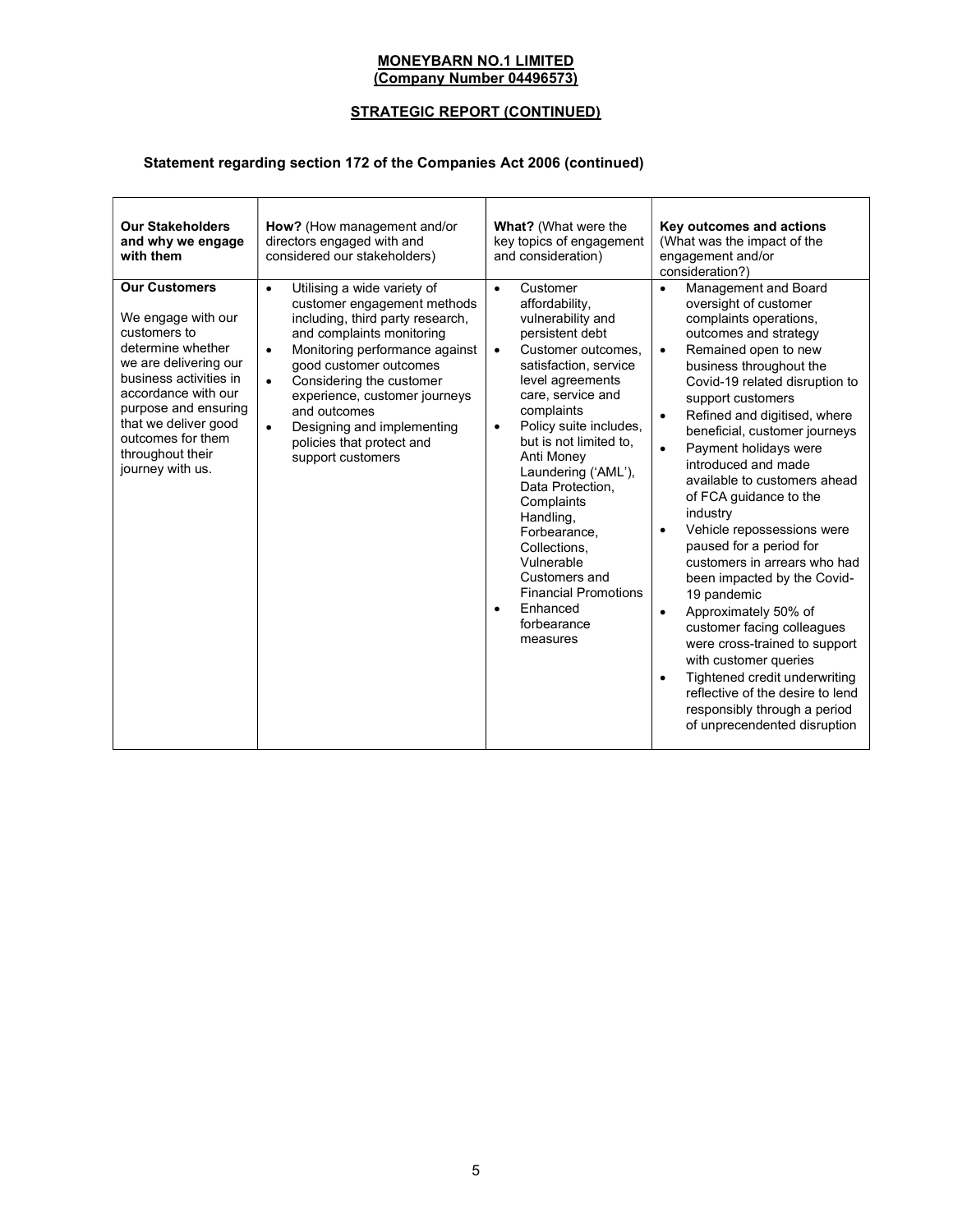# STRATEGIC REPORT (CONTINUED)

| <b>Our Stakeholders</b><br>and why we engage<br>with them                                                                                                                                                                                                                                                                                                                                                                                                                                                 | How? (How management and/or<br>directors engaged with and<br>considered our stakeholders)                                                                                                                                                                                                                                                                                                                                                                                                                                                                                                                                                                                                                                                                                                                                                                                                                         | <b>What?</b> (What were the<br>key topics of engagement<br>and consideration)                                                                                                                                                                                                                                                                                                                                                                                                                                                                                                                                                                           | Key outcomes and actions<br>(What was the impact of the<br>engagement and/or<br>consideration?)                                                                                                                                                                                                                                                                                                                 |
|-----------------------------------------------------------------------------------------------------------------------------------------------------------------------------------------------------------------------------------------------------------------------------------------------------------------------------------------------------------------------------------------------------------------------------------------------------------------------------------------------------------|-------------------------------------------------------------------------------------------------------------------------------------------------------------------------------------------------------------------------------------------------------------------------------------------------------------------------------------------------------------------------------------------------------------------------------------------------------------------------------------------------------------------------------------------------------------------------------------------------------------------------------------------------------------------------------------------------------------------------------------------------------------------------------------------------------------------------------------------------------------------------------------------------------------------|---------------------------------------------------------------------------------------------------------------------------------------------------------------------------------------------------------------------------------------------------------------------------------------------------------------------------------------------------------------------------------------------------------------------------------------------------------------------------------------------------------------------------------------------------------------------------------------------------------------------------------------------------------|-----------------------------------------------------------------------------------------------------------------------------------------------------------------------------------------------------------------------------------------------------------------------------------------------------------------------------------------------------------------------------------------------------------------|
| Our shareholder<br>The Company is a<br>wholly owned<br>subsidiary of<br><b>Provident Financial</b><br>plc, and as such it is<br>of paramount<br>importance that the<br>Group is kept<br>updated on the<br>Company's progress<br>in delivering the<br>Group's shared<br>purpose, it's budget,<br>it's strategy,<br>governance and<br>culture. Direct and<br>regular engagement<br>with our shareholder<br>ensures that the<br>Company has a clear<br>understanding of its<br>role as part of the<br>Group. | Adapted the business model to<br>$\bullet$<br>take into account the Group-<br>wide purpose, our Blueprint<br>Group CEO is the Chair of the<br>$\bullet$<br>Company Board and the Group<br>CFO is a member<br>The MD and FD have regular<br>$\bullet$<br>meetings with the Group CEO<br>and Group CFO<br>Financial reporting, strategy<br>$\bullet$<br>and common accounting<br>principles are utilised across<br>the Group to provide alignment<br>The Budget and financial plan<br>$\bullet$<br>are developed as part of the<br>wider Group process<br>The Group has an aligned<br>$\bullet$<br>corporate governance<br>framework and structure<br>including complementary<br><b>Delegated Authorities Manuals</b><br>Participation in the Group credit<br>$\bullet$<br>underwriting review<br>The Group has a centralised<br>$\bullet$<br>Corporate Responsibility team<br>and a Group-wide approach to<br>CSR. | Strategy and long-<br>$\bullet$<br>term value creation<br><b>Culture and Blueprint</b><br>$\bullet$<br>Financial and<br>$\bullet$<br>operational<br>performance and<br>resilience<br><b>Risk Management</b><br>$\bullet$<br>Corporate<br>$\bullet$<br>qovernance<br>arrangements and<br>alignment<br>Corporate<br>$\bullet$<br>responsibility<br>Interactions with the<br>$\bullet$<br>regulators<br>The Application of<br>$\bullet$<br>common accounting<br>principles across the<br>Group<br>Consideration of<br>$\bullet$<br>creditworthiness and<br>lending policy in the<br>macro-economic<br>environment arising<br>from the Covid-19<br>pandemic | Business model aligned with<br>$\bullet$<br>the Group's purpose<br>Business model aligned with<br>$\bullet$<br>regulatory expectations<br>Group CEO and company MD<br>$\bullet$<br>objectives aligned<br>Amended IFRS9<br>$\bullet$<br>methodology application and<br>alignment<br>Group approved budget and<br>$\bullet$<br>operational plan<br>Tightened underwriting<br>$\bullet$<br>standards in April 2020 |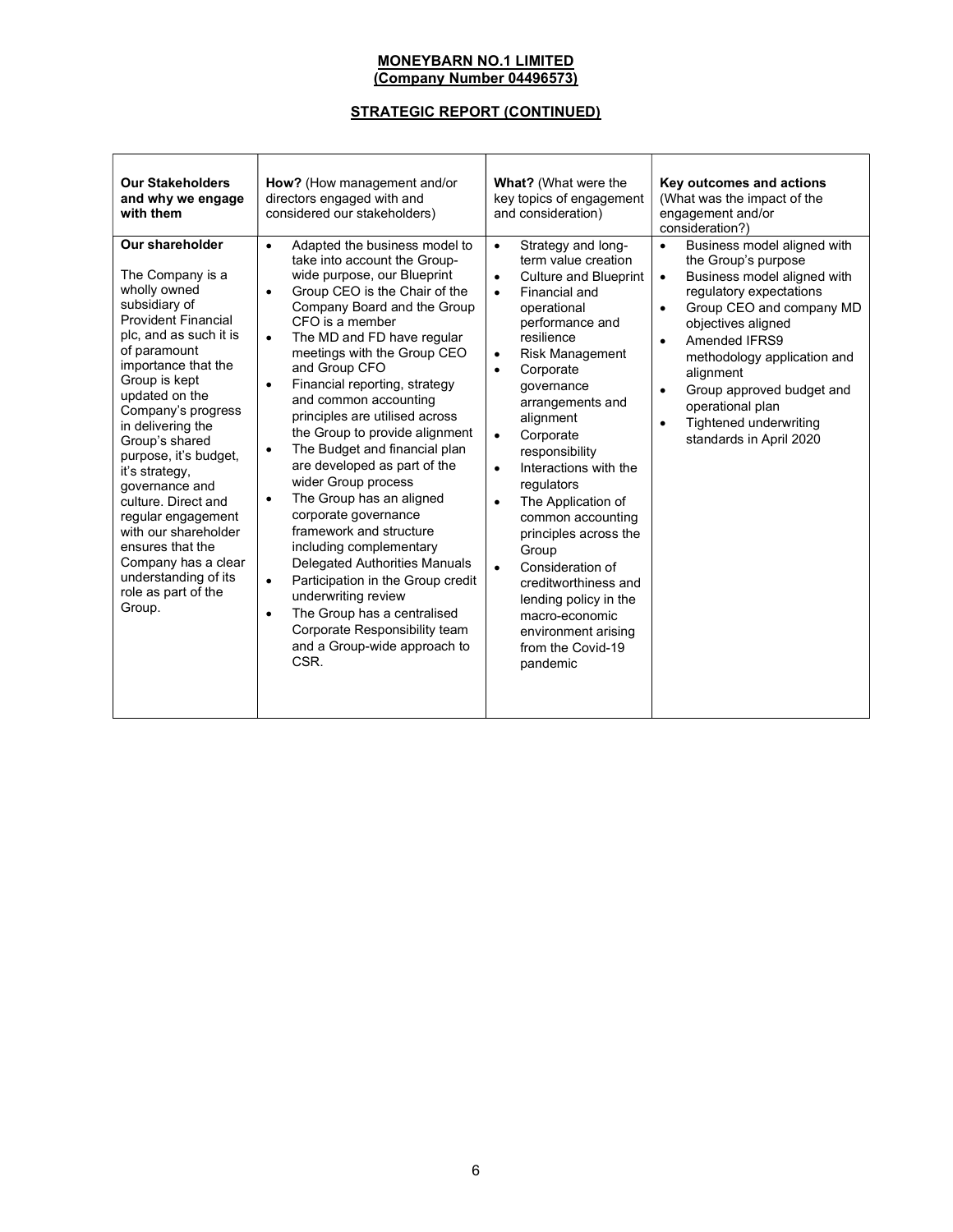# **STRATEGIC REPORT (CONTINUED)**

| Our Stakeholders and<br>why we engage with<br>them                                                                                                                                                                                                                                                              | How? (How management and/or<br>directors engaged with and<br>considered our stakeholders)                                                                                                                                                                                                                                                                                                                                                                                                                                                                                                                                                                                                                                                                                                                                                                                                                                                                                                                                                                                                                                                                                                                                                          | <b>What?</b> (What were the<br>key topics of engagement<br>and consideration)                                                                                                                                                                                                                                                                                                                               | Key outcomes and actions<br>(What was the impact of the<br>engagement and/or<br>consideration?)                                                                                                                                                                                                                                                                                                                                                                                                                                                                                                                                                                                                                                                                                                                                           |  |
|-----------------------------------------------------------------------------------------------------------------------------------------------------------------------------------------------------------------------------------------------------------------------------------------------------------------|----------------------------------------------------------------------------------------------------------------------------------------------------------------------------------------------------------------------------------------------------------------------------------------------------------------------------------------------------------------------------------------------------------------------------------------------------------------------------------------------------------------------------------------------------------------------------------------------------------------------------------------------------------------------------------------------------------------------------------------------------------------------------------------------------------------------------------------------------------------------------------------------------------------------------------------------------------------------------------------------------------------------------------------------------------------------------------------------------------------------------------------------------------------------------------------------------------------------------------------------------|-------------------------------------------------------------------------------------------------------------------------------------------------------------------------------------------------------------------------------------------------------------------------------------------------------------------------------------------------------------------------------------------------------------|-------------------------------------------------------------------------------------------------------------------------------------------------------------------------------------------------------------------------------------------------------------------------------------------------------------------------------------------------------------------------------------------------------------------------------------------------------------------------------------------------------------------------------------------------------------------------------------------------------------------------------------------------------------------------------------------------------------------------------------------------------------------------------------------------------------------------------------------|--|
| Our colleagues<br>To ensure that they<br>understand the Group's<br>purpose and how they<br>can support its delivery,<br>which we believe helps<br>our customer base. To<br>maintain high levels of<br>colleague engagement<br>in order to enable us to<br>attract, retain and<br>develop the talent we<br>need. | A Group-wide colleague<br>$\bullet$<br>survey was carried out during<br>the year together with Covid-<br>19 specific surveys<br>A workforce panel<br>$\bullet$<br>consultation was undertaken<br>to establish Covid-19 secure<br>working environment and<br>practices<br>Our Designated Group Non-<br>$\bullet$<br><b>Executive Director Colleague</b><br>Champion plays the lead role<br>in Board engagement with<br>employees, understanding<br>and representing employee<br>interests across the Group<br>The Group's inclusion<br>$\bullet$<br>programme was launched via<br>a dedicated roll-out<br>programme during the year to<br>focus on inclusion<br>Leadership and professional<br>$\bullet$<br>development programmes<br>A colleague communication<br>$\bullet$<br>strategy was adapted to<br>account for the Covid-19<br>pandemic and delivers<br>frequent, multi-channel<br>communication<br>Group recognition platform,<br>$\bullet$<br>'Better Everyday' continues to<br>foster a culture where we say<br>'thank you' or 'well done' to<br>colleagues who demonstrate<br>our Blueprint behaviours<br>A confidential externally<br>$\bullet$<br>facilitated whistleblowing<br>line is available for colleagues<br>to raise concerns | Review of colleague<br>$\bullet$<br>survey results<br>Culture, purpose and<br>$\bullet$<br>behaviours<br>Group aligned<br>$\bullet$<br>Colleague reward and<br>recognition<br>Training, leadership<br>$\bullet$<br>development and<br>succession planning<br>Employee<br>$\bullet$<br>engagement<br>Health and safety<br>$\bullet$<br>Colleague wellbeing<br>$\bullet$<br>at work<br>Inclusion<br>$\bullet$ | Colleague survey action<br>plans to address any areas<br>for improvement and<br>celebrate areas of<br>achievement with a view to<br>increasing scores year on<br>year<br>Mechanisms for colleague<br>$\bullet$<br>recognition 'Better Everyday'<br>Oversight of our health and<br>$\bullet$<br>safety approach, including<br>the impact on colleagues of<br>the Covid-19 pandemic and<br>associated working<br>arrangements<br>'Be Brilliant' leadership<br>$\bullet$<br>programme and increased<br>the support available for<br>professional qualifications<br>The Board and Executive<br>$\bullet$<br>Management agreed a 20%<br>pay reduction for a three-<br>month period whilst<br>operations were impacted by<br>Covid-19 related disruption<br>The purchase of equipment<br>$\bullet$<br>to enable colleagues to work<br>from home |  |
| <b>Our communities</b><br>To invest in activities<br>and initiatives which<br>seek to address some<br>of the key factors<br>which, on their own or<br>acting together, may<br>reduce someone's<br>likelihood to be<br>accepted for credit.                                                                      | Participation in the Group<br>Social Impact Programme<br>that delivers community<br>investment<br>The Company participates in<br>$\bullet$<br>the Group Customer, Culture<br>and Ethics Committee at<br>which Group-wide community<br>matters are discussed and<br>overseen by the Group Board<br>Group Board oversight of<br>$\bullet$<br>community matters and the<br>approach to external<br>engagement regarding the<br>Company's purpose and role<br>in society                                                                                                                                                                                                                                                                                                                                                                                                                                                                                                                                                                                                                                                                                                                                                                               | Community<br>contributions and<br>charitable giving<br>Volunteering<br>Matched employee<br>$\bullet$<br>fundraising<br>Relationships with<br>$\bullet$<br>debt charities                                                                                                                                                                                                                                    | Group volunteering policy<br>Group approved approach to<br>$\bullet$<br>external engagement<br>regarding the Company's<br>purpose and role in society<br>Matched employee<br>$\bullet$<br>charitable fundraising<br>The Group Social Impact<br>$\bullet$<br>Fund constituted a<br>foundation in Scotland and<br>provided 800 printed<br>information packs for the<br>first Virtual Numeracy day, in<br>keeping with the Group's<br>purpose                                                                                                                                                                                                                                                                                                                                                                                                |  |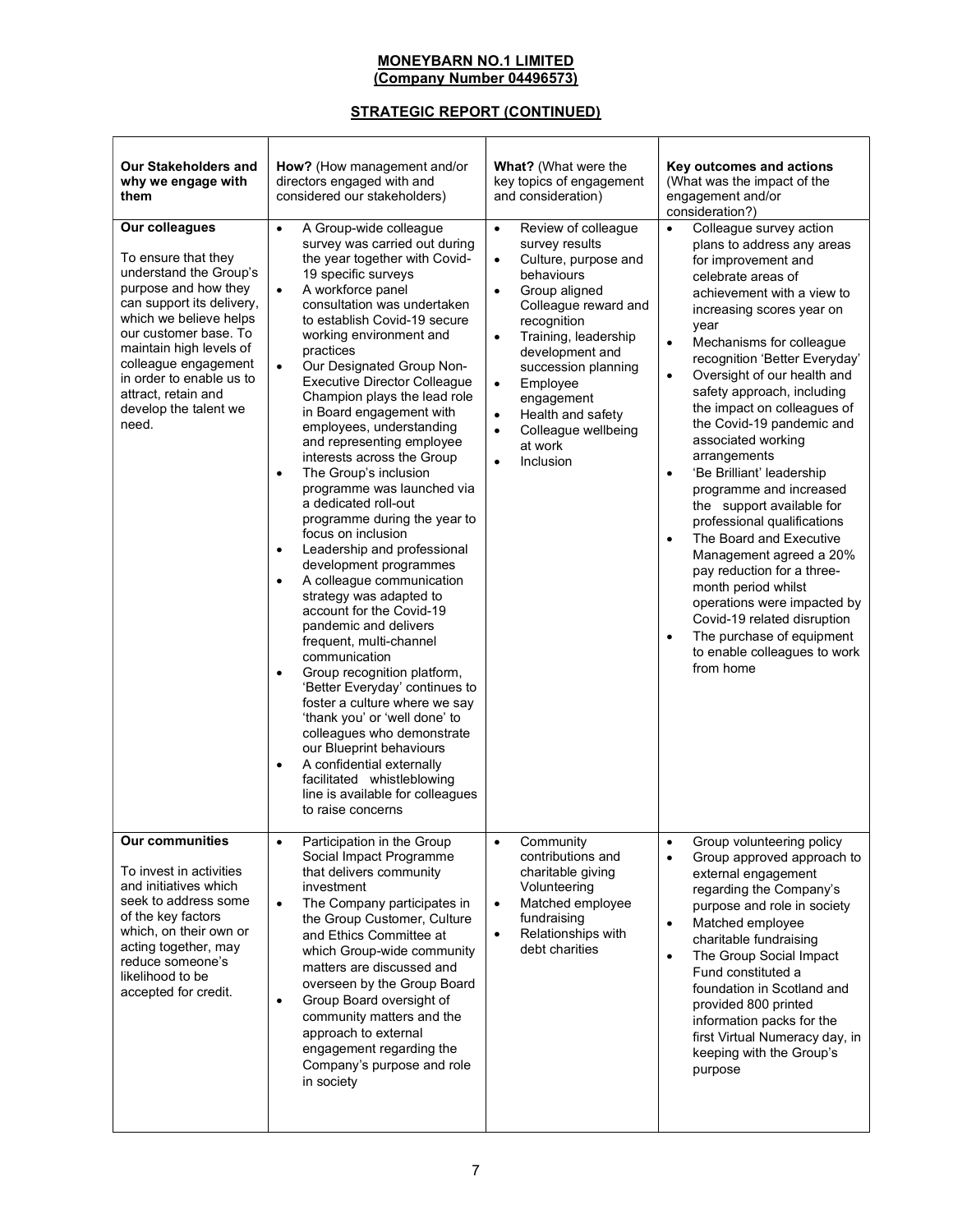# STRATEGIC REPORT (CONTINUED)

| <b>Our Stakeholders and</b><br>why we engage with<br>them                                                                                                                                                                                                            | How? (How management and/or<br>directors engaged with and<br>considered our stakeholders)                                                                                                                                                                                                                                                                                                                                                                                                                                                                                                                                                                                      | <b>What?</b> (What were the<br>key topics of engagement<br>and consideration)                                                                                                                                                                                                                                                                                                                                                                                                                                                                                                                           | Key outcomes and actions<br>(What was the impact of the<br>engagement and/or<br>consideration?)                                                                                                                                                                                                                                                                                                                                                                                                                                                |
|----------------------------------------------------------------------------------------------------------------------------------------------------------------------------------------------------------------------------------------------------------------------|--------------------------------------------------------------------------------------------------------------------------------------------------------------------------------------------------------------------------------------------------------------------------------------------------------------------------------------------------------------------------------------------------------------------------------------------------------------------------------------------------------------------------------------------------------------------------------------------------------------------------------------------------------------------------------|---------------------------------------------------------------------------------------------------------------------------------------------------------------------------------------------------------------------------------------------------------------------------------------------------------------------------------------------------------------------------------------------------------------------------------------------------------------------------------------------------------------------------------------------------------------------------------------------------------|------------------------------------------------------------------------------------------------------------------------------------------------------------------------------------------------------------------------------------------------------------------------------------------------------------------------------------------------------------------------------------------------------------------------------------------------------------------------------------------------------------------------------------------------|
| Our regulators<br>To plan for regulatory<br>change with greater<br>certainty and<br>confidence, to maintain<br>our reputation as a<br>responsible lender and<br>to maintain our<br>sustainable business<br>model.                                                    | Board members and<br>$\bullet$<br>executive management<br>engage proactively with<br>regulators via regular face to<br>face and telephone meetings<br>Regulatory risk reporting,<br>$\bullet$<br>including horizon scanning, is<br>carried out and reported to<br>the Company Risk Committee<br>and Board as well as to the<br><b>Group Executive Risk</b><br>Committee where appropriate<br>Regulatory engagement and<br>$\bullet$<br>correspondence is reported to<br>and discussed by the Board<br>Dialogue and engagement<br>$\bullet$<br>regarding current products,<br>potential products, customer<br>outcomes and digitisation<br>primarily through the<br>Company CRO | <b>Customer vulnerability</b><br>$\bullet$<br>and persistent debt<br>Affordability<br>$\bullet$<br>Our products, our<br>$\bullet$<br>potential products and<br>digitisation<br><b>Customer proposition</b><br>$\bullet$<br>improvements<br>Complaints levels and<br>$\bullet$<br>handling<br>Senior Management<br>$\bullet$<br>& Certification<br>Regime embedding<br>and ongoing<br>compliance<br>Culture<br>$\bullet$<br>Payment holidays and<br>$\bullet$<br>other forbearance<br>options<br>Regulatory change<br>$\bullet$<br>and the potential<br>impact on our<br>business model and<br>processes | The views of regulators and<br>$\bullet$<br>the regulatory environment<br>informed the business model<br>updates and amendments to<br>our product offering<br>Oversight and monitoring of<br>$\bullet$<br>regulatory matters, including<br>approval of regulatory<br>submissions<br>The Company's Covid-19<br>$\bullet$<br>forbearance approach<br>aligned with regulatory<br>expectations<br><b>SM&amp;CR Responsibilities</b><br>$\bullet$<br>Map and policy embedded                                                                        |
| <b>Our suppliers</b><br>To treat our suppliers<br>fairly and develop<br>strong relationships<br>with them which ensure<br>that we only buy<br>products and services<br>from those who operate<br>responsibly and<br>mitigates risk in our<br>supply chain.           | There is an established due<br>$\bullet$<br>diligence process to manage<br>supply chain-based risks and<br>comply with Company<br>policies.<br>There are standardised<br>$\bullet$<br>contractual terms that we<br>attempt to use with all of our<br>suppliers, to reduce<br>contractual risks when<br>contracting under these<br>terms.<br>The Company is a signatory<br>$\bullet$<br>to the Prompt Payment Code<br>and we publish our Payment<br>Practices Reporting at<br><b>Companies House</b>                                                                                                                                                                            | Prompt payment<br>$\bullet$<br>Data Protection<br>$\bullet$<br><b>Information Security</b><br>$\bullet$<br>Environment<br>$\bullet$<br>Supplier on-boarding<br>$\bullet$<br>and performance<br><b>Delegated Authorities</b><br>$\bullet$<br>Modern Slavery<br>$\bullet$<br>Anti-Bribery and<br>$\bullet$<br>Corruption                                                                                                                                                                                                                                                                                  | Signatories of the Prompt<br>$\bullet$<br>Payment Code<br><b>SRM Framework which</b><br>$\bullet$<br>highlights supplier<br>performance and enables<br>joint roadmaps<br>Compliance with EBA<br>$\bullet$<br><b>Outsourcing Guidelines</b>                                                                                                                                                                                                                                                                                                     |
| <b>Our environment</b><br>To minimising our<br>environmental impact,<br>in particular to reducing<br>the greenhouse gas<br>emissions associated<br>with our business<br>activities, thereby<br>lessening our<br>contribution to issues<br>such as climate<br>change. | The Company utilises and<br>$\bullet$<br>contributes to the Group<br><b>Environmental Management</b><br>System (EMS)<br>The Company participates in<br>$\bullet$<br>the Group Customer, Culture<br>and Ethics Committee at<br>which Group-wide<br>environmental matters are<br>overseen by the Group Board<br>Committee<br>Participation in the Group<br>$\bullet$<br>submission to the Carbon<br>Disclosure Project<br>Execution of activities to<br>$\bullet$<br>support Group achievement<br>of ISO 14001                                                                                                                                                                   | Climate change<br>$\bullet$<br>Environmentally<br>$\bullet$<br>conscious vehicle<br>manufacture<br>Funding of electric<br>$\bullet$<br>vehicles<br>Achievement of the<br>$\bullet$<br>Task Force on<br>Climate Related<br><b>Financial Disclosures</b><br>objectives                                                                                                                                                                                                                                                                                                                                    | Group wide reduced<br>$\bullet$<br>emissions targets resulting<br>in a reduction in the Groups<br>scope 1 and 3 emissions<br>Group submission to the<br>$\bullet$<br>Carbon Disclosure Project<br>Achievement of ISO 14001<br>$\bullet$<br>Continued offset of the<br>$\bullet$<br>Group's operational carbon<br>footprint<br>Group commitment to the six<br>$\bullet$<br>long-term ESG objectives<br>Implementation of the Task<br>$\bullet$<br>Force on Climate Related<br><b>Financial Disclosures</b><br>objectives and<br>recommendations |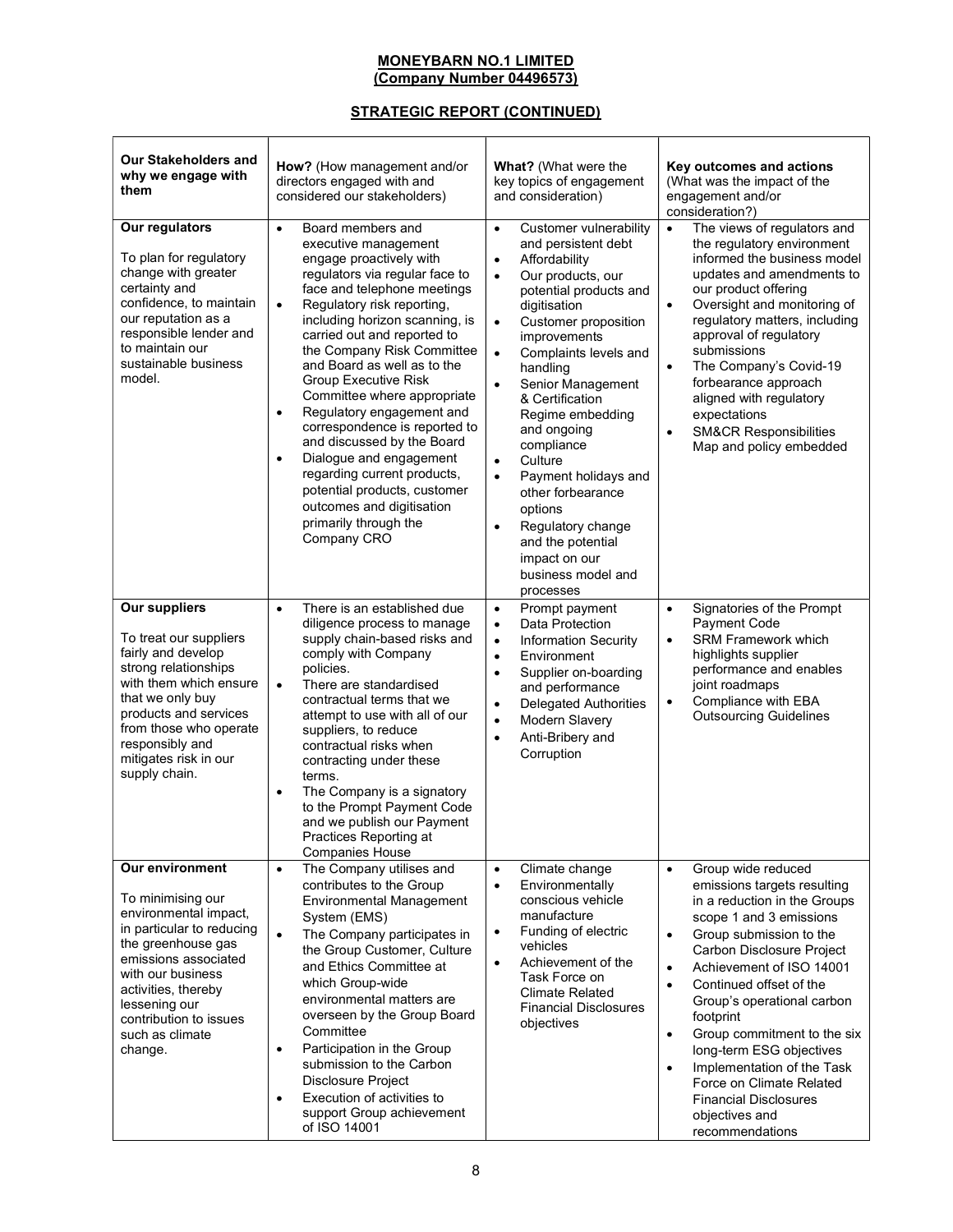# STRATEGIC REPORT (CONTINUED)

# Statement regarding section 172 of the Companies Act 2006 (continued)

In making the following principal decision, the Board took into account its duties under s.172 of the Companies Act 2006:

### Responding to Covid-19

Under the leadership of the Board, the Company adapted swiftly and effectively to the early stages of the Covid-19 pandemic and continued to adapt to the demands of the crisis as it has evolved. Listed below are some the key Covid-19 related matters discussed by the Board during the year. They demonstrate how the Board has integrated stakeholder considerations, including its duties under s.172 of the Companies Act 2006, into its deliberations and decision making. A Steering Group, at which Directors of the Company were present, was incepted in February 2020 to plan for the potential impact of the Covid-19 virus on the Group's colleagues and customers. The Company communicated frequently with its key stakeholders including the regulator, colleagues, customers and the shareholder about changes that might impact them. These included changes to processes, new or adapted methods of engagement and the working environment.

#### **Customers**

The Board monitored management's customer facing processes including the transition of those relating to lending and enhanced forbearance and oversaw the early adoption of payment holidays as an option for customers. This was implemented prior to the FCA's guidance for the industry and, in doing so acknowledged the Group's common strategic purpose of 'helping put people on the path to a better everyday life'. In addition, the Board has received comprehensive updates from management relating to the take up and effectiveness of forbearance options for customers. After due consideration of a broad number of factors, including the associated risks, the Board concluded that the company should remain open to new business, and in doing so, that it served an important purpose for customers. Updates to operational processes have been supported by both Group Internal Audit and risk functions, who have completed reviews of proposed processes and controls.

# **Colleagues**

Board directors and senior management agreed to take a 20% reduction in fees/salary for an initial threemonth period given the challenges facing customers and colleagues. Colleagues were advised to work from home from 23 March 2020 onwards and the Board received updates on the technological resources required to make this possible. Management's enhanced communication tools and increased use of social media was overseen by the Board. The Board challenged and supported management in their approach to colleague and regulator engagement with regards the requirements for offices to remain open and ensuring they operated within applicable guidelines. Government guidance introduced a requirement to consult with elected representatives on a Covid-19 related workplace risk assessment, and colleague representatives were therefore elected to our existing Colleague Forums, and their terms of reference were updated to meet this requirement. The Board has received updates on colleagues' return to work strategy, including health and safety, planning and internal communications.

## **Suppliers**

The company has continued to pay its suppliers promptly, thereby remaining signatories of the Prompt Payment Code and maintaining the Group's reputation for high standards of business conduct.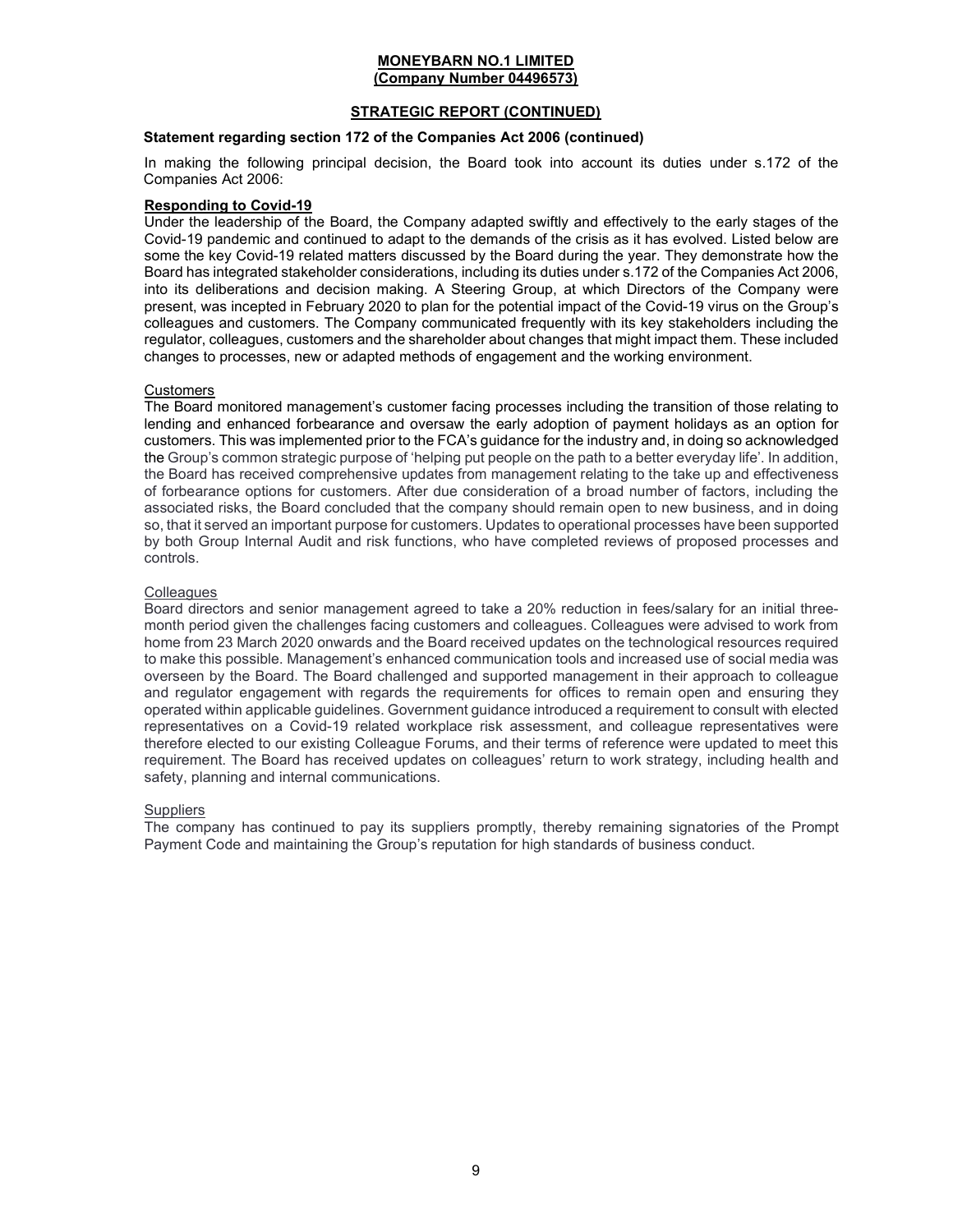# STRATEGIC REPORT (CONTINUED)

# Going concern

The company is partially funded through intercompany loan facilities made available by the ultimate parent company, Provident Financial plc. As a result, the ability of the company to continue as a going concern is dependent on the ability and intent of its ultimate parent to continue to make funds available to enable the company to meet its liabilities as they fall due.

In assessing whether the Group is a going concern, the Group directors have reviewed the Group's reforecast, as approved in May 2021, which includes capital and liquidity forecasts, on detailed projections for 2021 to 2023. This assessment has included consideration of the Group's principal risks and uncertainties, focusing on capital and liquidity, and the likelihood of these risks materialising into losses.

Given the uncertain outlook as a result of Covid-19, additional stress testing has been performed through modelling a range of macroeconomic scenarios. This initially assumes a severe but plausible downturn, with 'severe' being defined consistently with the group's IFRS 9 'severe' macroeconomic weighting. This assumes that unemployment in the UK reaches a peak unemployment rate of 12%. The Group's Total Capital Requirement (TCR) was exceeded in all scenarios modelled both with and without management actions. The point of non-viability has been assessed for the group which would need to materialise to prevent the directors from adopting the going concern assumption. This is materially higher than any economic forecasts. The group's reforecast does not require market access for capital or liquidity during the going concern period.

Based on this review, the directors are satisfied that the group has the required resources to continue in business for a period of at least twelve months following the approval of the company accounts. For this reason, the directors continue to adopt the going concern basis in preparing the company accounts. In addition, due to the company's net liability position at the year end, the ultimate parent undertaking, Provident Financial plc, has confirmed its continued support for the company for a period of at least twelve months from the date of approval of the financial statements. Accordingly the financial statements of the company have been prepared on a going concern basis of accounting. Further details on the basis of preparation is provided on page 20.

BY ORDER OF THE BOARD

C G Anderson Director Petersfield 19 July 2021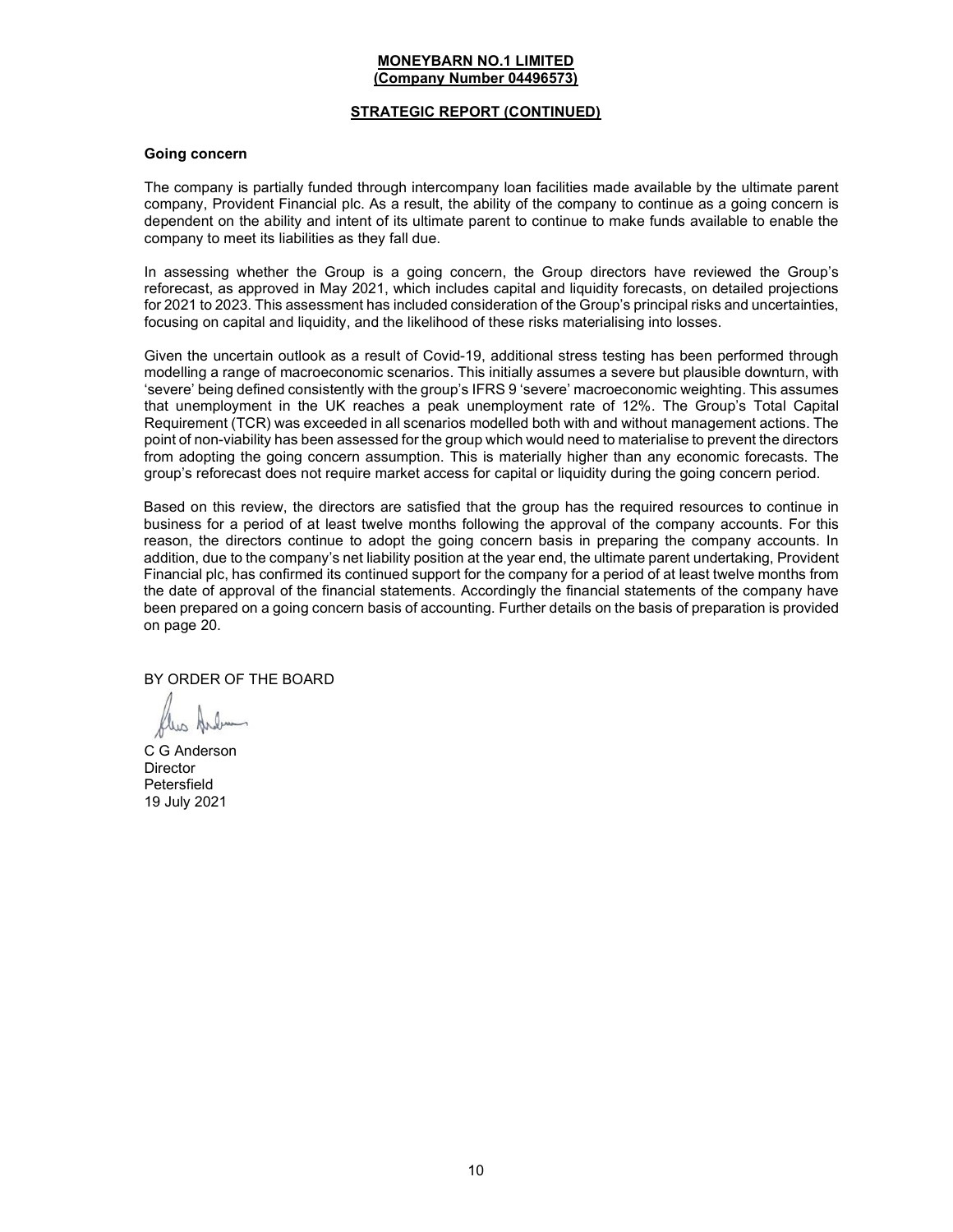# STATEMENT OF DIRECTORS' RESPONSIBILITIES

The directors are responsible for preparing the annual report and the financial statements in accordance with applicable law and regulations.

Company law requires the directors to prepare financial statements for each financial year. Under that law the directors are required to prepare the financial statements in accordance with international accounting standards in conformity with the requirements of the Companies Act 2006. Under company law the directors must not approve the financial statements unless they are satisfied that they give a true and fair view of the state of affairs of the company and of the profit or loss of the company for that period. In preparing these financial statements, International Accounting Standard 1 requires that directors:

- properly select suitable accounting policies and apply them consistently;
- present information, including accounting policies, in a manner that provides relevant, reliable, comparable and understandable information;
- provide additional disclosures when compliance with the specific requirements in IFRS are insufficient to enable users to understand the impact of particular transactions, other events and conditions on the entity's financial position and financial performance; and
- make an assessment of the company's ability to continue as a going concern.

The directors are responsible for keeping adequate accounting records that are sufficient to show and explain the company's transactions and disclose with reasonable accuracy at any time the financial position of the company and enable them to ensure that the financial statements comply with the Companies Act 2006. They are also responsible for safeguarding the assets of the company and hence for taking reasonable steps for the prevention and detection of fraud and other irregularities.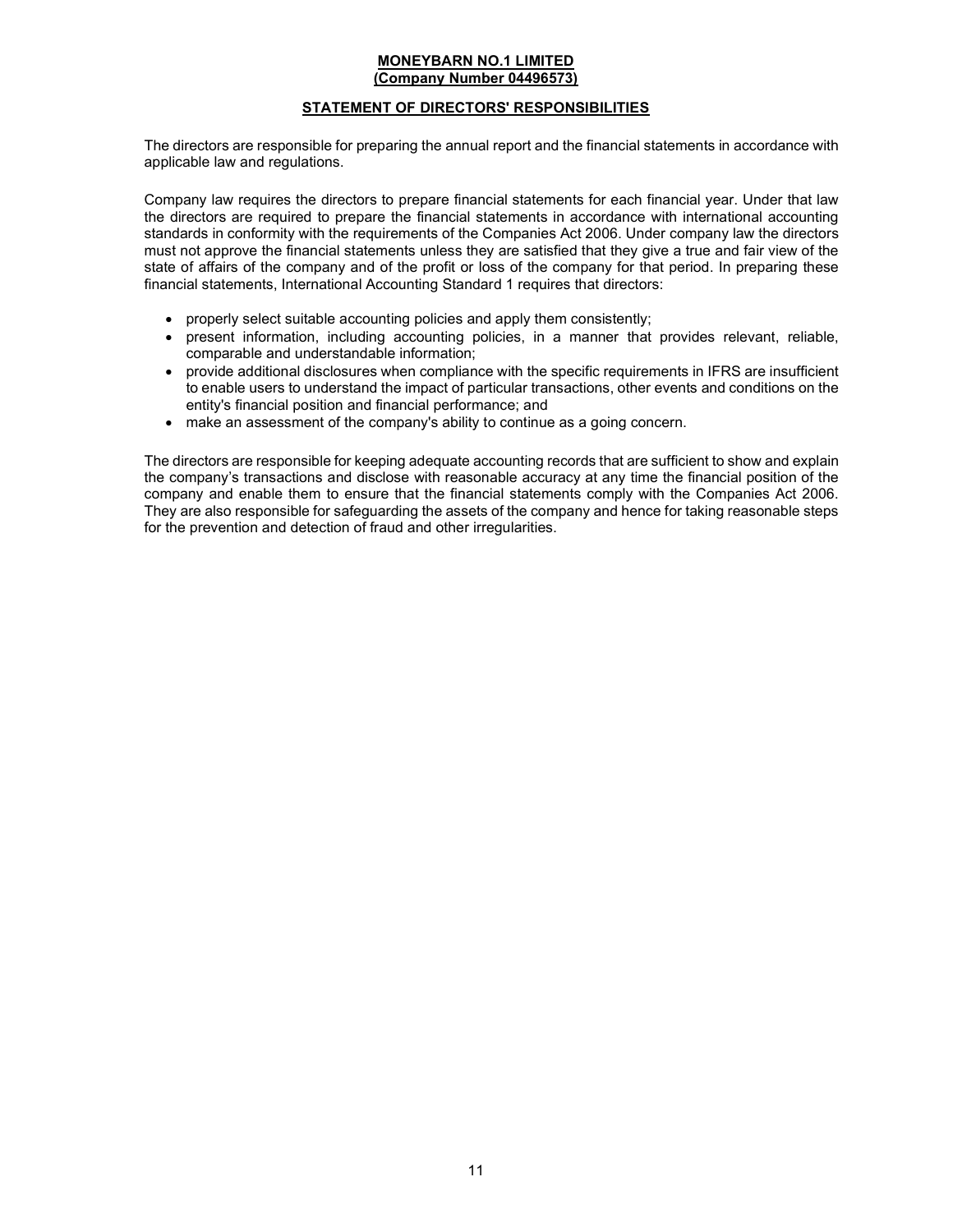# INDEPENDENT AUDITOR'S REPORT TO THE MEMBERS OF MONEYBARN NO.1 LIMITED

# Report on the audit of the financial statements

### Opinion

In our opinion the financial statements of Moneybarn No.1 Limited (the 'company'):

- give a true and fair view of the state of the company's affairs as at 31 December 2020 and of its loss for the year then ended;
- have been properly prepared in accordance with international accounting standards in conformity with the requirements of the Companies Act 2006; and
- have been prepared in accordance with the requirements of the Companies Act 2006.

We have audited the financial statements which comprise:

- the statement of comprehensive income:
- the balance sheet;
- the statement of changes in shareholder's equity;
- the statement of cash flows;
- the statement of accounting policies;
- the financial and capital risk management report; and
- the related notes 1 to 18.

The financial reporting framework that has been applied in their preparation is applicable law and international accounting standards in conformity with the requirements of the Companies Act 2006.

#### Basis for opinion

We conducted our audit in accordance with International Standards on Auditing (UK) (ISAs (UK)) and applicable law. Our responsibilities under those standards are further described in the auditor's responsibilities for the audit of the financial statements section of our report.

We are independent of the company in accordance with the ethical requirements that are relevant to our audit of the financial statements in the UK, including the Financial Reporting Council's (the 'FRC's') Ethical Standard, and we have fulfilled our other ethical responsibilities in accordance with these requirements. We believe that the audit evidence we have obtained is sufficient and appropriate to provide a basis for our opinion.

#### Conclusions relating to going concern

In auditing the financial statements, we have concluded that the directors' use of the going concern basis of accounting in the preparation of the financial statements is appropriate.

Based on the work we have performed, we have not identified any material uncertainties relating to events or conditions that, individually or collectively, may cast significant doubt on the company's ability to continue as a going concern for a period of at least twelve months from when the financial statements are authorised for issue.

Our responsibilities and the responsibilities of the directors with respect to going concern are described in the relevant sections of this report.

#### Other information

The other information comprises the information included in the annual report, other than the financial statements and our auditor's report thereon. The directors are responsible for the other information contained within the annual report. Our opinion on the financial statements does not cover the other information and, except to the extent otherwise explicitly stated in our report, we do not express any form of assurance conclusion thereon.

Our responsibility is to read the other information and, in doing so, consider whether the other information is materially inconsistent with the financial statements or our knowledge obtained in the course of the audit, or otherwise appears to be materially misstated. If we identify such material inconsistencies or apparent material misstatements, we are required to determine whether this gives rise to a material misstatement in the financial statements themselves. If, based on the work we have performed, we conclude that there is a material misstatement of this other information, we are required to report that fact.

We have nothing to report in this regard.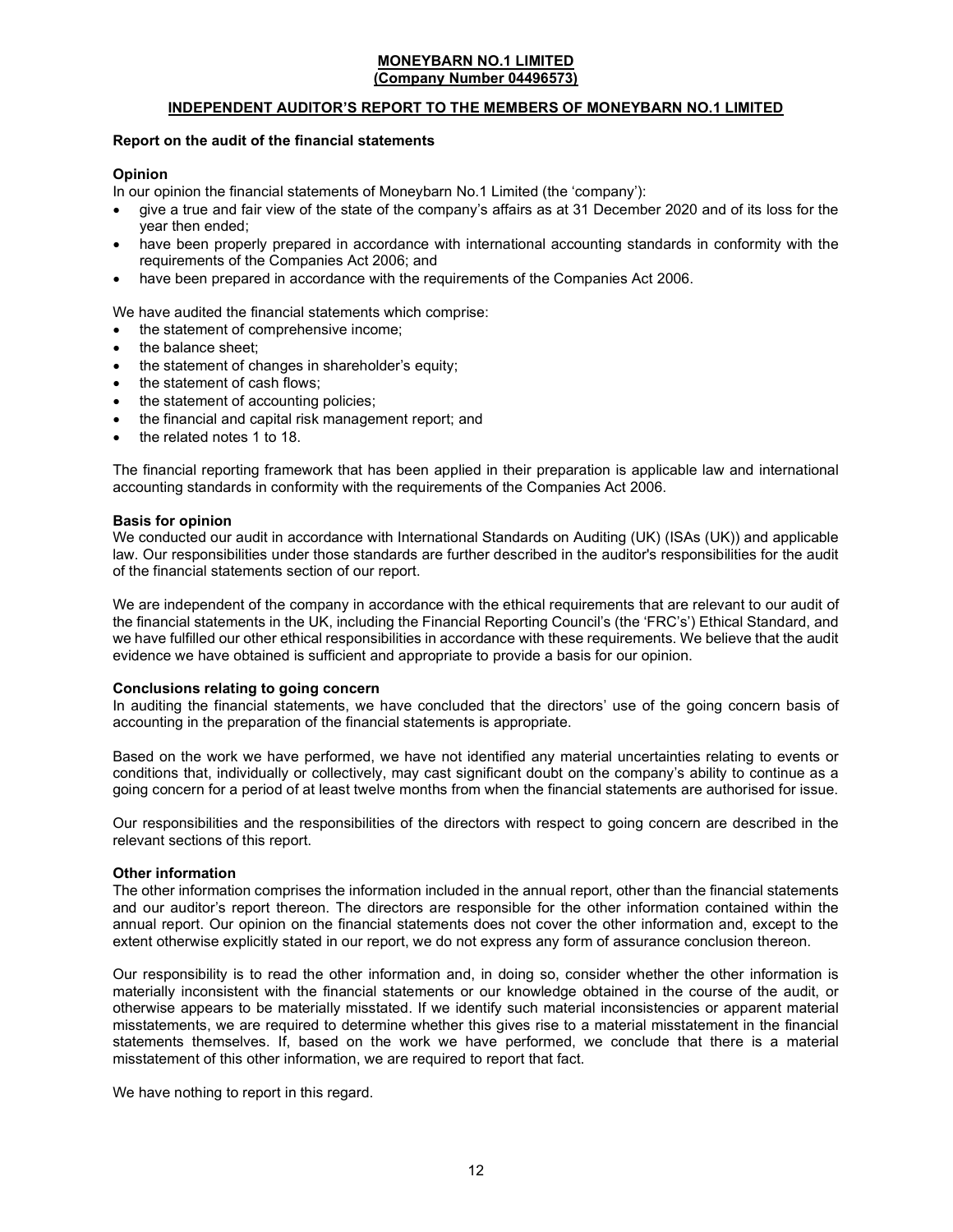# INDEPENDENT AUDITOR'S REPORT TO THE MEMBERS OF MONEYBARN NO.1 LIMITED (CONTINUED)

#### Responsibilities of directors

As explained more fully in the directors' responsibilities statement, the directors are responsible for the preparation of the financial statements and for being satisfied that they give a true and fair view, and for such internal control as the directors determine is necessary to enable the preparation of financial statements that are free from material misstatement, whether due to fraud or error.

In preparing the financial statements, the directors are responsible for assessing the company's ability to continue as a going concern, disclosing, as applicable, matters related to going concern and using the going concern basis of accounting unless the directors either intend to liquidate the company or to cease operations, or have no realistic alternative but to do so.

# Auditor's responsibilities for the audit of the financial statements

Our objectives are to obtain reasonable assurance about whether the financial statements as a whole are free from material misstatement, whether due to fraud or error, and to issue an auditor's report that includes our opinion. Reasonable assurance is a high level of assurance, but is not a guarantee that an audit conducted in accordance with ISAs (UK) will always detect a material misstatement when it exists. Misstatements can arise from fraud or error and are considered material if, individually or in the aggregate, they could reasonably be expected to influence the economic decisions of users taken on the basis of these financial statements.

A further description of our responsibilities for the audit of the financial statements is located on the FRC's website at: www.frc.org.uk/auditorsresponsibilities. This description forms part of our auditor's report.

#### Extent to which the audit was considered capable of detecting irregularities, including fraud

Irregularities, including fraud, are instances of non-compliance with laws and regulations. We design procedures in line with our responsibilities, outlined above, to detect material misstatements in respect of irregularities, including fraud. The extent to which our procedures are capable of detecting irregularities, including fraud is detailed below.

We considered the nature of the company's industry and its control environment, and reviewed the company's documentation of their policies and procedures relating to fraud and compliance with laws and regulations. We also enquired of management about their own identification and assessment of the risks of irregularities.

We obtained an understanding of the legal and regulatory framework that the company operates in, and identified the key laws and regulations that:

- had a direct effect on the determination of material amounts and disclosures in the financial statements. These included UK Companies Act and tax legislation etc; and
- do not have a direct effect on the financial statements but compliance with which may be fundamental to the company's ability to operate or to avoid a material penalty. These included regulation set by the Financial Conduct Authority.

We discussed among the audit engagement team, including relevant internal specialists, regarding the opportunities and incentives that may exist within the organisation for fraud and how and where fraud might occur in the financial statements.

As a result of performing the above, we identified the greatest potential for fraud to be in relation to the estimation of expected credit losses on loans to customers. Our specific procedures performed to address it are described below:

- We obtained an understanding of relevant controls relating to the identification, valuation and recording of expected credit losses.
- We obtained an understanding of the IFRS 9 methodology and models. We engaged our credit risk modelling specialists to assist in our assessment and challenge of management's methodology and evaluated whether the methodology is compliant with the requirements of IFRS 9. This included considerations related to the appropriateness of portfolio segmentation into homogeneous cohorts. In performing these procedures we further considered whether there were any indications of bias in the methodology applied by management or in the estimation of the amount and timing of expected future cash flows. We also challenged whether the potential impact of economic uncertainty had been appropriately incorporated into expected credit loss calculations.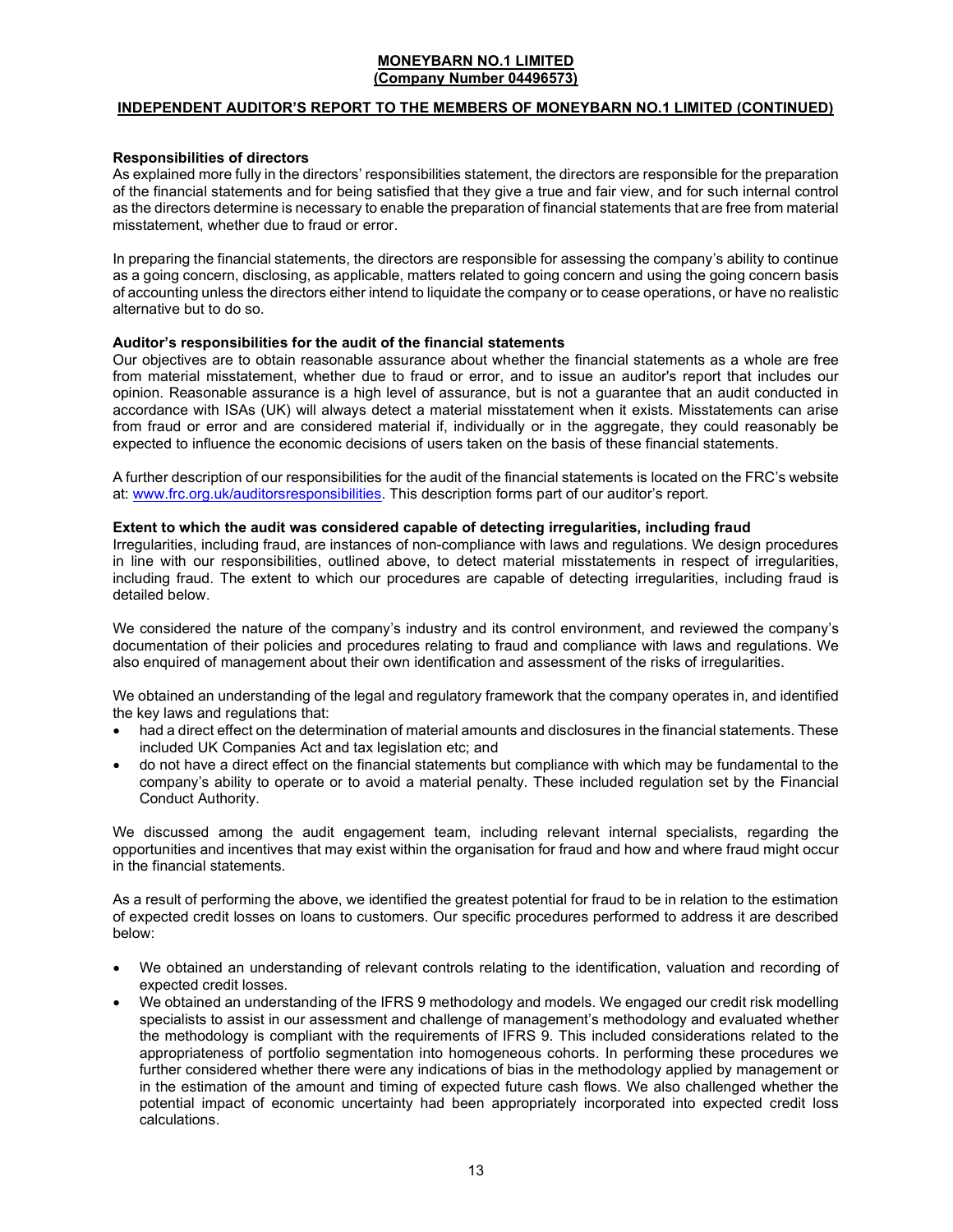# INDEPENDENT AUDITOR'S REPORT TO THE MEMBERS OF MONEYBARN NO.1 LIMITED (CONTINUED)

- In respect of the macroeconomic scenarios applied we engaged with an internal macroeconomic specialist to review the appropriateness of the shape of unemployment curves and the respective weightings attached to the curves. We benchmarked the unemployment economic variable against various external sources including Her Majesty's Treasury forecasts, Office for Budget Responsibility forecasts and other available data.
- In order to challenge the new model, we engaged our credit risk modelling specialists to perform a detailed review of the model methodology, compliance with IFRS 9 and the scripts used within the model.
- We reviewed and challenged the judgements made around the determination of 'significant increase in credit risk' ('SICR') and 'default' definitions for those accounts which have been subject to a Covid-19-related payment holiday and challenged the completeness of PMAs in relation to payment holiday customers.
- We engaged our credit risk modelling specialists to challenge the completeness of PMAs identified to address further risks not captured in the core provision for expected credit losses. We tested the mechanical accuracy of PMA calculations and tested the underlying data used in the calculations back to supporting documentation.
- We assessed whether the prior period restatement met the criteria for a prior period error under IAS 8. We challenged the appropriateness of the definition of default with reference to historic customer cure data. We tested the accuracy and completeness of the restatement calculations and tested the underlying data back to customer correspondence.

In common with all audits under ISAs (UK), we are also required to perform specific procedures to respond to the risk of management override. In addressing the risk of fraud through management override of controls, we tested the appropriateness of journal entries and other adjustments; assessed whether the judgements made in making accounting estimates are indicative of a potential bias; and evaluated the business rationale of any significant transactions that are unusual or outside the normal course of business.

In addition to the above, our procedures to respond to the risks identified included the following:

- reviewing financial statement disclosures by testing to supporting documentation to assess compliance with provisions of relevant laws and regulations described as having a direct effect on the financial statements;
- performing analytical procedures to identify any unusual or unexpected relationships that may indicate risks of material misstatement due to fraud;
- enquiring of management concerning actual and potential litigation and claims, and instances of noncompliance with laws and regulations; and
- reading minutes of meetings of those charged with governance, reviewing internal audit reports and reviewing correspondence with the Financial Conduct Authority.

# Report on other legal and regulatory requirements

# Opinions on other matters prescribed by the Companies Act 2006

In our opinion, based on the work undertaken in the course of the audit:

- the information given in the strategic report and the directors' report for the financial year for which the financial statements are prepared is consistent with the financial statements; and
- the strategic report and the directors' report have been prepared in accordance with applicable legal requirements.

In the light of the knowledge and understanding of the company and its environment obtained in the course of the audit, we have not identified any material misstatements in the strategic report or the directors' report.

# Matters on which we are required to report by exception

Under the Companies Act 2006 we are required to report in respect of the following matters if, in our opinion:

- adequate accounting records have not been kept, or returns adequate for our audit have not been received from branches not visited by us; or
- the financial statements are not in agreement with the accounting records and returns; or
- certain disclosures of directors' remuneration specified by law are not made; or
- we have not received all the information and explanations we require for our audit.

We have nothing to report in respect of these matters.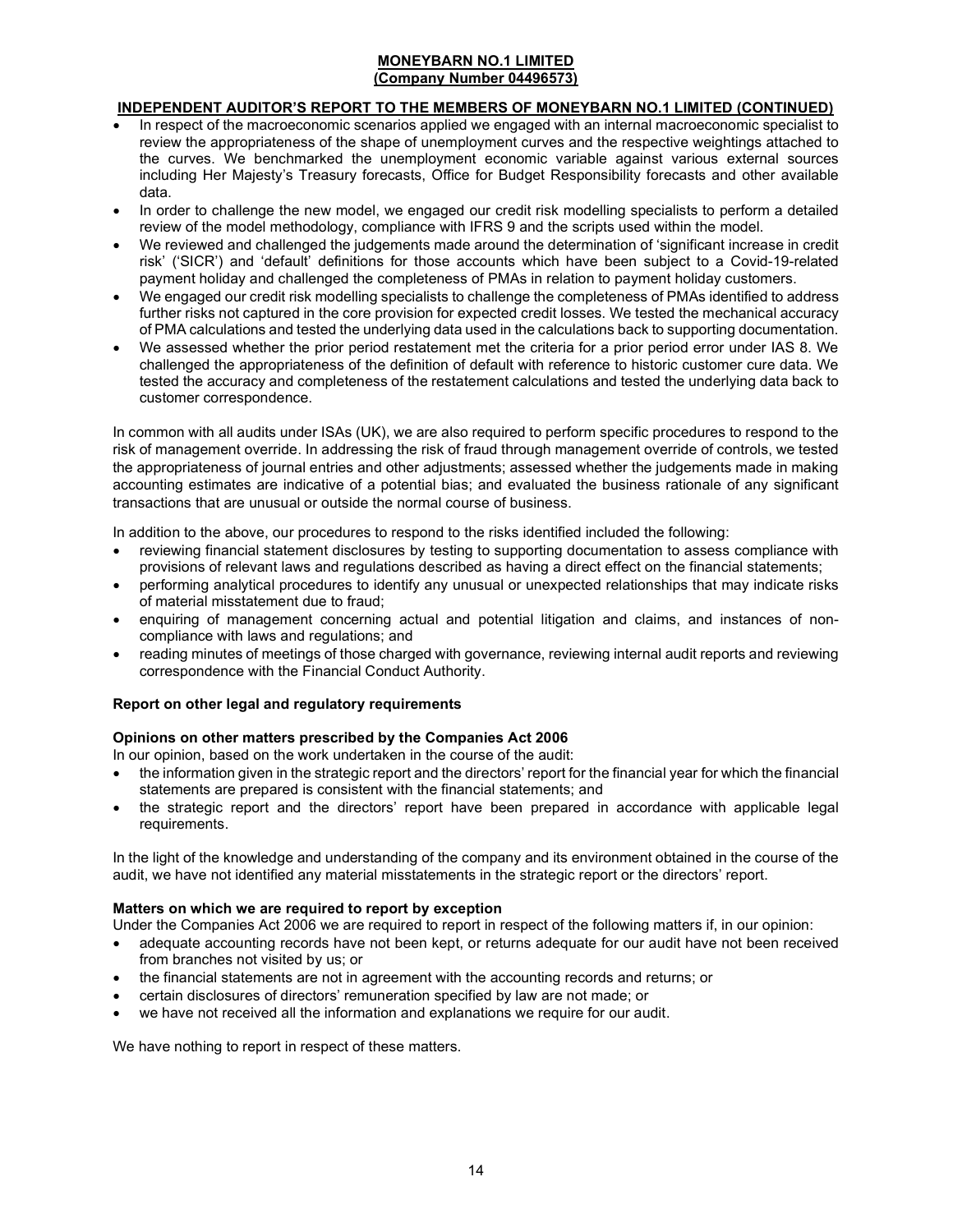# INDEPENDENT AUDITOR'S REPORT TO THE MEMBERS OF MONEYBARN NO.1 LIMITED (CONTINUED) Use of our report

This report is made solely to the company's members, as a body, in accordance with Chapter 3 of Part 16 of the Companies Act 2006. Our audit work has been undertaken so that we might state to the company's members those matters we are required to state to them in an auditor's report and for no other purpose. To the fullest extent permitted by law, we do not accept or assume responsibility to anyone other than the company and the company's members as a body, for our audit work, for this report, or for the opinions we have formed.

Matthew Perkins (Senior statutory auditor) For and on behalf of Deloitte LLP Statutory Auditor Birmingham, United Kingdom 19 July 2021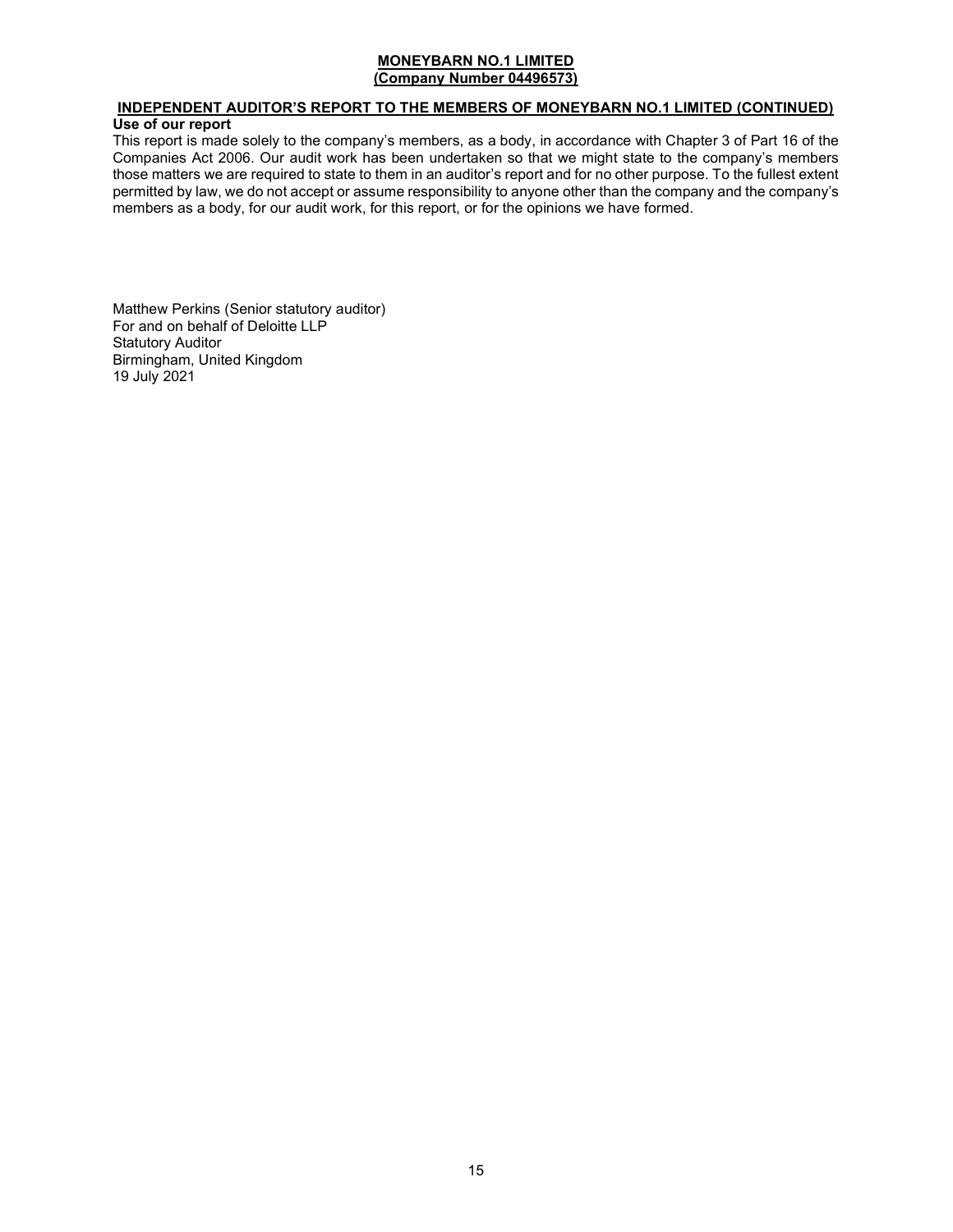# STATEMENT OF COMPREHENSIVE INCOME

|                                                                   |      |        | (Restated*) |
|-------------------------------------------------------------------|------|--------|-------------|
|                                                                   |      | 2020   | 2019        |
| For the year ended 31 December                                    | Note | £m     | £m          |
| Revenue                                                           |      | 136.8  | 119.8       |
| Finance costs                                                     | 2    | (38.7) | (29.1)      |
| Net interest margin                                               |      | 98.1   | 90.7        |
| Impairment charges                                                | 6    | (72.7) | (48.2)      |
| Risk-adjusted net interest margin                                 |      | 25.4   | 42.5        |
| Administrative and operating costs                                |      | (29.7) | (24.8)      |
| (Loss)/ profit before taxation                                    | 3    | (4.3)  | 17.7        |
| (Loss)/ profit before taxation and exceptional items              | 3    | (5.6)  | 14.9        |
| <b>Exceptional items</b>                                          | 3    | 1.3    | 2.7         |
| Tax credit/ (charge)                                              | 4    | 1.5    | (3.4)       |
| (Loss)/ profit for the period attributable to equity shareholders |      | (2.8)  | 14.3        |

All of the above operations relate to continuing operations.

\*Refer to statement of accounting policies for details of restatement.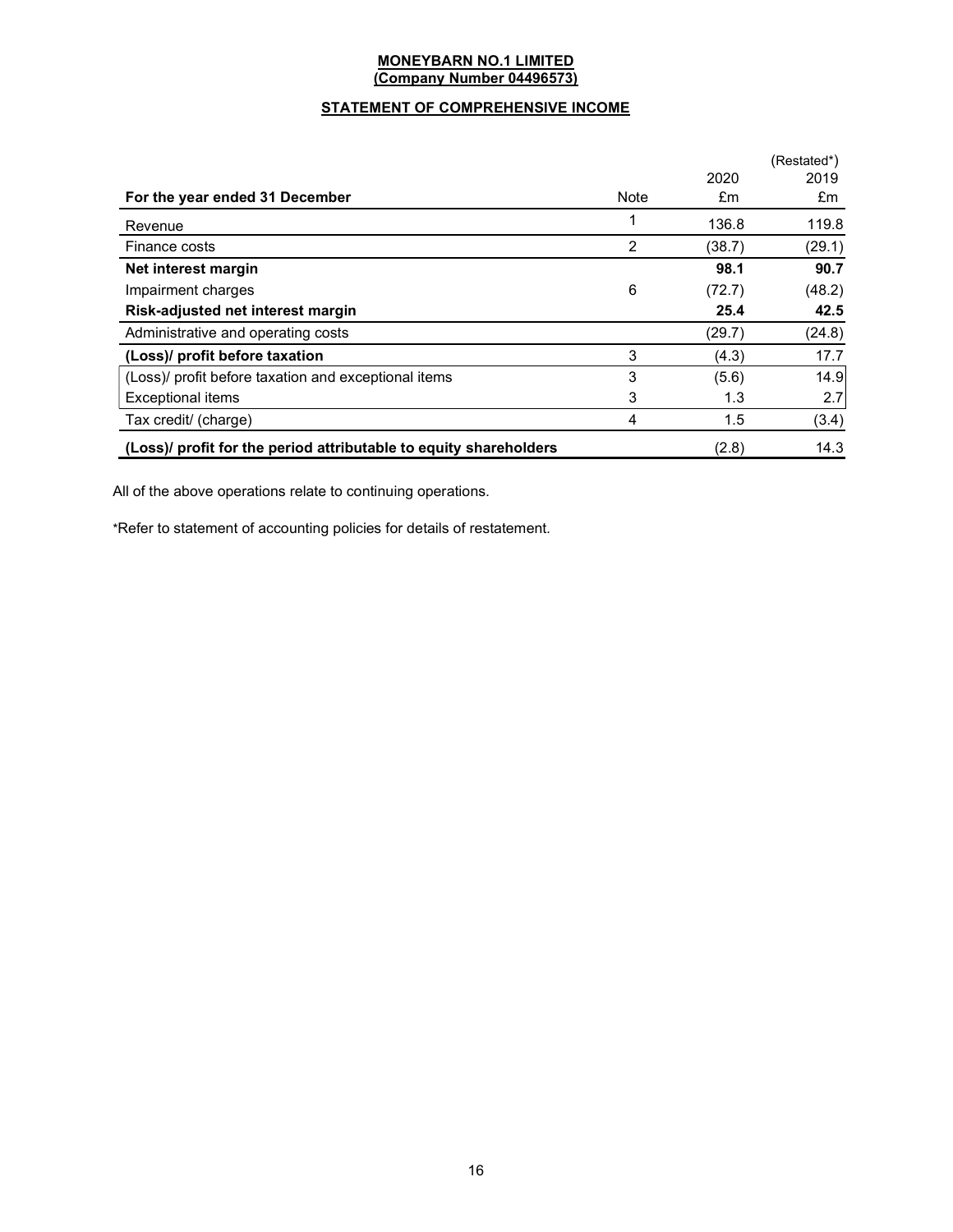# **BALANCE SHEET**

|                                             |      |                | (Restated*)    | (Restated*)              |
|---------------------------------------------|------|----------------|----------------|--------------------------|
|                                             |      | At 31 December | At 31 December | At 1 January             |
|                                             |      | 2020           | 2019           | 2019                     |
|                                             | Note | £m             | £m             | £m                       |
| <b>ASSETS</b>                               |      |                |                |                          |
| Cash and cash equivalents                   |      | 2.1            | 1.2            | 1.7                      |
| Amounts receivable from customers           | 6    | 566.6          | 489.1          | 412.1                    |
| Trade and other receivables                 | 7    | 148.1          | 11.4           | 0.6                      |
| Inventories                                 |      | 2.2            | 3.6            | 3.9                      |
| Intangible assets                           | 8    | 0.1            | 0.3            | $\overline{\phantom{0}}$ |
| Deferred tax assets                         | 10   | 6.1            | 6.2            | 7.5                      |
| <b>Total assets</b>                         |      | 725.2          | 511.8          | 425.8                    |
| <b>LIABILITIES AND EQUITY</b>               |      |                |                |                          |
| <b>Liabilities</b>                          |      |                |                |                          |
| Trade and other payables                    | 11   | 726.8          | 505.8          | 429.9                    |
| <b>Current tax liabilities</b>              |      |                | 2.0            | 1.5                      |
| Provisions                                  | 12   |                | 2.8            | 7.5                      |
| <b>Total liabilities</b>                    |      | 726.8          | 510.6          | 438.9                    |
| Equity attributable to owners of the parent |      |                |                |                          |
| Share capital                               | 13   |                |                |                          |
| Retained (deficit)/profit                   |      | (1.6)          | 1.2            | (13.1)                   |
| <b>Total equity</b>                         |      | (1.6)          | 1.2            | (13.1)                   |
| <b>Total liabilities and equity</b>         |      | 725.2          | 511.8          | 425.8                    |

The financial statements on pages 16 to 43 were approved and authorised for issue by the board of directors on 19 July 2021 and signed on its behalf by:

flus Av

Director Director

 $J.S \longrightarrow$ .

C G Anderson D V Shrimpton-Davis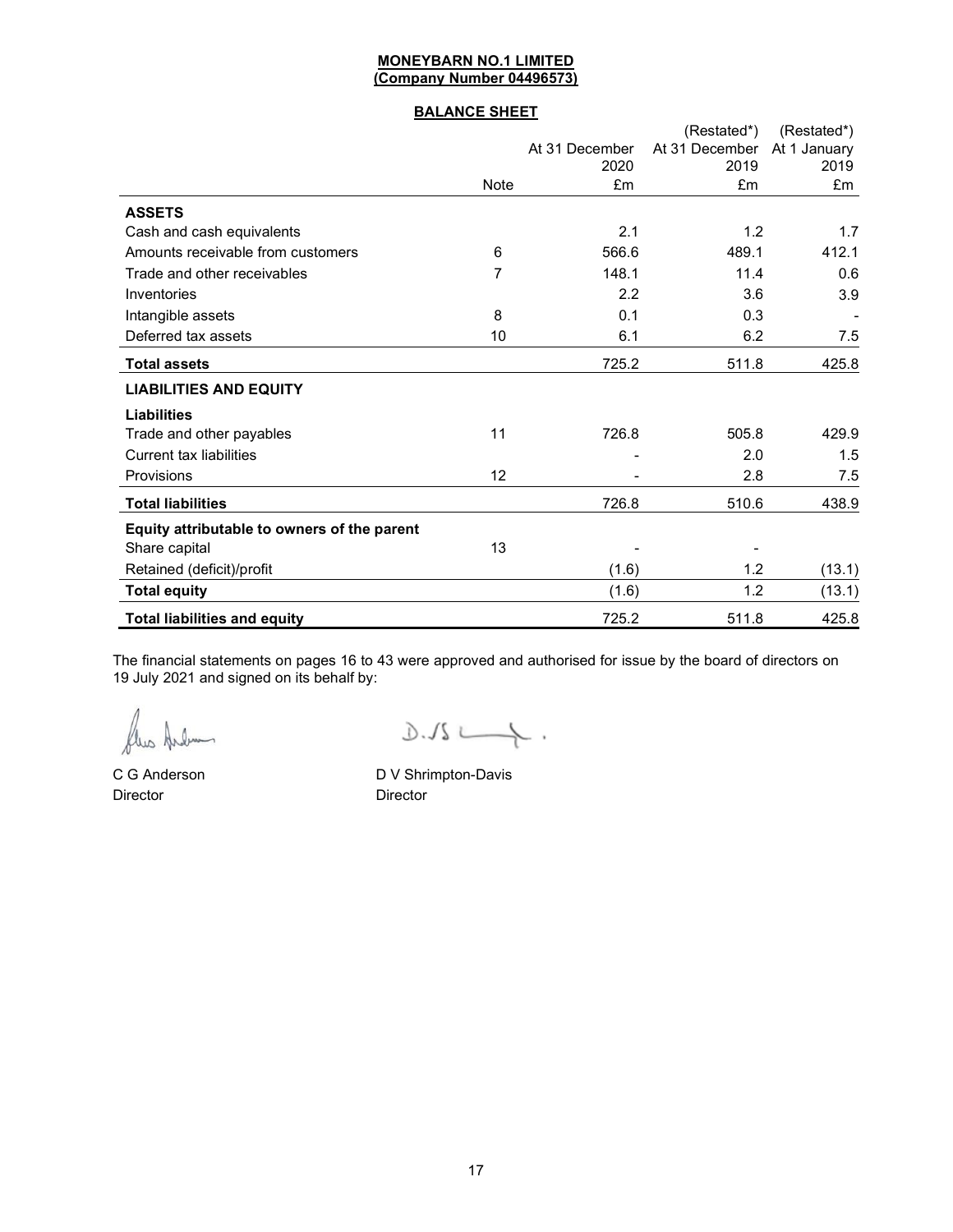# STATEMENT OF CHANGES IN SHAREHOLDER'S EQUITY

|                                                    |             |                  | (Restated*)                        |        |
|----------------------------------------------------|-------------|------------------|------------------------------------|--------|
|                                                    |             | Share<br>capital | Retained<br>(deticit)/<br>earnings | Total  |
|                                                    | <b>Note</b> | £m               | £m                                 | £m     |
| At 31 December 2018                                |             |                  | (8.7)                              | (8.7)  |
| Prior year adjustment                              |             |                  | (4.4)                              | (4.4)  |
| At 1 January 2019                                  |             |                  | (13.1)                             | (13.1) |
| Profit and total comprehensive income for the year |             |                  | 14.3                               | 14.3   |
| At 31 December 2019                                |             |                  | 1.2                                | 1.2    |
| At 1 January 2020                                  |             |                  | 1.2                                | 1.2    |
| Loss and total comprehensive expense for the year  |             |                  | (2.8)                              | (2.8)  |
| At 31 December 2020                                |             |                  | (1.6)                              | (1.6)  |

\*Refer to statement of accounting policies for details of restatement.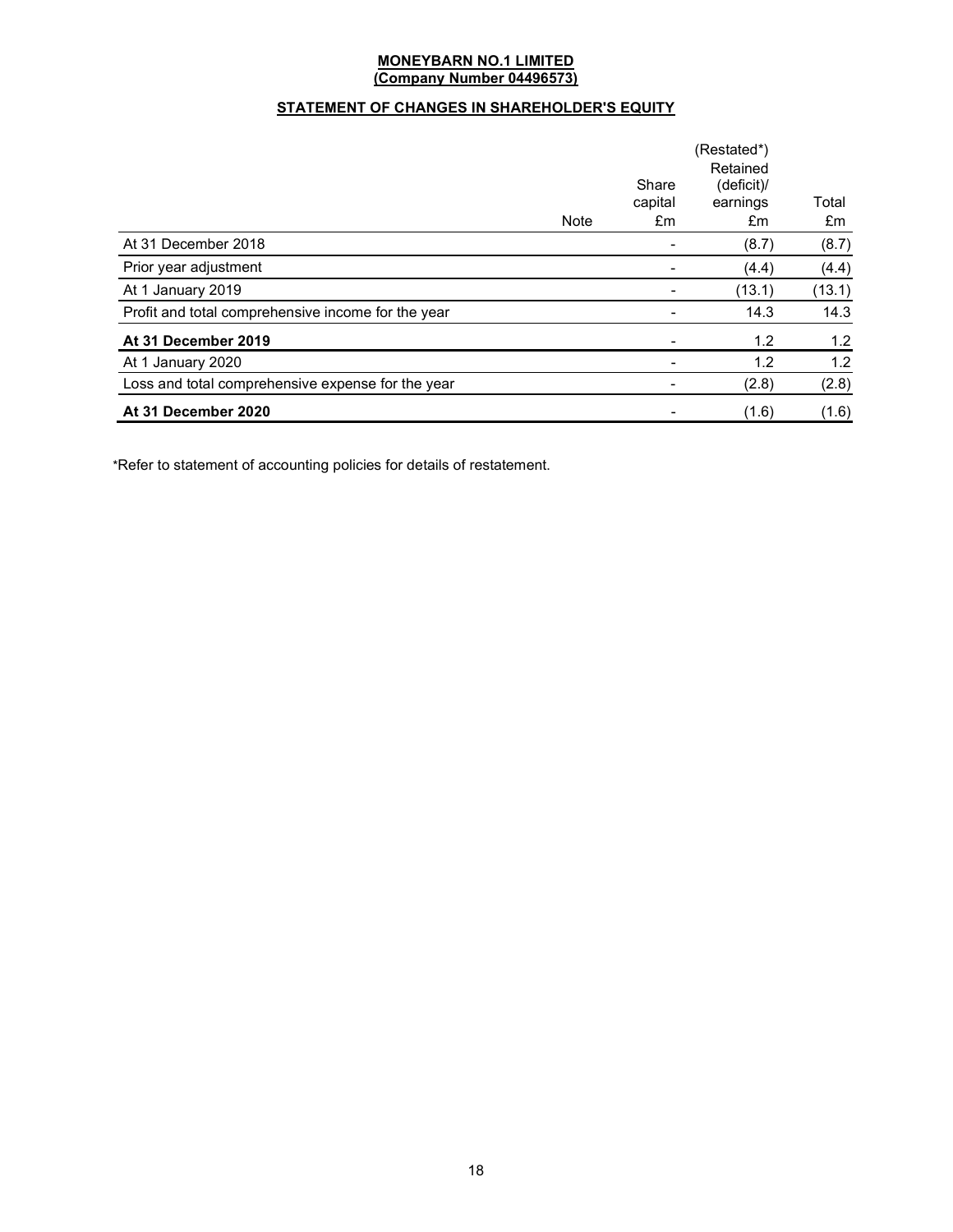# STATEMENT OF CASH FLOWS

|                                                                   |      | 2020    | 2019  |
|-------------------------------------------------------------------|------|---------|-------|
| For the year ended 31 December                                    | Note | £m      | £m    |
| Cash flow from operating activities                               |      |         |       |
| Cash generated from/ (used in) operations                         | 16   | 22.9    | (0.2) |
| Net cash generated from / (used in) operating activities          |      | 22.9    | (0.2) |
|                                                                   |      |         |       |
| Cash flow from investing activities                               |      |         |       |
| Purchase of intangible assets                                     | 8    |         | (0.3) |
| Net cash generated from/ (used in) investing activities           |      |         | (0.3) |
|                                                                   |      |         |       |
| Cash flow from financing activities                               |      |         |       |
| Financing from Moneybarn Financing Limited                        |      | 125.3   |       |
| Funding to ultimate parent undertaking                            |      | (147.3) |       |
| Net cash used in financing activities                             |      | (22.0)  |       |
|                                                                   |      |         |       |
| Net increase/ (decrease) in cash, cash equivalents and overdrafts |      | 0.9     | (0.5) |
| Cash, cash equivalents and overdrafts at beginning of year        |      | 1.2     | 1.7   |
| Cash, cash equivalents and overdrafts at end of year              |      | 2.1     | 1.2   |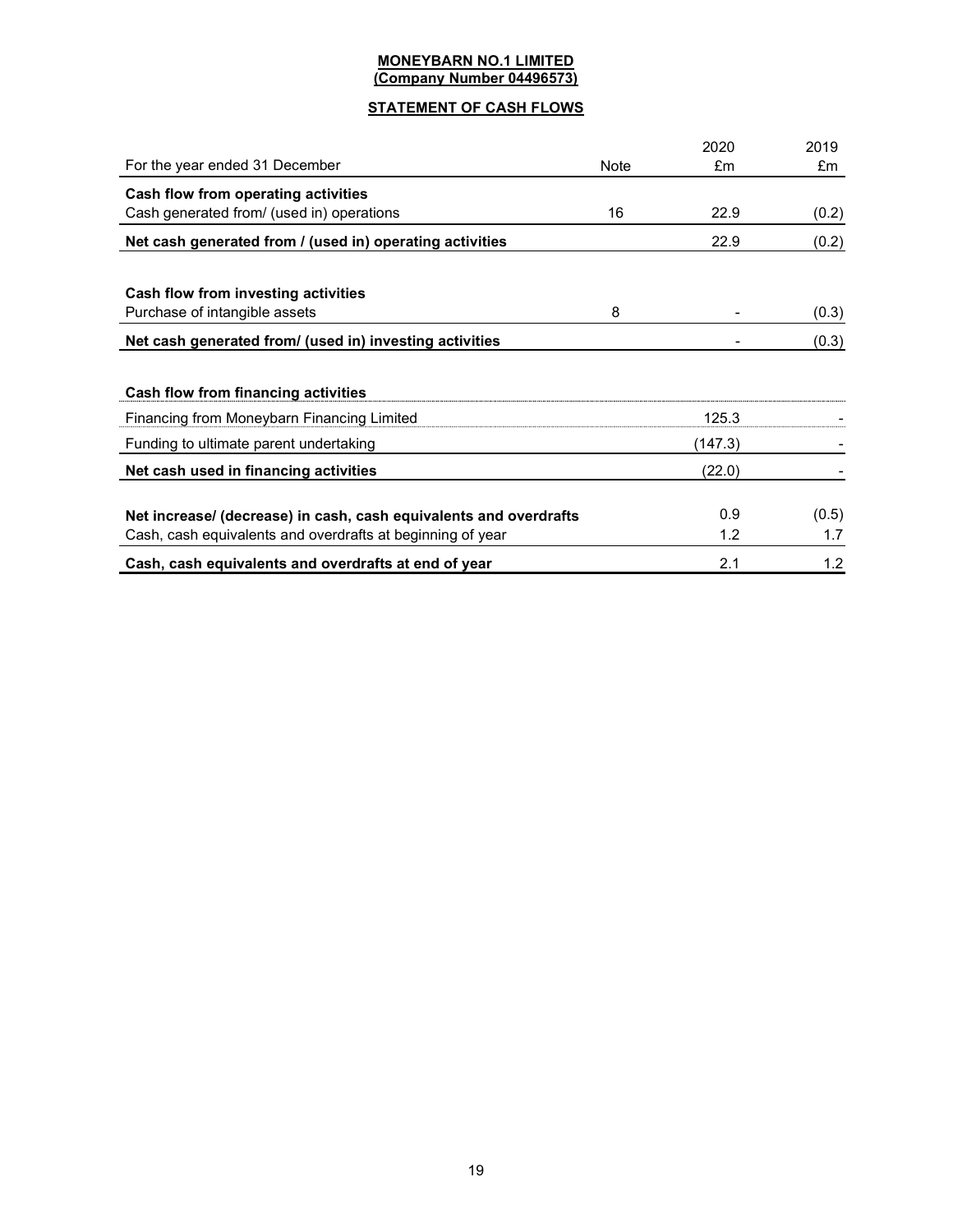# STATEMENT OF ACCOUNTING POLICIES

#### General information

The company is a private limited liability company incorporated in the UK under the Companies Act 2006 and domiciled in the UK. The address of its registered office is Moneybarn, Athena House, Bedford Road, Petersfield, Hampshire, GU32 3LJ.

### Basis of preparation

The financial statements have been prepared in accordance with international accounting standards in conformity with the requirements of the Companies Act 2006.

The financial statements have been prepared on a going concern basis under the historical cost convention. In preparing the financial statements, the directors are required to use certain critical accounting estimates and are required to exercise judgement in the application of the company's accounting policies.

In assessing whether the Group is a going concern, the directors have reviewed the Group's reforecast, as approved in May 2021, which includes capital and liquidity forecasts, on detailed projections for 2021 to 2023. This assessment has included consideration of the Group's principal risks and uncertainties, focusing on capital and liquidity, and the likelihood of these risks materialising into losses.

Given the uncertain outlook as a result of Covid-19, additional stress testing has been performed through modelling a range of macroeconomic scenarios. This initially assumes a severe but plausible downturn, with 'severe' being defined consistently with the Group's IFRS 9 'severe' macroeconomic weighting. This assumes that unemployment in the UK reaches a peak unemployment rate of 12%. The Group's TCR was exceeded in all scenarios modelled both with and without management actions. The point of non-viability has been assessed for the Group which would need to materialise to prevent the directors from adopting the going concern assumption. This is materially higher than any economic forecasts. The Group's reforecast does not require market access for capital or liquidity during the going concern period.

Based on this review, the directors are satisfied that the group has the required resources to continue in business for a period of at least twelve months following the approval of the company accounts. For this reason, the directors continue to adopt the going concern basis in preparing the company accounts. In addition, due to the company's net liability position at the year end, the immediate and ultimate parent undertaking, Provident Financial plc, has confirmed its continued support for the company for a period of at least twelve months from the date of approval of the financial statements. Accordingly the financial statements of the company have been prepared on a going concern basis of accounting.

The financial statements are presented in pounds sterling, which is the currency of the primary economic environment in which the company operates.

# Principal accounting policies

The company's principal accounting policies under IFRS, which have been consistently applied to all the years presented unless otherwise stated, are set out below.

The following new standards, amendments to standards and interpretations are mandatory and were applied by the company for the first time in the financial year commencing 1 January 2020:

#### (a) New and amended standards adopted by the company:

There are no new or amended standards adopted in the financial year beginning 1 January 2020 which had a material impact on the group or company.

# (b) New standards, amendments and interpretations issued but not effective for the financial year beginning 1 January 2020 and not early adopted:

There are no new standards not yet effective and not adopted by the company from 1 January 2020 which are expected to have a material impact on the company.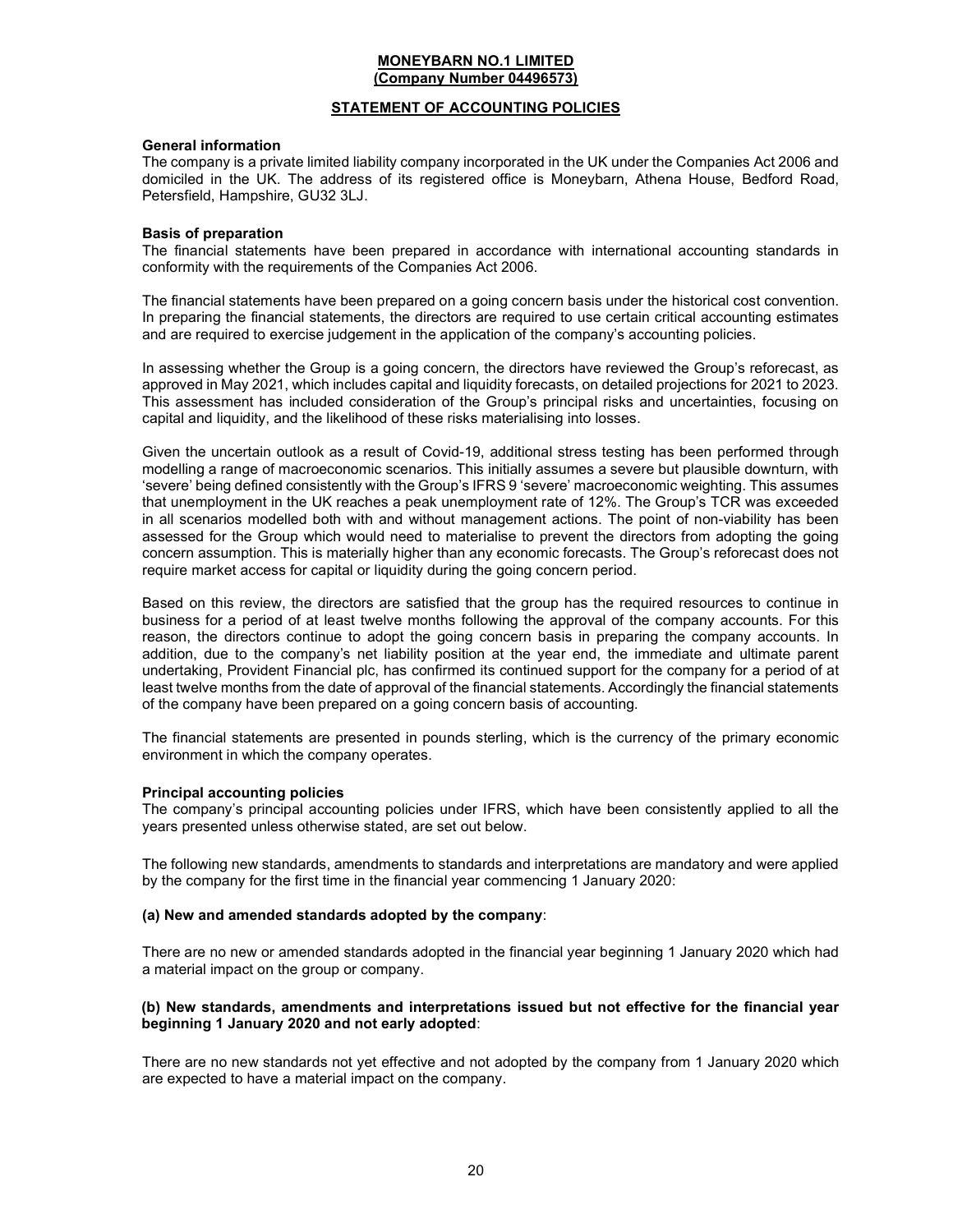# STATEMENT OF ACCOUNTING POLICIES (CONTINUED)

#### (c) Changes in accounting treatment in 2020

The Company's principal accounting policies under IFRS have been consistently applied to all the years presented. In the current year the Company has updated its accounting policy in respect of the definition of default.

Following the scheduled review of the Moneybarn IFRS 9 model in late 2020, it was determined that the previous definition of default of 'termination of the vehicle contract' did not meet the requirements of IFRS 9. Loans in IFRS 9 stage 2 were identified to have been greater than 90 days past due, despite it being inappropriate to rebut the 90-day backstop presumption included within IFRS 9.

The change in the point of default from termination to three missed payments (90 days) has resulted in higher impairment charges being recognised in current and prior periods. The change in definition of default has not affected the 30 days past due trigger for receivables moving to IFRS 9 stage 2. It does, however, impact the point at which receivables should have moved to IFRS 9 stage 3. As revenue is calculated based on the net receivable in IFRS 9 stage 3, the change in the point of default has resulted in lower revenue as more accounts are considered defaulted. This does not impact profit before tax as it is offset by an equivalent decrease in impairment charges.

Management has concluded that this is a prior period error and has therefore retrospectively restated results. In the 2020 financial statements, the 2019 income statement, statement of comprehensive income, balance sheet and statement of changes in shareholders' equity have all been restated. An opening balance sheet as at 1 January 2019 has also been presented.

The prior year restatement has resulted in a decrease in receivables of £4.4m and an adjustment to retained earnings of £4.4m at 1 January 2019. The 2019 profit before tax decreased by £8.6m, comprising an increase in impairment of £6.4m and a reduction in revenue of £2.2m. Receivables at 31 December 2019 reduced by £13.0m.

A current tax credit of £1.8m arose in respect of the reduction in profit before tax of £8.6m for 2019. There is no tax impact in respect of the £4.4m adjustment to retained earnings at 1 January 2019 related to 2018 and earlier as those periods are closed for amendment.

A summary of the impact of the changes in treatment, for 2019, on the primary statements is set out below:

|                                                              | 2019               |                | 2019     |
|--------------------------------------------------------------|--------------------|----------------|----------|
|                                                              | Previous presented |                | Restated |
|                                                              |                    | £m Adjustments | £m       |
| <b>Income Statement</b>                                      |                    |                |          |
| Revenue                                                      | 122.0              | (2.2)          | 119.8    |
| Finance costs                                                | (29.1)             |                | (29.1)   |
| Impairment charges                                           | (41.8)             | (6.4)          | (48.2)   |
| Administrative and operating costs                           | (24.8)             |                | (24.8)   |
| <b>Profit before taxation</b>                                | 26.3               | (8.6)          | 17.7     |
| Tax charge                                                   | (5.2)              | 1.8            | (3.4)    |
| Profit for the period attributable to equity<br>shareholders | 21.1               | (6.8)          | 14.3     |
| <b>Balance Sheet</b>                                         |                    |                |          |
| Amounts receivable from customers                            | 502.1              | (13.0)         | 489.1    |
| Other assets                                                 | 22.7               |                | 22.7     |
| <b>Total Assets</b>                                          | 524.8              | (13.0)         | 511.8    |
| Current tax liability                                        | 3.8                | 1.8            | 2.0      |
| Other liabilities                                            | 508.6              |                | 508.6    |
| Retained earnings                                            | 12.4               | 11.2           | 1.2      |
| <b>Total liabilities and equity</b>                          | 524.8              | (13.0)         | 511.8    |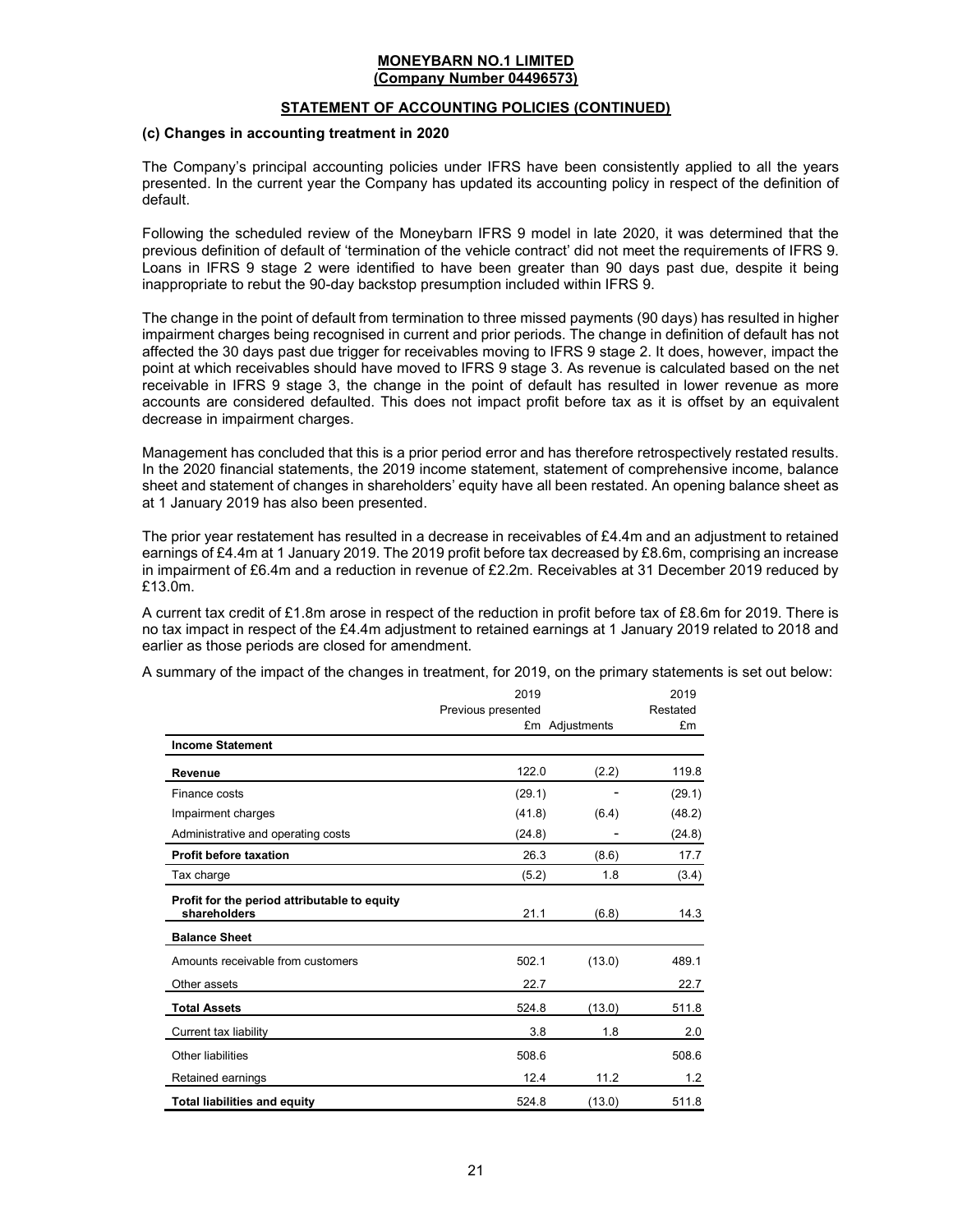# STATEMENT OF ACCOUNTING POLICIES (CONTINUED)

# **Revenue**

Revenue comprises interest and fee income earned by the company and includes intra-group transactions and dividend received. Revenue on customer receivables is recognised using an effective interest rate. The effective interest rate is calculated using estimated cash flows. Revenue is recognised on the gross receivable basis when the company accounts are in IFRS 9 stages 1 and 2 and on the net receivable for accounts in stage 3. Accounts can only move between stages for revenue recognition purposes at the Company's interim and year-end balance sheet date. Directly attributable acquisition costs within the Company are capitalised as part of receivables and amortised over the expected life of customer accounts as a deduction to revenue.

#### Finance costs

Finance costs comprise the interest on intra-group arrangements and securitisation and are recognised on an effective interest rate (EIR) basis.

# Amounts receivable from customers

Amounts receivable from customers are initially recognised at fair value which represents the amount advanced to the customer plus directly attributable issue costs less an impairment provision for expected losses. The Impairment provision recognised is based on the probability of default (PD) within 12 months and the loss arising on default (LGD). Receivables are subsequently increased by revenue and reduced by cash collections and impairment.

On initial recognition, all accounts are recognised in IFRS 9 stage 1. The account moves to stage 2 when a significant increase in credit risk (SICR) becomes evident, such as a missed payment, but has not defaulted. An account moves to stage 3 and is deemed to have defaulted when 3 payments are missed or a payment arrangement is initiated.

Losses are recognised on inception of a loan based on the probability of a customer defaulting within 12 months. This is determined with reference to historical customer's data and outcomes.

An account moves from stage 1 to stage 2 when there has been a SICR or when the customer is assessed with vulnerable. An account cannot return to stage 1 until it has remained up to date with payments for more than 24 days.

Lifetime losses are recognised when a significant increase in credit risk is evident from a missed monthly payment.

A customer is deemed to have defaulted when they become three monthly payments in arrears. Customer agreements which have been terminated, either voluntarily, by the customer settling their agreement early, or through the agreement being default terminated, are also included within stage 3. Customers can cure back to stage 2 if they have not been terminated and they repay contractual missed payments to become less than three payments in arrears.

A customer's debt is written off when they are sold to debt collection agencies.

Customers are moved to IFRS 9 stage 3 and lifetime losses are recognised where forbearance is provided to the customer or alternative payment arrangements are established. Customers under temporary payment arrangements are separately identified according to the type of arrangement. The carrying value of receivables under each type of payment arrangement is calculated using historical cash flows under that payment arrangement, discounted at the original EIR.

Separate macroeconomic provisions are recognised to reflect the expected impact of future economic events on a customer's ability to make payments on their agreements and the losses which are expected to be incurred given default, in addition to the core impairment provisions, already recognised. Both changes in unemployment and used car sales values are used to calculate a separate macroeconomic provision.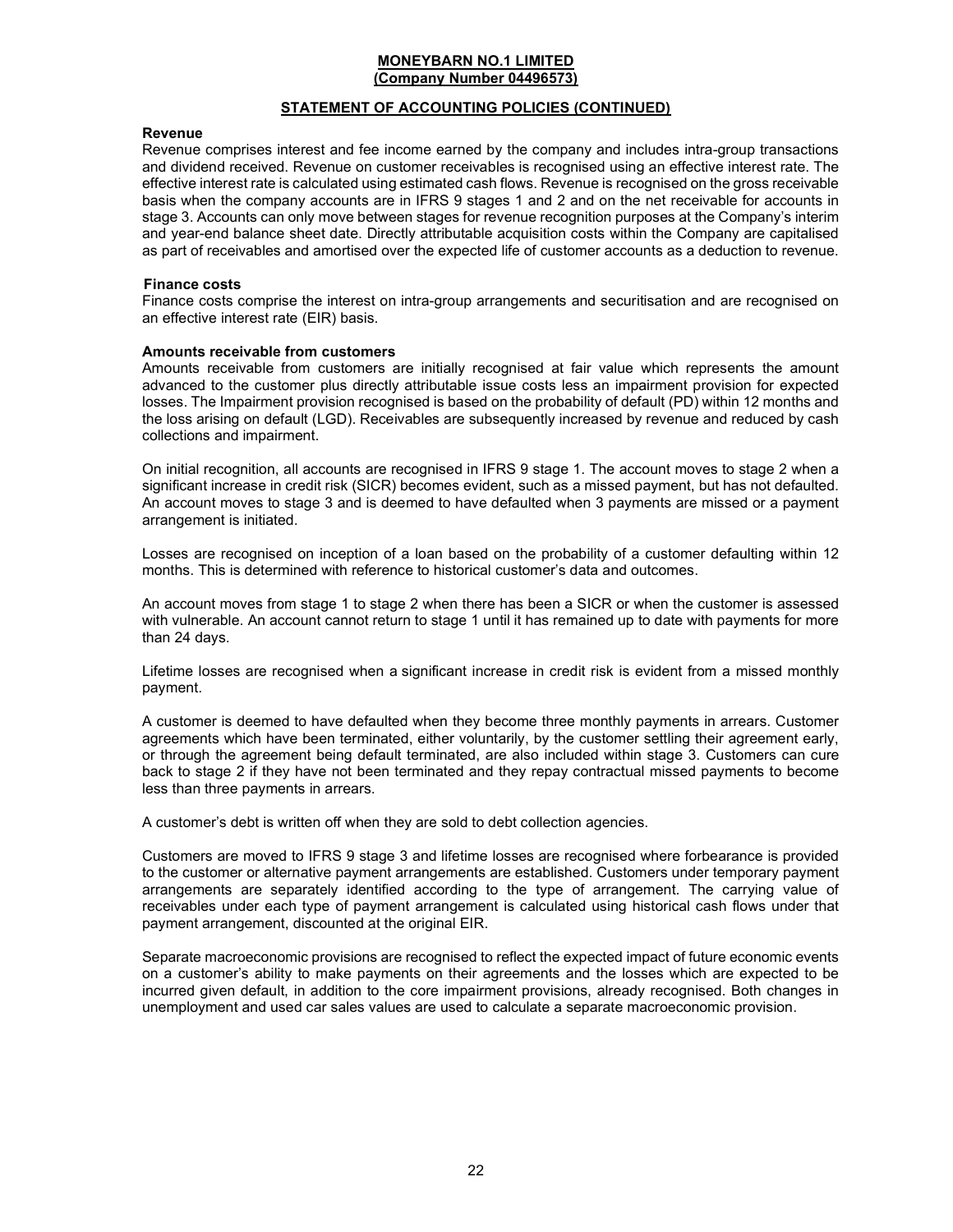# STATEMENT OF ACCOUNTING POLICIES (CONTINUED)

# Amounts receivable from customers (continued)

No receivables have been derecognised in respect of Moneybarn's securitisation programme. Moneybarn substantially retains all the risks and rewards of the assets, through the mechanisms of the subordinated notes and the right to receive all deferred consideration in respect of the sale of the receivables. As a result, Moneybarn recognises a deemed loan arrangement under "Amounts owed to Moneybarn Financing Limited" representing amounts receivable from Moneybarn Financing Limited for the purchase of the receivables and is shown net of the amounts of subordinated notes issued to the company by Moneybarn Financing Limited.

# Exceptional items

Exceptional items are material and non-recurring items excluded from management's assessment of profit, because by their nature could distort the company's underlying quality of earnings. These are excluded to reflect performance in a consistent manner.

# Intangible assets

Intangible assets represent the costs incurred to acquire or develop computer software and bring it into use.

Computer software is amortised on a straight-line basis over its estimated useful economic life, which is estimated to be three years.

The residual values and economic lives of intangible assets are reviewed by management at each balance sheet date. An impairment loss is recognised whenever the carrying amount of the intangible asset exceeds its recoverable amount. The recoverable amount of an intangible asset is the higher of its fair value less costs of disposal and its value in use, the estimated future cash flows are discounted to their present value using a pre-tax discount rate that reflects current market assessments of the time value of money and the risks specific to the asset.

Amortisation is charged to the income statement as part of administrative costs.

|                            | %    | Method        |
|----------------------------|------|---------------|
| Computer software          | 33.3 | Straight line |
| Software development costs | 33.3 | Straight line |

# Property, plant and equipment

Property, plant and equipment is shown at cost less subsequent depreciation and impairment.

Cost represents invoiced cost plus any other costs that are directly attributable to the acquisition of the items. Repairs and maintenance costs are expensed as incurred.

Depreciation is calculated to write down assets to their estimated realisable value over their useful economic lives. The following are the principal bases used:

|                        | %       | Method           |
|------------------------|---------|------------------|
| Equipment and vehicles | 20-33.3 | Straight<br>line |

The residual values and useful economic lives of all assets are reviewed, and adjusted if appropriate, at each balance sheet date.

All property, plant and equipment are tested for impairment whenever events or changes in circumstances indicate that the carrying value may not be recoverable. An impairment loss is recognised for the amount by which the asset's carrying value exceeds the higher of the asset's value in use or its fair value less costs to sell.

Gains and losses on disposal of property, plant and equipment are determined by comparing any proceeds with the carrying amount of the asset and are recognised within administrative costs in the income statement.

Motor vehicles are depreciated over the estimated useful life of the asset, generally between 3 and 5 years dependent on vehicle class and expected annual mileage.

Depreciation is charged to the income statement as part of administrative costs.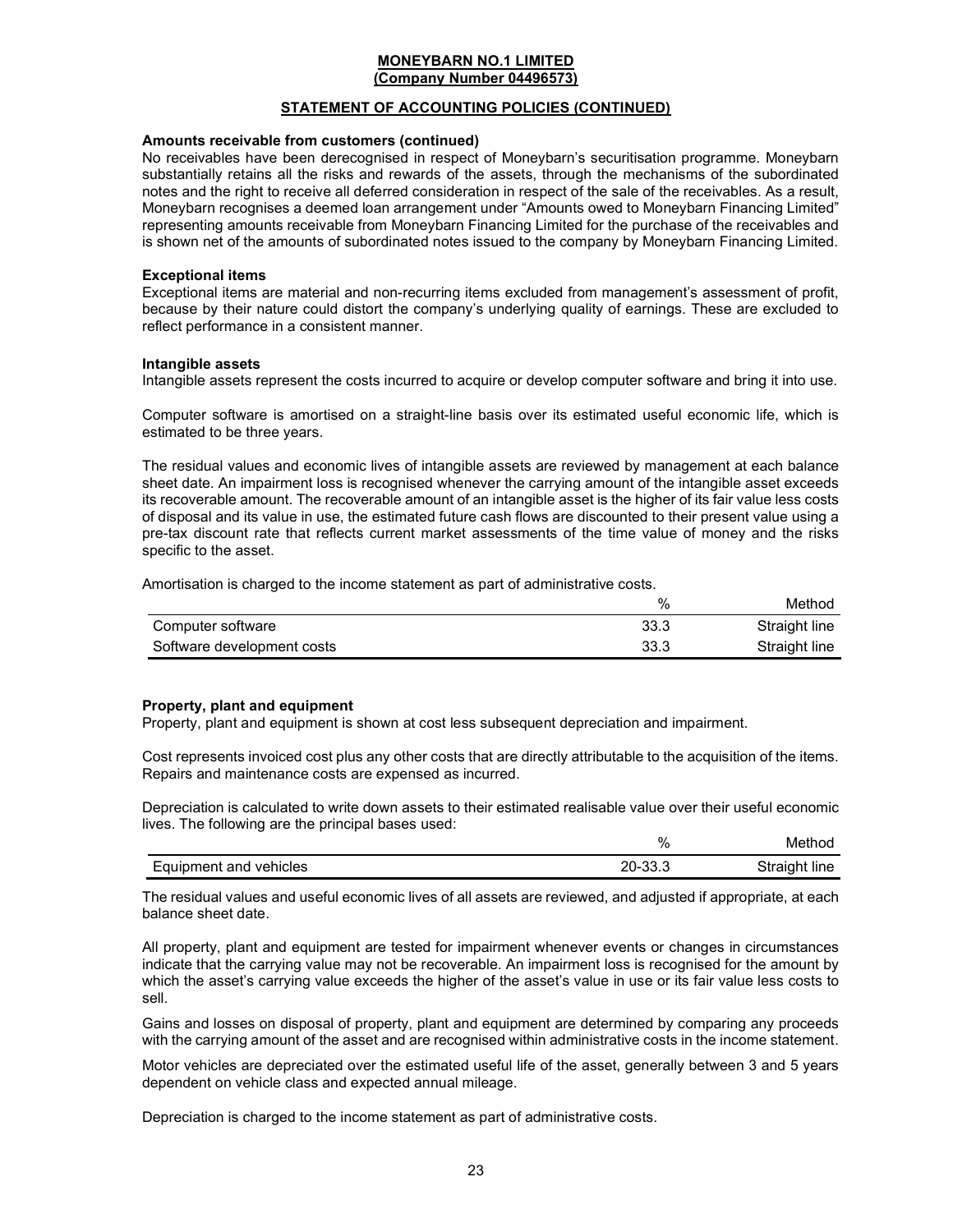# STATEMENT OF ACCOUNTING POLICIES (CONTINUED)

# Inventories

Inventories consist of vehicles brought back into stock after the termination of the conditional sale agreements with customers, valued at the expected auction proceeds net of auction costs.

#### Cash and cash equivalents

Cash and cash equivalents comprise cash at bank and in hand.

### Share capital

Ordinary shares are classified as equity. Incremental costs directly attributable to the issue of new shares are shown in equity as a deduction, net of tax, from the proceeds.

#### Trade and other receivables and payables

Trade and other receivables and payables are held at amortised cost and receivables are assessed for impairment at the balance sheet date based on lifetime expected credit loss (ECL).

#### Taxation

The tax charge represents the sum of current and deferred tax. Current tax is calculated based on taxable profit for the year using tax rates that have been enacted or substantively enacted by the balance sheet date. Taxable profit differs from profit before taxation as reported in the income statement because it excludes items of income or expense that are taxable or deductible in other years and it further excludes items that are never taxable or deductible.

Deferred tax is the tax expected to be payable or recoverable on differences between the carrying amounts of assets and liabilities in the financial statements and the corresponding tax bases used in the computation of taxable profit.

Deferred tax is determined using tax rates (and laws) that have been enacted or substantively enacted by the balance sheet date and are expected to apply when the related deferred tax asset is realised or the deferred tax liability is settled. Deferred tax is also provided on temporary differences arising on investments in subsidiaries, except where the timing of the reversal of the temporary difference is controlled by the company and it is probable that the temporary difference will not reverse in the future.

Deferred tax assets are recognised to the extent that it is probable that future taxable profits will be available against which the temporary differences can be utilised.

Deferred tax assets and liabilities are offset when there is a legally enforceable right to offset current tax assets against current tax liabilities and when the deferred tax assets and liabilities relate to income taxes levied by the same taxation authority on either the taxable entity or different taxable entities where there is an intention to settle the balances on a net basis.

#### Provisions

Provisions are recognised when the company has a present obligation (legal or constructive) as a result of a past event, it is probable that the company will be required to settle that obligation and a reliable estimate can be made of the amount of the obligation. The amount recognised as a provision is the best estimate of the consideration required to settle the present obligation at the balance sheet date, taking into account the risks and uncertainties surrounding the obligation. Where a provision is measured using the cash flows estimated to settle the present obligation, its carrying amount is the present value of those cash flows (when the effect of the time value of money is material).

# Contingent liabilities

Contingent liabilities are possible obligations arising from past events, whose existence will be confirmed only by uncertain future events or present obligations arising from past events that are not recognised because either an outflow of economic benefits is not probable or the amount of the obligation cannot be reliably measured. Contingent liabilities are not recognised in the balance sheet but information about them is disclosed unless the possibility of any economic outflow in relation to settlement is remote.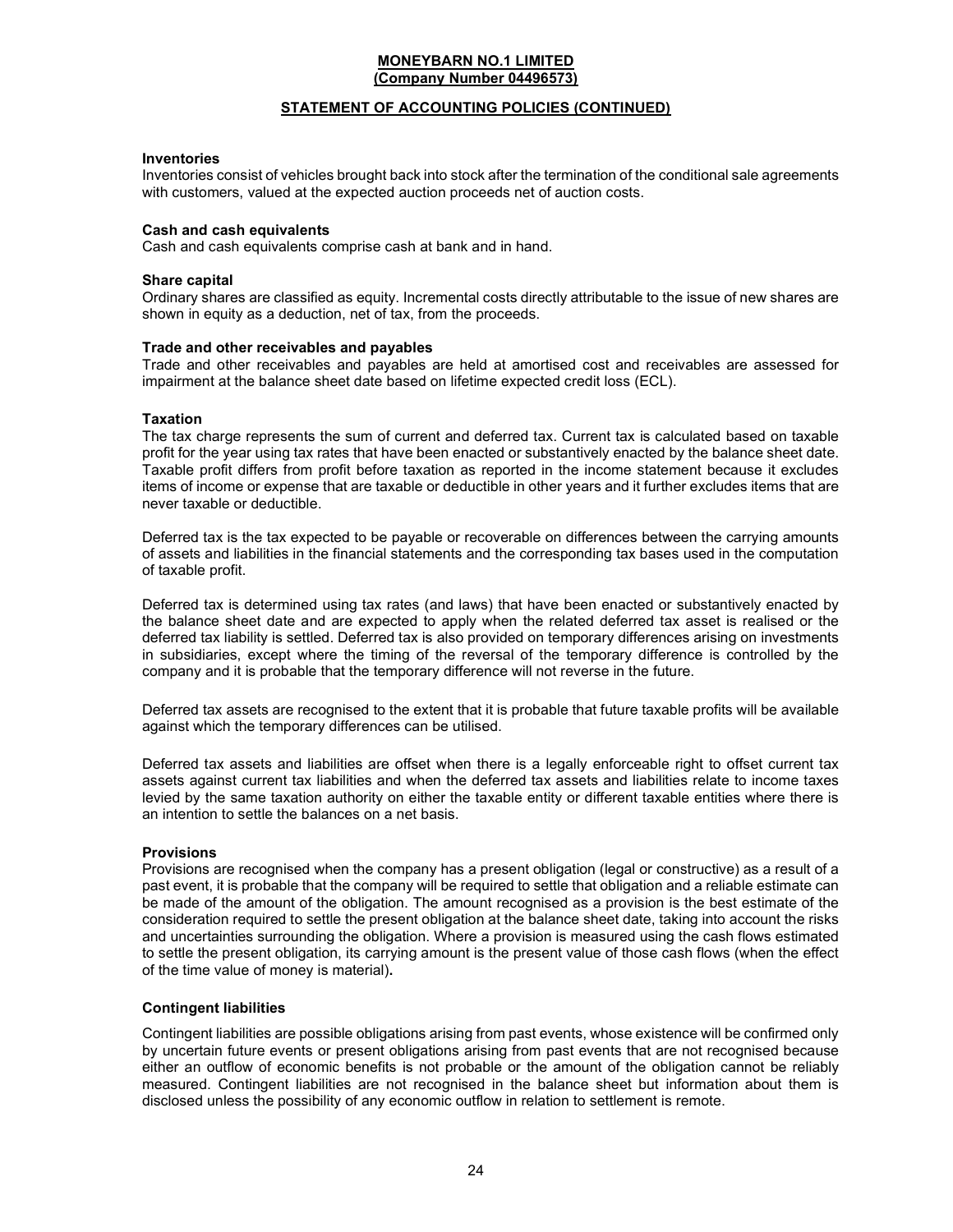# STATEMENT OF ACCOUNTING POLICIES (CONTINUED)

# Critical accounting judgements and sources of estimation uncertainty

In applying the accounting policies set out above, the company make judgements (other than those involving estimates) that have a significant impact on the amounts recognised and to make estimates and assumptions that affect the reported amounts of assets and liabilities. The estimates and judgements are based on historical experience, actual results may differ from these estimates.

#### Amounts receivable from customers

### (i) Critical accounting assumptions

The company reviews amounts receivable from customers for impairment at each balance sheet date. For the purposes of assessing the impairment, customers are categorised into IFRS 9 stages and cohorts which are considered to be the most reliable indication of future payment performance. Assessments are made to determine whether there is objective evidence of SICR which indicates there has been an adverse effect on PD.

A significant increase in credit risk is when one contractual monthly payment has been missed.

For the purpose of IFRS 9, default is assumed when three contractual repayments have been missed.

#### Macroeconomic provisions

Separate macroeconomic impairment provision adjustments are recognised to reflect an increased PD and LGD, in addition to the core impairment provisions already recognised, based on future macroeconomic scenarios.

Trends in the used vehicle resale values have been analysed to estimate recoveries from the sale of the vehicle at auction. This also reflects assumptions over the timing of resale given difficulties in recovering the vehicles. Unemployment is utilised as a key macroeconomic indicator as analysis has clearly evidenced correlation between changes in unemployment and credit losses incurred by the business. This will continue to be analysed to assess if there are any additional macroeconomic indicators which also correlate to credit losses.

# (ii) Key sources of estimation uncertainty

The level of impairment recognised is calculated using models which utilise historical payment performance to generate the estimated amount and timing of future cash flows from each cohort of customers in each arrears stage. These are regularly tested using subsequent cash collections to assess accuracy.

The impact of Covid-19 has significantly influenced ECL in the year. The company has reviewed customer behaviour in light of Covid-19 to adjust the previous assumptions within PD, EAD and LGD. This reflects assumptions in respect of:

- higher PD for customers who have already activated a payment holiday including the expectation of how a customer will continue to repay following the end of the payment holiday;
- higher PD from increased arrears where a customer may not have been able to meet their repayments but not activated a payment holiday. Future repayment expectations have been derived from detailed analysis of previous customer behaviour, including payment history or evidence of a SICR from bureau analysis;
- the potential for further payment holidays where FCA quidance was in place at the period end, extending the period over which customers could activate a payment holiday into 2021;
- higher loss given default where recoveries from the customer may be impacted, as well as lower recoveries from third-party debt collection agencies and external debt sales. Trends in the used vehicle resale values have been analysed to estimate recoveries from the sale of the vehicle at auction. This also reflects assumptions over the timing of resale given the difficulties in recovering the vehicles; and
- the potential impact to PD and LGD as a result of changing forecasts in the macroeconomic environment.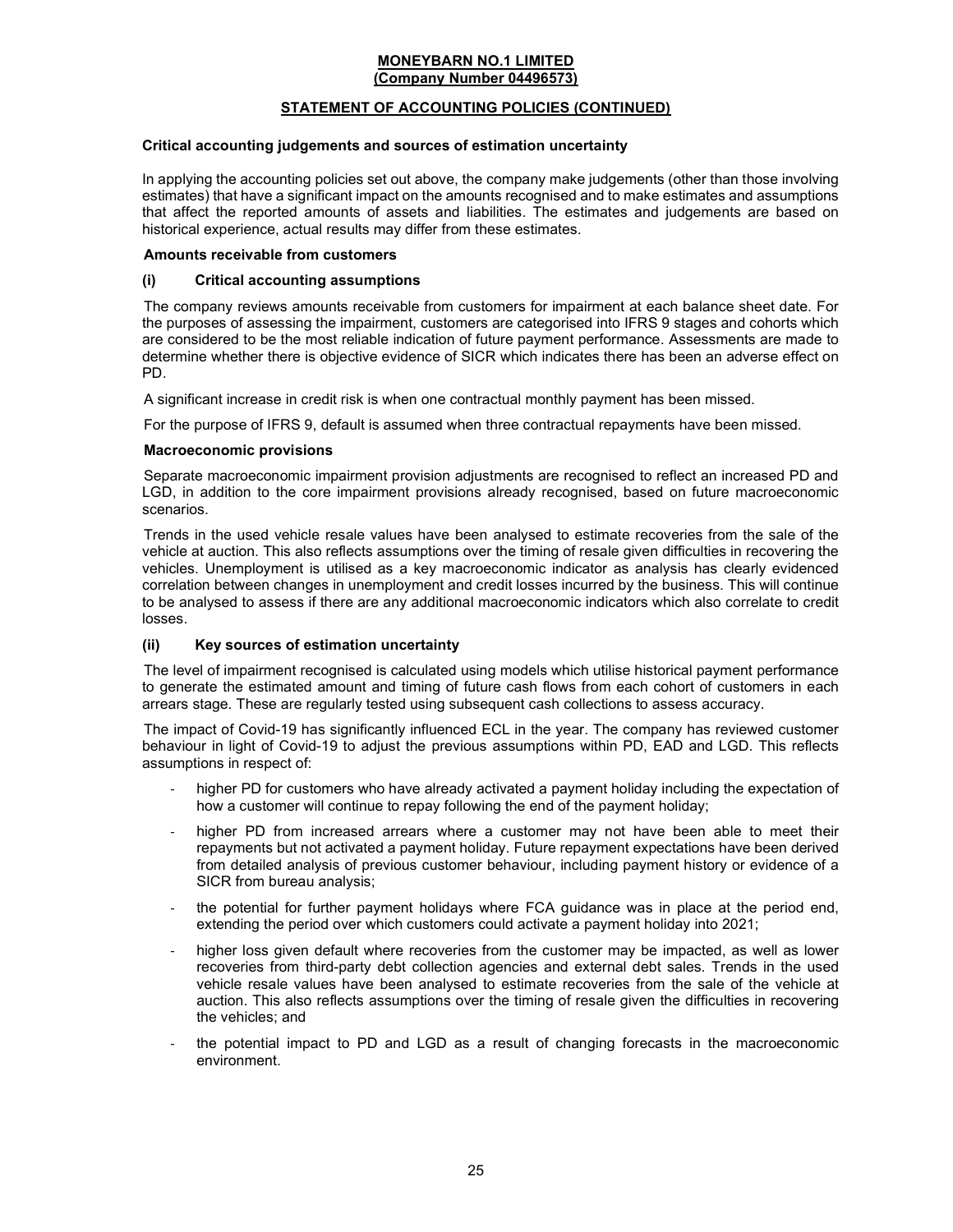# STATEMENT OF ACCOUNTING POLICIES (CONTINUED)

Based on IASB guidance, the activation of a payment holiday by a customer is not automatically deemed to be indicative of a SICR. A customer who is not in arrears on activation of a payment holiday would remain in stage 1 unless internal data or external bureau analysis, utilised by the company, indicates a SICR. If this were to be evident, a customer would be moved to stage 2. Individual customer behaviour has continued to be analysed to understand repayment behaviour on exit of a payment holiday to update the PDs, and stage classification, accordingly.

# Macroeconomic provisions

Macroeconomic provisions are recognised to reflect an increased PD and LGD, in addition to the core impairment provisions, already recognised based on future macroeconomic scenarios. The provision reflects the potential for future changes in unemployment under a range of unemployment forecasts, as analysis has clearly evidenced correlation between changes in unemployment and credit losses incurred. The company will continue to analyse and assess if there are any additional macroeconomic indicators which also correlate with credit losses.

The unemployment data has been compiled from a consensus of sources including the Bank of England, HM Treasury, the Office for Budget Responsibility (OBR), Bloomberg and a number of prime banks. The table below shows the annual peak and average unemployment assumptions adopted and the weightings applied to each. The combined severe and downside scenario weightings have doubled from 20% at December 2019 to 40% at December 2020 to reflect the uncertain outlook:

|           | Base | Upside | Downside | Severe |
|-----------|------|--------|----------|--------|
| Weighting | 50%  | 10%    | 35%      | 5%     |
| 2021      |      |        |          |        |
| Peak      | 7.9% | 6.2%   | 10.1%    | 12.7%  |
| Average   | 7.1% | 5.7%   | 9.0%     | 11.2%  |
| 2022      |      |        |          |        |
| Peak      | 6.7% | 5.0%   | 8.5%     | 10.4%  |
| Average   | 6.1% | 4.8%   | 7.7%     | 9.0%   |

Weightings applied to the macroeconomic assumptions were reviewed and reconfirmed at the March 2021 Assumptions Committee and remain unchanged from December 2020.

Increasing the downside weighting by 5%, from 35% to 40%, and a corresponding reduction in the base case would increase the allowance account by £0.5m.

Increasing the upside weighting by 5%, from 10% to 15%, and a corresponding reduction in the base case would decrease the allowance account by £0.2m.

The impact on the 2020 allowance account if each of the macroeconomic scenarios were applied at 100% weighting, rather than the weightings set out above, is shown below:

|        | Base        | Jpside | Downside | Severe     |
|--------|-------------|--------|----------|------------|
|        | £m          | £m     | £m       | £m         |
| Impact | $1.8^\circ$ | (5.4)  | v.u      | o o<br>ტ.პ |

Whilst the forward-looking nature of IFRS 9 requires provisions to be established for all losses arising out of the current Covid-19 crisis, the level of uncertainty may mean that additional impairment provision, or releases, may be required in future periods.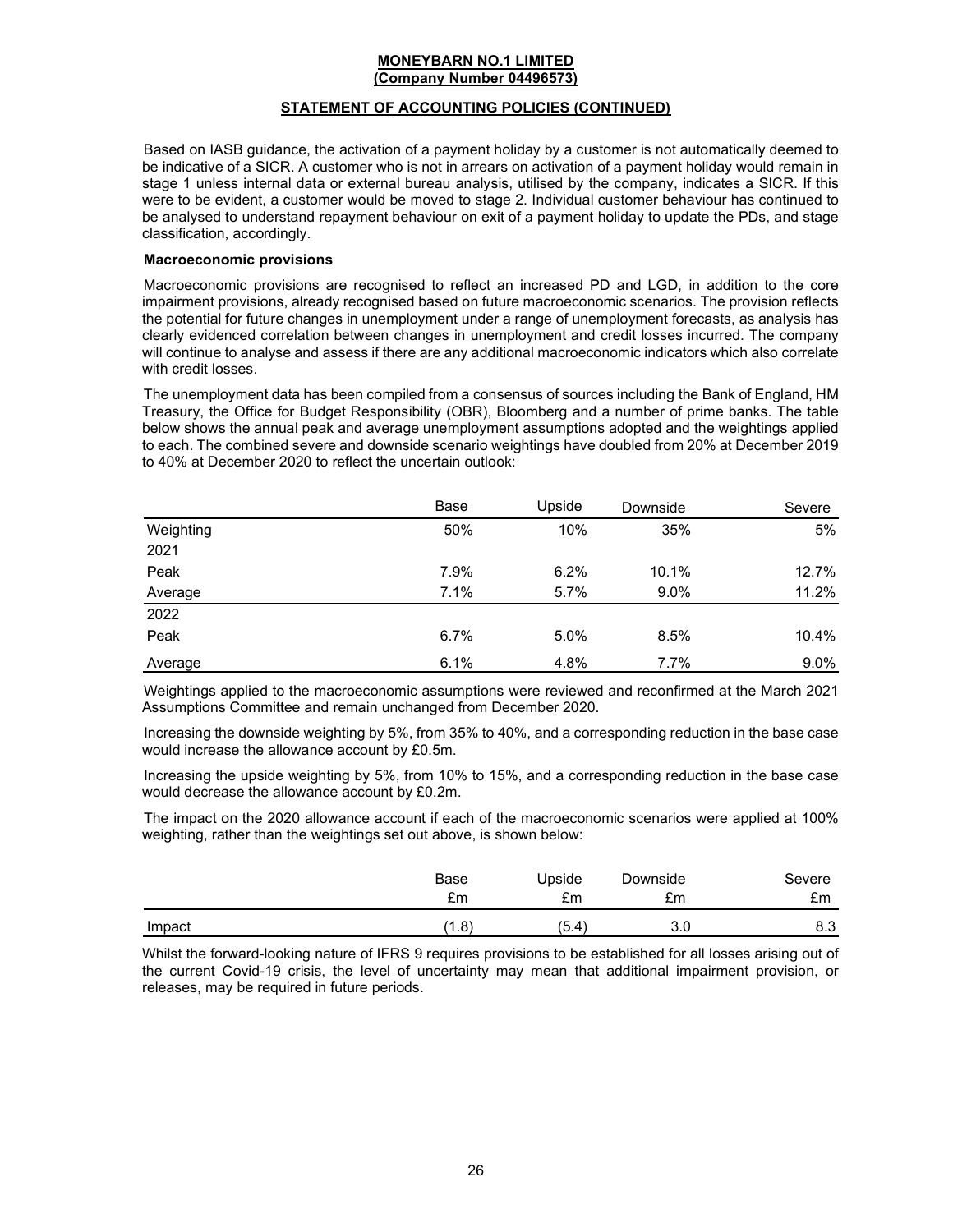# FINANCIAL AND CAPITAL RISK MANAGEMENT

The overall financial and risk management framework is the responsibility of the board with certain responsibilities in respect of internal control and risk management being delegated to various subcommittees who report directly to the board. The company also operates within a group treasury framework and is subject to group treasury policies including counterparty, liquidity, interest rate, market and capital risk.

An overview of the group's risk management framework can be found in the annual report and financial statements of Provident Financial plc which do not form part of this report.

# (a) Credit risk

Credit risk is the risk that the company will suffer loss in the event of a default by a customer, bank counterparty or the UK Government. A default occurs when the customer or a bank fails to honour repayments as they fall due.

# (i) Amounts receivable from customers

The company's maximum exposure to credit risk on amounts receivable from customers as at 31 December 2020 is the carrying value of amounts receivable from customers of £566.6m (2019 restated: £489.1m).

Credit risk within Moneybarn is managed by the Moneybarn Credit Committee which meets at least monthly and is responsible for approving underwriting parameters, decisioning strategy and credit control policy.

A customer's credit risk profile and ability to afford the proposed contract is initially evaluated both at the point of application, and subsequently should the customer fall into arrears. A scorecard based on historical payment patterns of customers is used to assess the applicant's potential default risk. The scorecard incorporates data from the applicant, such as income and employment, and data from an external credit bureau. The application assessment process involves verification of key aspects of the customer data. Certain policy rules including customer profile, proposed loan size and vehicle type are also assessed in the decisioning process, as well as affordability checks to ensure that, at the time of application, the loan repayments are affordable.

Arrears management is conducted by way of a combination of letters, inbound and outbound telephony, SMS, email and outsourced debt collection agency activities. Contact is made with the customer to discuss the reasons for non-payment and specific strategies are employed to support the customer in returning to a good standing and retaining use of the vehicle. These include appropriate forbearance arrangements, or where the contract has become unsustainable for the customer, then an appropriate exit strategy is implemented.

The FCA moratorium restricted Moneybarn from terminating customer contracts and recovering the vehicle from a customer where a default termination would ordinarily have occurred. This led to c.12k contracts which could not be terminated at the end of the year. The restriction was lifted from 31 January 2021. Moneybarn has subsequently worked with customers affected.

# (ii) Counterparty risk

The company's maximum exposure to credit risk on bank counterparties as at 31 December 2020 was £2.2m (2019: £1.2m).

Counterparty credit risk arises as a result of cash deposits placed with banks. Counterparty credit risk is managed by the group's treasury committee and is governed by a board approved counterparty policy which ensures that the group's cash deposits and derivative financial instruments are only made with high quality counterparties with the level of permitted exposure to a counterparty firmly linked to the strength of its credit rating. In addition, there is a maximum exposure limit for all institutions, regardless of credit rating. This is linked to the group's regulatory capital base in line with the group's regulatory reporting requirements on large exposures to the Prudential Regulation Authority (PRA).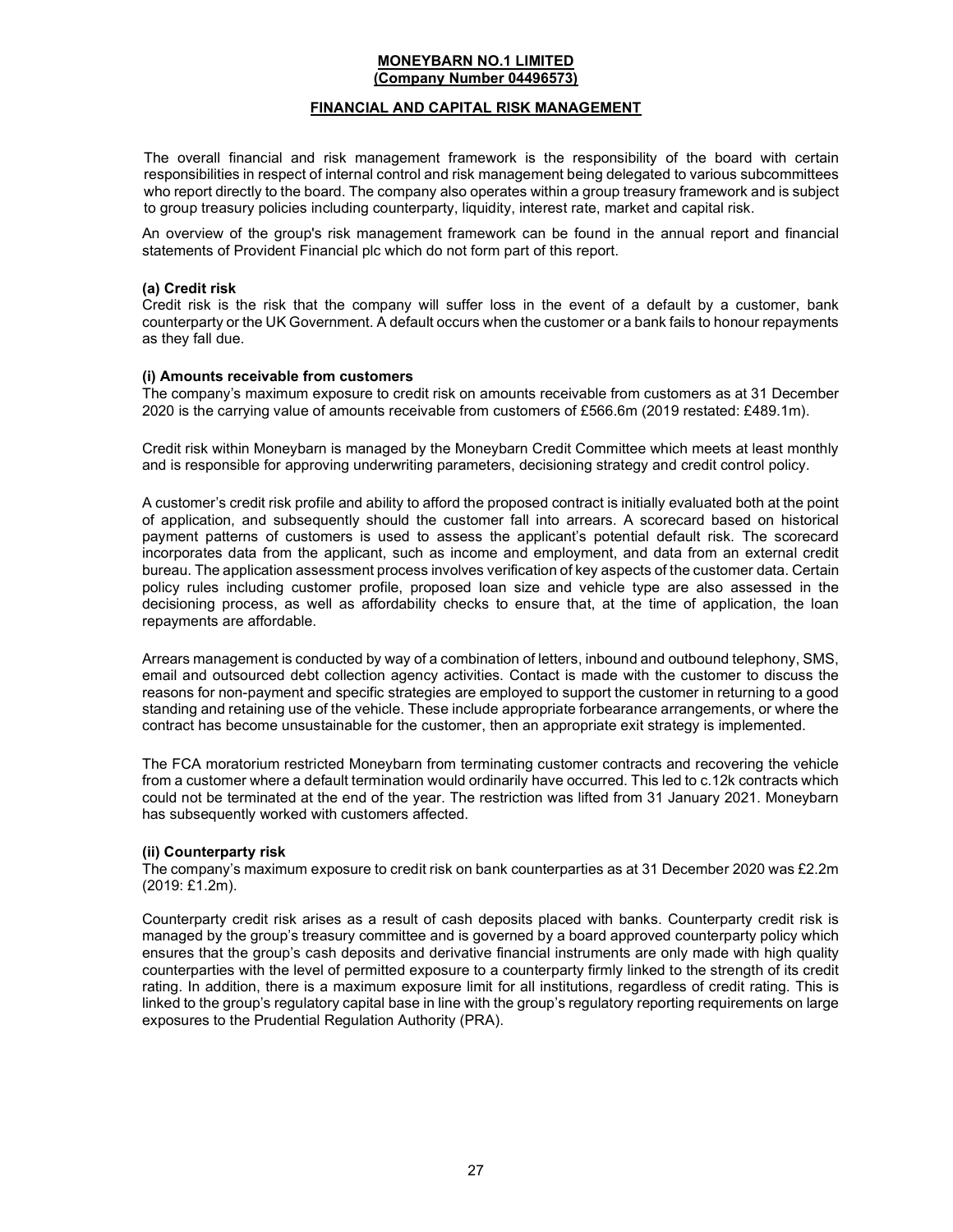# FINANCIAL AND CAPITAL RISK MANAGEMENT (CONTINUED)

#### (b) Liquidity risk

Liquidity risk is the risk that the company will have insufficient liquid resources available to fulfil its operational plans and/or to meet its financial obligations as they fall due. The company's funding is provided by a mixture of retained earnings and intra-group borrowings from Provident Financial plc.

Liquidity risk is managed by the group's centralised treasury department through daily monitoring of expected cash flows in accordance with a board-approved group funding and liquidity policy. This process is monitored regularly by the group treasury committee.

The group's funding and liquidity policy is designed to ensure that the group is able to continue to fund the growth of the business. The group therefore maintains headroom on its committed borrowing facilities to fund growth and contractual maturities for at least the following 12 months. As at 31 December 2020, the group's committed borrowing facilities had a weighted average period to maturity of 1.5 years (2019: 2.2 years) and the headroom on these committed facilities amounted to £79.3m (2019: £69.1m).

The group is less exposed than other mainstream lenders to liquidity risk as the loans issued by the home credit business are of short-term duration (typically around one year), whereas the group's borrowings extend over a number of years. The group's current funding strategy seeks to maintain a secure funding structure by maintaining committed facilities to pre-fund the group's liquidity and funding requirements for at least the next 12 months, maintaining access to four main sources of funding comprising: (i) the syndicated revolving bank facility; (ii) external market funding; (iii) securitisation; and (iv) retail deposits. Headroom on the group's committed debt facilities together with available cash was £143.7m at 31 December 2020 together with ongoing access to the retail deposits programme in Vanquis Bank. There are no contractual maturities of the group's facilities until a scheduled maturity of a £65m bond in September 2021.

A maturity analysis of the undiscounted contractual cash flows of the group's bank and other borrowings, including derivative financial instruments settled on a net and gross basis, is set out in the annual report and financial statements of Provident Financial plc.

#### (c) Interest rate risk

Interest rate risk is the risk of potential loss through unhedged or mismatched asset and liability positions, which are sensitive to changes in interest rates. Primarily, the group is at risk of a change in external interest rates which leads to an increase in the group's cost of borrowing.

The group's exposure to movements in interest rates is managed by the Treasury Committee and is governed by a board-approved interest rate hedging policy which forms part of the group's treasury policies.

The group seeks to limit the net exposure to changes in interest rates. This is achieved through a combination of issuing fixed-rate debt and by the use of derivative financial instruments such as interest rate swaps.

A 2% movement in the interest rate applied to borrowings during 2020 and 2019 would not have had a material impact on the group's profit before taxation or equity given that the group's receivables can be repriced over a relatively short timeframe. Further details of the interest rate risk management are detailed within the annual report and financial statements of Provident Financial plc.

Key benchmark interest rates and indices, such as the London Interbank Offered Rate (LIBOR), are being reformed in favour of risk free rates such Sterling Overnight Index Average (SONIA) in the UK. LIBOR will be withdrawn at the end of 2021. The group currently only has LIBOR linked liabilities relating to the group's revolving credit facility and securitisation funding in Moneybarn. There is no impact to financial assets or our fixed rate liabilities, which are all on administered rates. The securitisation funding is expected to be refinanced in 2021 and will be priced based on SONIA. The revolving credit facility moved to SONIA benchmark for all new drawings after 31 March 2021. LIBOR reform is therefore not considered to have a material impact on the group.

# (d) Market risk

Market risk is the risk of loss due to adverse market movements caused by active trading positions taken in interest rates, foreign exchange markets, bonds and equities. The group's policies do not permit it or the company to undertake position taking or trading books of this type and therefore neither it or the company does so.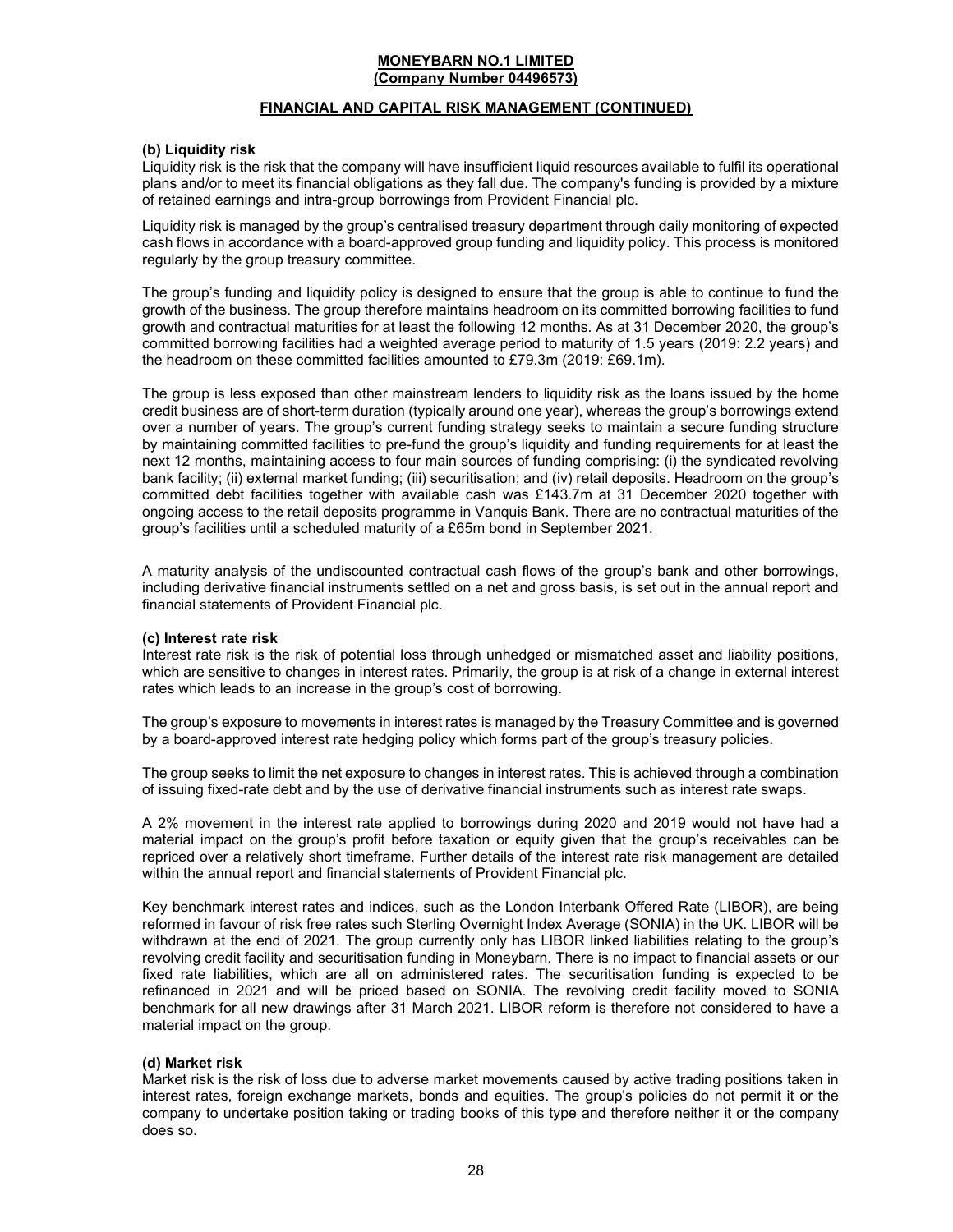# FINANCIAL AND CAPITAL RISK MANAGEMENT (CONTINUED)

# (e) Capital risk

Capital risk is managed by the group's centralised treasury department. The group manages capital risk by focussing on capital efficiency and effective risk management. This takes into account the requirements of a variety of different stakeholders including shareholders, policyholders, regulators and rating agencies. A more detailed explanation of the management of capital risk can be found in the annual report and financial statements of Provident Financial plc which do not form part of this report.

#### (f) Brexit

On 31 January 2020 the UK withdrew from the European Union and a transitional period formally ended on 31 December 2020. The economic outlook post Brexit remains uncertain against the backdrop of the impact of the Covid-19 pandemic and there remains significant amount of instability in the UK economy and capital markets, albeit unemployment levels have remained stable due to the UK Government's job retention schemes.

Despite any potential second order risks of Brexit, the group has proven resilient during previous economic downturns due to the specialist business models deployed by its divisions which are tailored to serving nonstandard customers. In addition, all four of the group's businesses – Vanquis Bank, Moneybarn, Provident home credit and Satsuma – have tightened underwriting over the last three years in advance of a potential weakening in the UK economy.

The group's only direct exposure to the EU is the home credit operation in the Republic of Ireland. This represents c.13% of the home credit business and is, therefore, relatively immaterial to the group as a whole. The foreign exchange exposure to the Republic of Ireland operation is hedged through a net investment hedge.

No effect is anticipated on Vanquis Bank's ability to access retail deposits, although it maintains an operational buffer over its liquid requirements stipulated by the PRA to withstand any short-term disruption. The group has engaged extensively with its lending banks throughout 2020 in response to the Covid-19 pandemic and the economic uncertainties both that and Brexit present. The group's lending banks are predominantly UK based, have supported the group for many years and have broader relationships through ancillary business such as transactional banking. In the event of a prolonged period of market disruption and the closure of debt capital markets, then the group has the ability to manage receivables growth and/or dividend flows.

The group has maintained regulatory capital headroom in excess of £100m, in line with the Board's risk appetite, in response to the Covid-19 pandemic. Despite the need to absorb the continued transitional arrangements of IFRS 9, this headroom, together with the regulatory prescribed buffers, should be sufficient to withstand a potential downturn in economic conditions caused by Brexit. Furthermore, the group has the ability to manage receivables growth and/or dividend flows to preserve capital.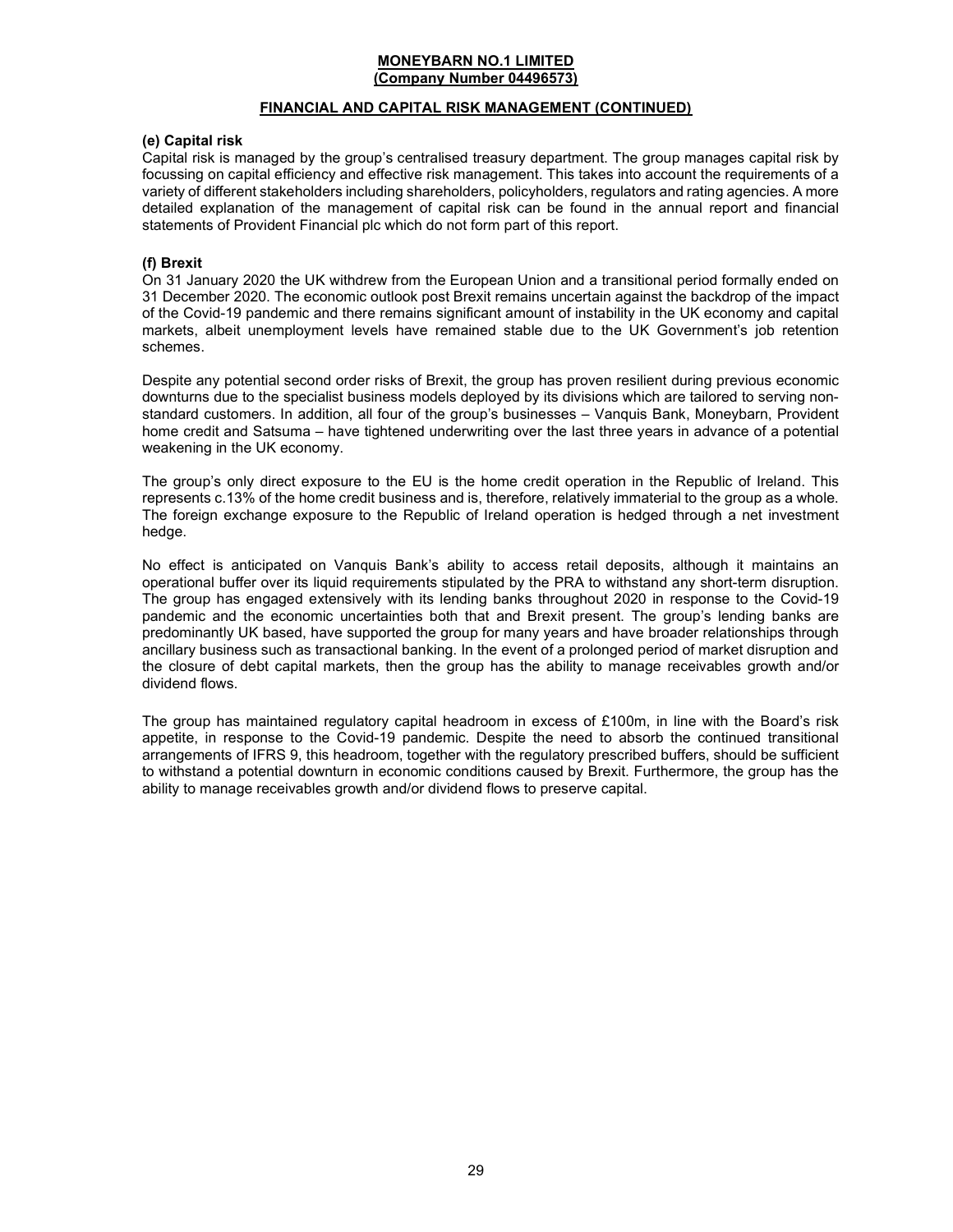# NOTES TO THE FINANCIAL STATEMENTS

# 1 Revenue

|                                                          |       | (Restated) |
|----------------------------------------------------------|-------|------------|
|                                                          | 2020  | 2019       |
|                                                          | £m    | £m         |
| Interest income                                          | 133.9 | 119.8      |
| Interest income from loan to ultimate parent undertaking | 2.9   |            |
| <b>Total revenue</b>                                     | 136.8 | 119.8      |

Revenue comprises interest and fee income of £153.0m (2019 restated: £138.0m) net of the amortisation of deferred broker commissions of £19.1m (2019: £18.2m), plus interest income from loan to ultimate parent undertaking of £2.9m (2019: £nil) prior to its novation to the intermediate holding company.

Management regard the business as one operating segment. All revenue is from UK operations.

# 2 Finance costs

|                                                                            | 2020  | 2019 |
|----------------------------------------------------------------------------|-------|------|
|                                                                            | £m    | £m   |
| Interest payable to ultimate parent undertaking                            | 37.2  | 29.2 |
| Interest payable to Moneybarn Financing Limited                            | 2.8   |      |
| Exceptional interest credit on borrowings from ultimate parent undertaking | (1.3) |      |
| <b>Total finance costs</b>                                                 | 38.7  | 29.2 |

# 3 (Loss)/profit before taxation

|                                                          |      | (Restated) |
|----------------------------------------------------------|------|------------|
|                                                          | 2020 | 2019       |
|                                                          | £m   | £m         |
| (Loss)/ profit before taxation is stated after charging: |      |            |
| Amortisation of intangible assets:                       |      |            |
| - computer software (note 8)                             | 0.1  | 0.1        |
| Impairment of amounts receivable from customers (note 6) | 72 7 | 48.2       |

Fellow subsidiary undertakings have recharged certain administrative costs to the company of £25.0m (2019: £20.0m) in respect of services provided.

Auditor's remuneration to Deloitte LLP in respect of the audit of the financial statements was £0.4m (2019: £0.3m). Auditor's remuneration to Deloitte LLP in respect of other services was £nil (2019: £nil).

| Exceptional costs                                                          | 2020<br>£m | 2019<br>£m |
|----------------------------------------------------------------------------|------------|------------|
| Release of impairment provision as part of FCA balance reduction           |            | (2.7)      |
| Exceptional interest credit on borrowings from ultimate parent undertaking | (1.3)      |            |
| <b>Total exceptional items</b>                                             | (1.3)      | (2.7       |

The exceptional interest credit of £1.3m relates to an additional interest credit on borrowings from the company's ultimate parent, Provident Financial plc following the tender and early redemption of the 2018 five-year-fixed-rate bond in August 2020.

The customer redress in respect of the FCA investigation into affordability, forbearance and termination was completed in 2019 and the final notice was received from the FCA in February 2020. The total cost of the investigation came in below the £20m provision originally established in 2017 leading to a release as an exceptional credit of £2.7m of the provision in 2019.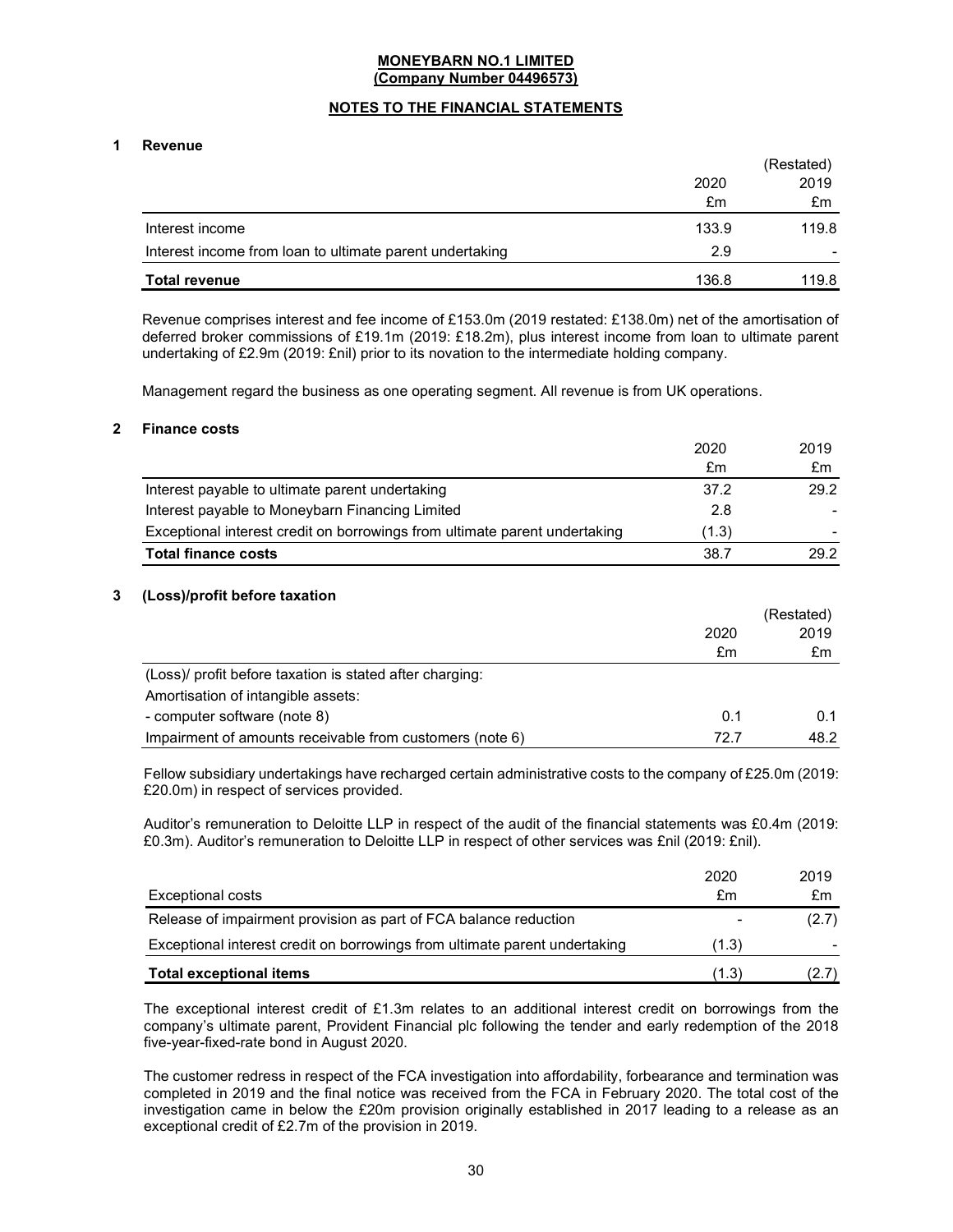# NOTES TO THE FINANCIAL STATEMENTS (CONTINUED)

# 4 Tax credit/ (charge)

|                                              |       | (Restated) |  |
|----------------------------------------------|-------|------------|--|
|                                              | 2020  | 2019       |  |
| Tax credit/ (charge) in the income statement | £m    | £m         |  |
| Current tax                                  | 1.7   | (2.0)      |  |
| Deferred tax (note 10)                       | (0.9) | (1.4)      |  |
| Impact of change in UK tax rate              | 0.7   |            |  |
| Total tax credit/ (charge)                   | 1.5   | (3.4)      |  |

During 2015, changes in corporation tax rates were enacted, reducing the corporation tax rate from 20% to 19% with effect from 1 April 2017 and from 19% to 18% with effect from 1 April 2020. During 2016, a further change was enacted which further reduced the corporation tax rate from 18% to 17% with effect from 1 April 2020. In 2020, the reduction in the mainstream corporation tax rate to 17% was cancelled and the rate has remained at 19% for 2020.

Deferred tax balances at 31 December 2019 were measured at 17% to the extent that the temporary differences on which deferred tax was calculated were expected to reverse after 1 April 2020. At 31 December 2020, these deferred tax balances have been re-measured at 19%. A tax credit in 2020 of £0.7m (2019: credit of £nil) represents the income statement adjustment to deferred tax as a result of these changes. Movements in deferred tax balances have been measured at the mainstream corporation tax rate for the year of 19% (2019: 19%).

The rate of tax credit on the loss before taxation for the year is higher than (2019 tax charge: the same as) the average standard rate of corporation tax in the UK of 19% (2019: 19%). This can be reconciled as follows:

|                                                                                                                   |       | (Restated) |
|-------------------------------------------------------------------------------------------------------------------|-------|------------|
|                                                                                                                   | 2020  | 2019       |
|                                                                                                                   | £m    | £m         |
| (Loss)/ profit before taxation                                                                                    | (4.3) | 17.7       |
| Profit before taxation multiplied by the average standard rate of corporation<br>tax in the UK of 19% (2019: 19%) | 0.8   | (3.4)      |
| <b>Effects of:</b>                                                                                                |       |            |
| - adjustment in respect of prior years                                                                            | 1.7   |            |
| - impact of losses carried back to prior periods                                                                  | (1.7) |            |
| - impact of change in UK tax rate                                                                                 | 0.7   |            |
| - non-deductible FCA fine                                                                                         |       | (0.2)      |
| - impact of permanent differences                                                                                 |       |            |
| - impact of prior year restatement                                                                                |       | 0.2        |
| <b>Total tax charge</b>                                                                                           | 1.5   | (3.4)      |

# 5 Employee information and directors' remuneration

The company has no employees. The emoluments of the directors are paid by Moneybarn Limited, a fellow subsidiary, which makes no specific recharge to the company (2019: no specific recharge) in relation to the directors. It is not possible to make an accurate apportionment of their services in relation to the company. The emoluments of these directors are disclosed in the financial statements of Moneybarn Limited.

The directors' emoluments of M J Le May, S G Thomas and N Kapur are paid and disclosed by the ultimate parent company, Provident Financial plc.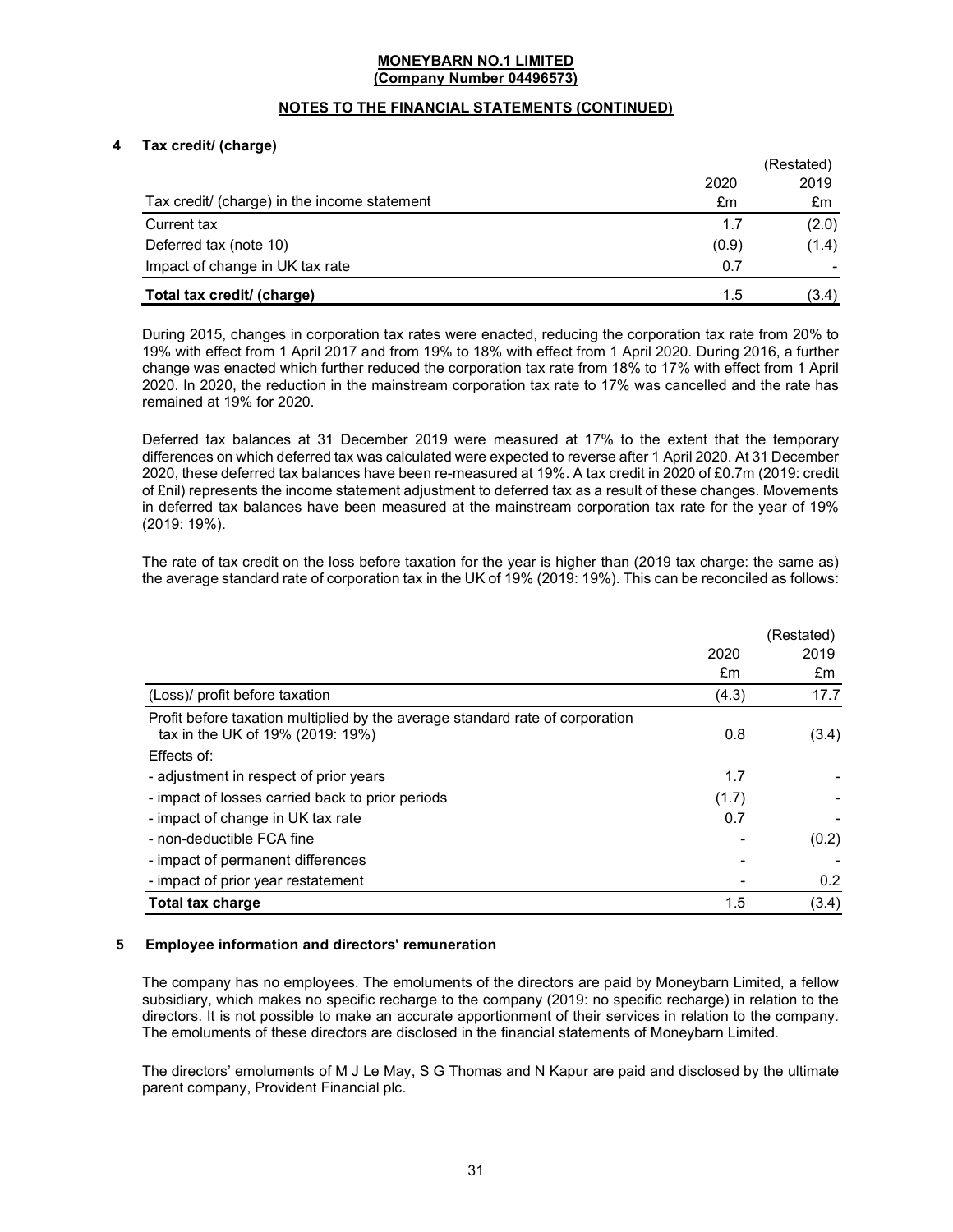# NOTES TO THE FINANCIAL STATEMENTS (CONTINUED)

# 6 Amounts receivable from customers

Amounts receivable from customers are held at amortised cost and are equal to the expected future cash flows discounted at the EIR. The average EIR for the year ended 31 December 2020 was 34% (2019: 34%).

Amounts from customers comprises £538.7m (2019 restated: £464.5m) of customer receivables plus deferred broker commissions of £27.9m (2019: £24.6m).

|                                                      |       | (Restated) |
|------------------------------------------------------|-------|------------|
|                                                      | 2020  | 2019       |
| Ageing analysis of amounts receivable from customers | £m    | £m         |
| Amounts due within one year                          | 174.8 | 139.1      |
| Amounts due in more than one year                    | 391.8 | 350.0      |
| Total                                                | 566.6 | 489.1      |

|                                                    | Within 1 |           |         |
|----------------------------------------------------|----------|-----------|---------|
|                                                    | vear     | 1-5 years | Total   |
| 2020                                               | £m       | £m        | £m      |
| Future minimum lease payments                      | 315.5    | 586.9     | 902.4   |
| Unearned finance income                            | (140.7)  | (195.1)   | (335.8) |
| Present value of minimum lease payments receivable | 174.8    | 391.8     | 566.6   |

|                                                    | Within 1 |           |         |
|----------------------------------------------------|----------|-----------|---------|
|                                                    | vear     | 1-5 years | Total   |
| 2019 restated                                      | £m       | £m        | £m      |
| Future minimum lease payments                      | 265.0    | 532.8     | 797.8   |
| Unearned finance income                            | (125.9)  | (182.8)   | (308.7) |
| Present value of minimum lease payments receivable | 139.1    | 350.0     | 489.1   |

No finance agreements entered into have a term greater than five years (2019: none over five years). The average term of finance leases entered into during the year is 4.6 years (2019: 4.6 years).

The gross receivable and allowance account which form the net amounts receivable from customers excluding deferred broker commissions of £27.9m (2019: £24.6m) is as follows:

|                                       |         | (Restated) |
|---------------------------------------|---------|------------|
|                                       | 2020    | 2019       |
|                                       | £m      | £m         |
| Gross receivable                      | 734.4   | 584.6      |
| Allowance account                     | (167.8) | (95.5)     |
| Net amounts receivable from customers | 566.6   | 489.1      |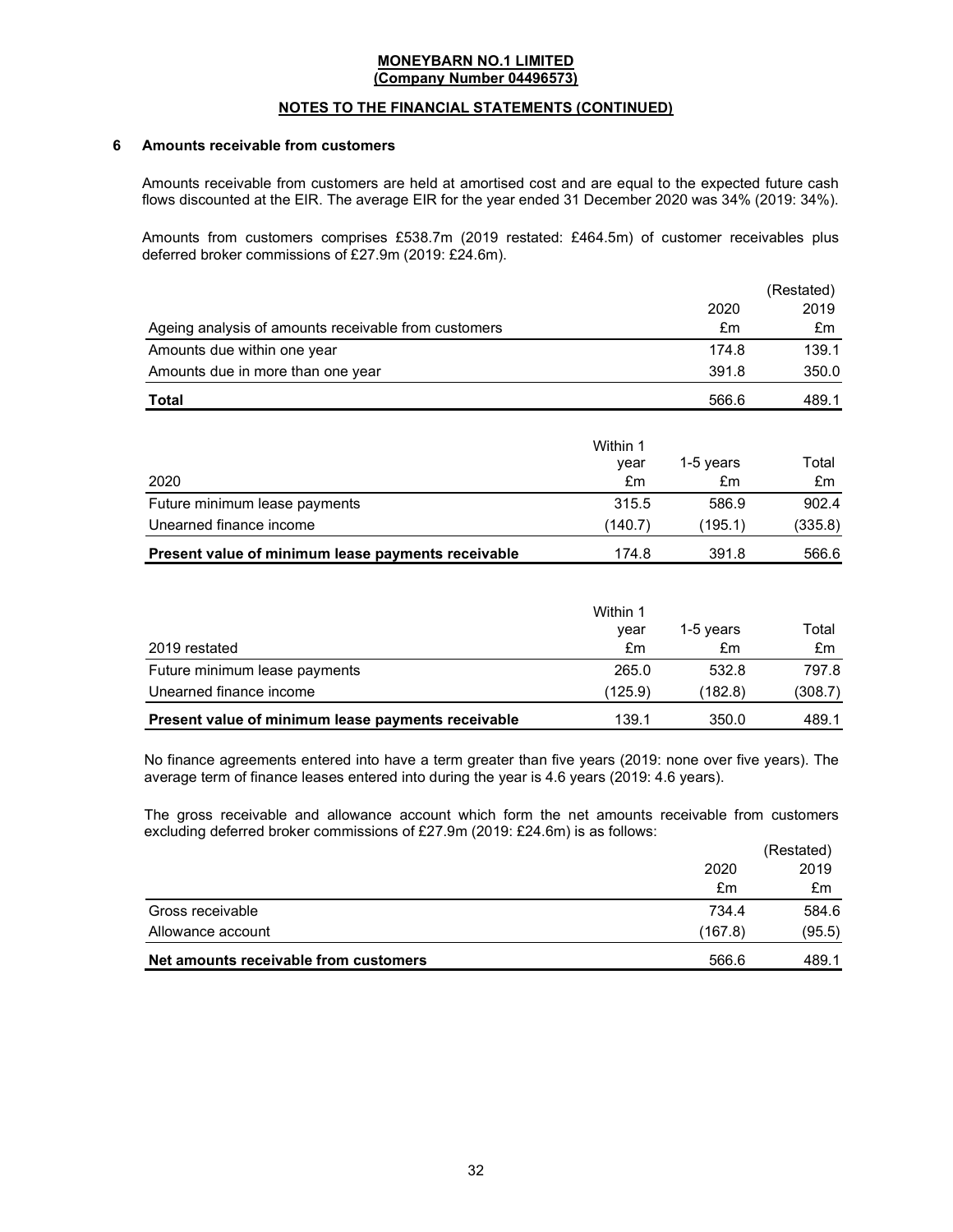# NOTES TO THE FINANCIAL STATEMENTS (CONTINUED)

# 6 Amounts receivable from customers (continued)

Amount receivable from customers can be reconciled as follows:

|                                          |         |         |         | 2020    |
|------------------------------------------|---------|---------|---------|---------|
|                                          | Stage 1 | Stage 2 | Stage 3 | Total   |
|                                          | £m      | £m      | £m      | £m      |
| <b>Gross carrying amount:</b>            | 335.4   | 131.0   | 118.2   | 584.6   |
| New financial assets originated          | 286.5   |         |         | 286.5   |
| Transfers due to changes in credit risk: |         |         |         |         |
| From Stage 1 to Stage 2                  | (69.2)  | 69.2    |         |         |
| From Stage 1 to Stage 3                  | (52.5)  |         | 52.5    |         |
| From Stage 2 to Stage 1                  | 21.0    | (21.0)  |         |         |
| From Stage 2 to Stage 3                  |         | (56.0)  | 56.0    |         |
| From Stage 3 to Stage 1                  | 1.7     |         | (1.7)   |         |
| From Stage 3 to Stage 2                  |         | 4.8     | (4.8)   |         |
| Write-offs                               |         |         | (1.0)   | (1.0)   |
| Recoveries                               | (171.4) | (47.0)  | (73.1)  | (291.5) |
| Revenue*                                 | 91.6    | 29.2    | 41.9    | 162.7   |
| Other changes                            | 0.7     | (10.1)  | 2.5     | (6.9)   |
| At 31 December                           | 443.8   | 100.1   | 190.5   | 734.4   |

# Loss allowance account:

| At 1 January                                                        | 9.5   | 12.4           | 73.6   | 95.5   |
|---------------------------------------------------------------------|-------|----------------|--------|--------|
| Movements through income statement:                                 |       |                |        |        |
| New financial assets originated                                     | 10.0  |                |        | 10.0   |
| Transfers due to changes in credit risk                             |       |                |        |        |
| From Stage 1 to Stage 2                                             | (1.3) | 6.4            |        | 5.1    |
| From Stage 1 to Stage 3                                             | (1.1) |                | 13.4   | 12.3   |
| From Stage 2 to Stage 1                                             | 0.7   | (3.1)          |        | (2.4)  |
| From Stage 2 to Stage 3                                             |       | (9.6)          | 21.5   | 11.9   |
| From Stage 3 to Stage 1                                             |       |                | (0.4)  | (0.4)  |
| From Stage 3 to Stage 2                                             |       | 0.6            | (1.3)  | (0.7)  |
| Remeasurements within Existing Stage                                | 4.0   | 11.2           | 51.4   | 66.6   |
| Other changes                                                       |       |                | (1.0)  | (1.0)  |
| Total movements through income statement:                           | 12.3  | 5.5            | 83.6   | 101.4  |
| Amounts netted off against revenue for stage 3 assets               |       | $\blacksquare$ | (28.7) | (28.7) |
| <b>Other movements:</b>                                             |       |                |        |        |
| Other changes                                                       |       | $\blacksquare$ | (0.4)  | (0.4)  |
| Total other during the period                                       |       |                | (29.1) | (29.1) |
| Allowance account at 31 December                                    | 21.8  | 17.9           | 128.1  | 167.8  |
|                                                                     |       |                |        |        |
| Reported amounts receivable from customers at 31<br><b>December</b> | 422.0 | 82.2           | 62.4   | 566.6  |
| Reported amounts receivable from customers at 1<br>January          | 325.9 | 118.6          | 44.6   | 489.1  |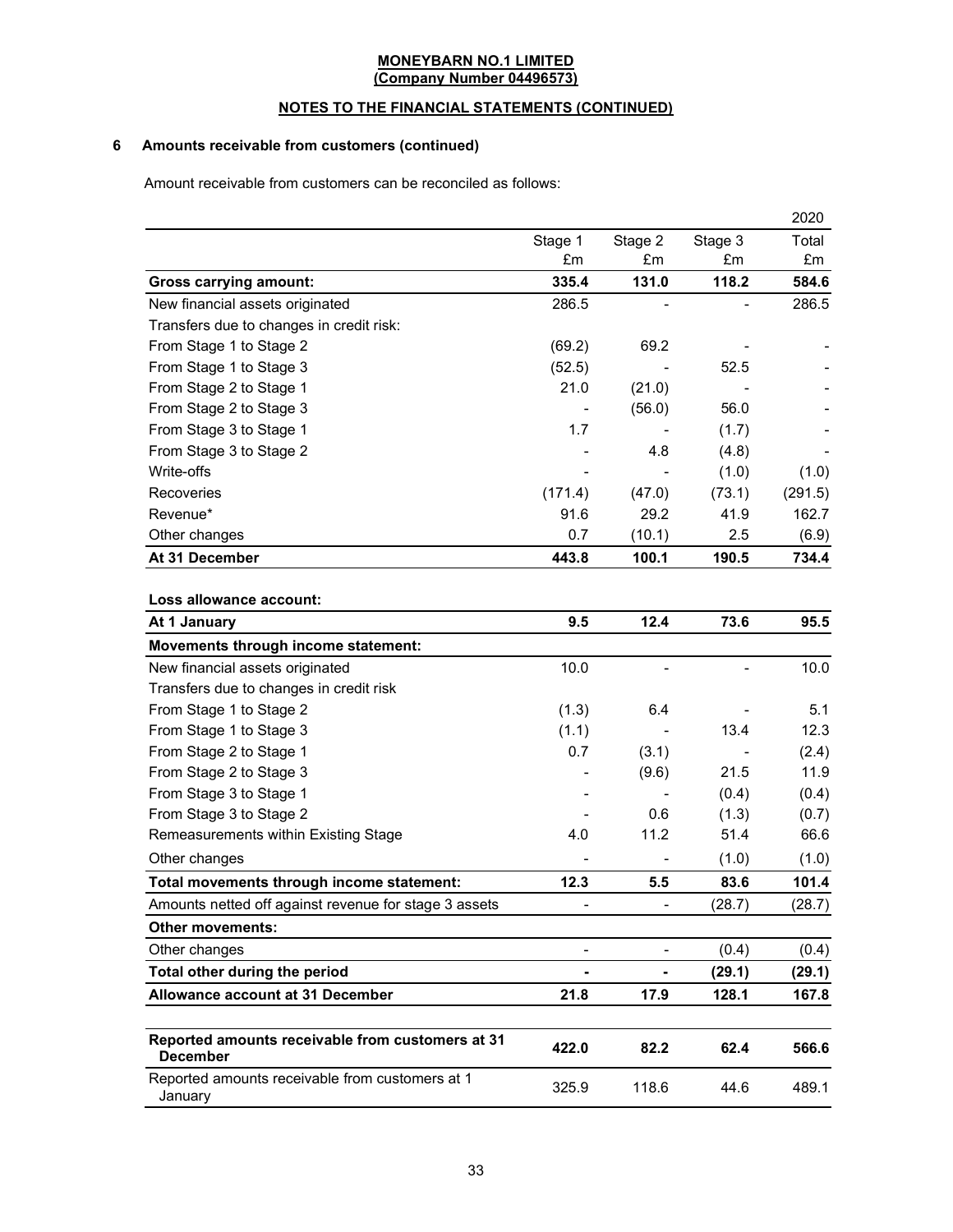# NOTES TO THE FINANCIAL STATEMENTS (CONTINUED)

# 6 Amounts receivable from customers (continued)

|                                                       |                |                          |         | (Restated)<br>2019 |
|-------------------------------------------------------|----------------|--------------------------|---------|--------------------|
|                                                       | Stage 1        | Stage 2                  | Stage 3 | Total              |
|                                                       | £m             | £m                       | £m      | £m                 |
| <b>Gross carrying amount:</b>                         | 292.8          | 104.4                    | 143.6   | 540.8              |
| New financial assets originated                       | 282.8          |                          |         | 282.8              |
| Transfers due to changes in credit risk:              |                |                          |         |                    |
| From Stage 1 to Stage 2                               | (99.3)         | 99.3                     |         |                    |
| From Stage 1 to Stage 3                               | (91.8)         |                          | 91.8    |                    |
| From Stage 2 to Stage 1                               | 11.6           | (11.6)                   |         |                    |
| From Stage 2 to Stage 3                               |                | (70.4)                   | 70.4    |                    |
| From Stage 3 to Stage 1                               |                |                          |         |                    |
| From Stage 3 to Stage 2                               |                |                          |         |                    |
| Write-offs                                            |                |                          | (99.2)  | (99.2)             |
| Recoveries                                            | (153.3)        | (49.4)                   | (79.9)  | (282.6)            |
| Revenue*                                              | 78.8           | 23.5                     | 41.0    | 143.3              |
| Other changes                                         | 13.8           | 35.2                     | (49.5)  | (0.5)              |
| At 31 December                                        | 335.4          | 131.0                    | 118.2   | 584.6              |
| Loss allowance account:                               |                |                          |         |                    |
| At 1 January                                          | 9.2            | 19.9                     | 99.7    | 128.8              |
| Movements through income statement:                   |                |                          |         |                    |
| New financial assets originated                       | 9.6            |                          |         | 9.6                |
| Transfers due to changes in credit risk:              |                |                          |         |                    |
| From Stage 1 to Stage 2                               | (1.3)          | 5.8                      |         | 4.5                |
| From Stage 1 to Stage 3                               | (1.1)          |                          | 10.8    | 9.7                |
| From Stage 2 to Stage 1                               | 0.2            | (2.0)                    |         | (1.8)              |
| From Stage 2 to Stage 3                               |                | (13.0)                   | 20.7    | 7.7                |
| From Stage 3 to Stage 1                               |                |                          |         |                    |
| From Stage 3 to Stage 2                               |                |                          |         |                    |
| Remeasurements within Existing Stage                  | (7.1)          | 1.7                      | 47.4    | 42.0               |
| Total movements through income statement:             | 0.3            | (7.5)                    | 78.9    | 71.7               |
| Amounts netted off against revenue for stage 3 assets |                | $\overline{\phantom{a}}$ | (23.5)  | (23.5)             |
| Other movements:                                      |                |                          |         |                    |
| Write-offs                                            | $\overline{a}$ |                          | (81.5)  | (81.5)             |
| Total other during the period                         | 0              | 0                        | (105.0) | (105.0)            |

| Allowance account at 31 December                             | 9.5   | 12.4  | 73.6 | 95.5  |
|--------------------------------------------------------------|-------|-------|------|-------|
|                                                              |       |       |      |       |
| Reported amounts receivable from customers at<br>31 December | 325.9 | 118.6 | 44.6 | 489.1 |
| Reported amounts receivable from customers at 1<br>January   | 283.6 | 84.5  | 43.9 | 412.0 |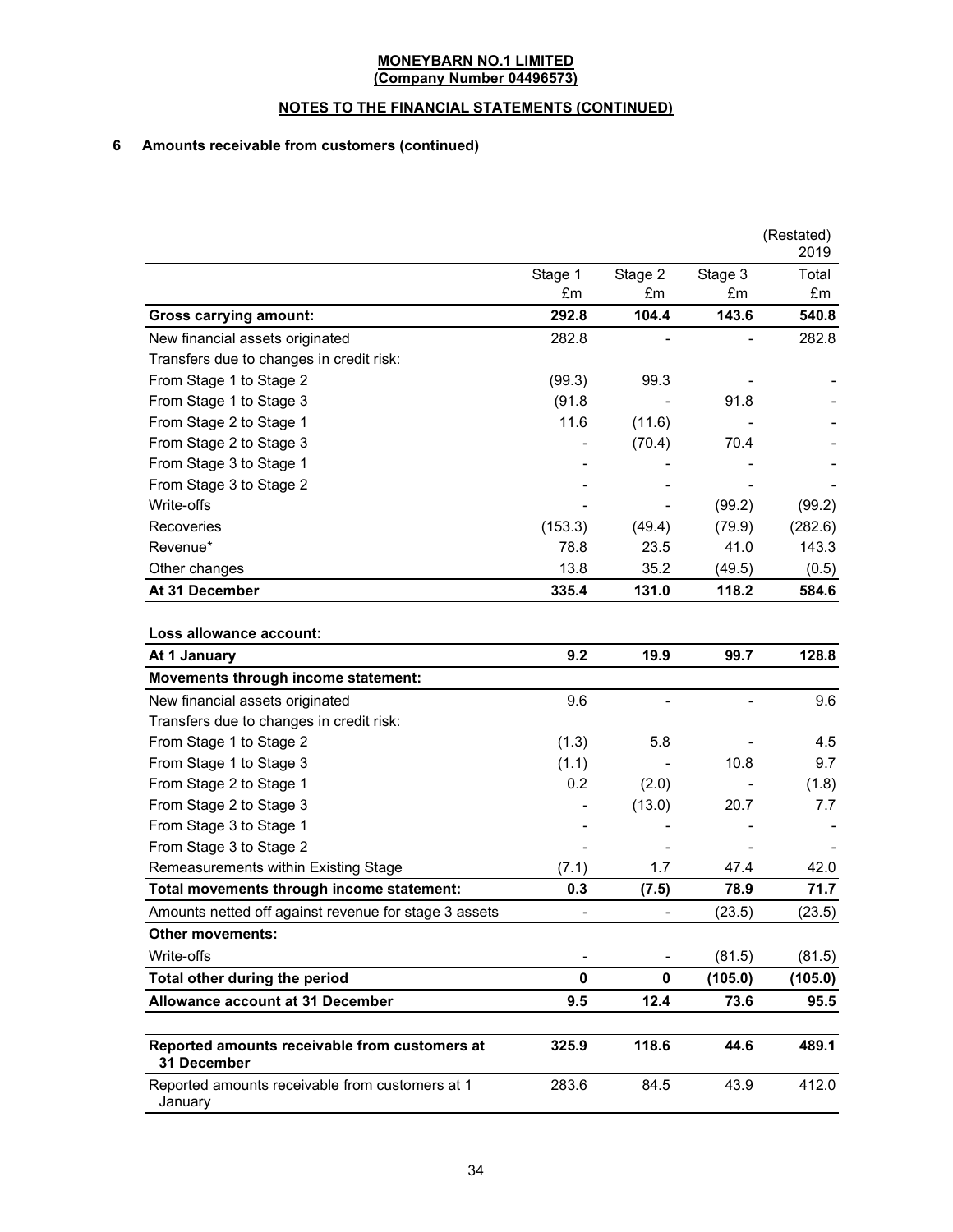# NOTES TO THE FINANCIAL STATEMENTS (CONTINUED)

# 6 Amounts receivable from customers (continued)

\*In the income statement revenue is £133.9m (2019: £119.8m) and for stage 3 assets is reported net of the impairment charge, the difference of which is included in the 'amounts netted against revenue for stage 3 assets' in the loss allowance account reconciliation of £28.7m (2019: £23.5m).

The allowance account includes the macroeconomic provision which reflects that a reduction in car sales and an increase in unemployment could lead to an increase in impairment. This is consistent with the prior year.

Vehicles are held as collateral against a Moneybarn conditional sale agreement until it is repaid in full. The impact of holding the collateral of £423.6m (2019: £339.8m) on the allowance account as at 31 December 2020 was £76.4m (2019: £52.9m), representing 76% (2019: 71%) of the balance.

The fair value of amounts receivable from customers is approximately £768.8m (31 December 2019: £633.3m). Fair value has been derived by discounting expected future cash flows at the credit adjusted discount rate.

Under IFRS 13. 'Fair value measurement', receivables are classed as level 3 as they are not traded on active market and the fair value is therefore through future cashflows.

# Internal rating Scales

In assessing the credit quality of the loan portfolio, the company uses an internal rating scale based on a customer's 12 month expected default probability.

|                       | Internal<br>Rating<br>Scales |
|-----------------------|------------------------------|
| Good quality          | 1                            |
| Satisfactory quality  | 2                            |
| Lower quality         | 3                            |
| <b>Below standard</b> | $3+$                         |

The customers categorised as below standard are those that fall into credit risk cohorts that the Company has subsequently removed from the scorecard reflecting tightening of credit scoring across the portfolio.

| Internal rating values       |               |               |               | 2020        |
|------------------------------|---------------|---------------|---------------|-------------|
|                              | Stage 1<br>£m | Stage 2<br>£m | Stage 3<br>£m | Total<br>£m |
| Good quality                 | 106.5         | 11.2          | 10.8          | 128.5       |
| Satisfactory quality         | 305.9         | 71.8          | 125.3         | 503.0       |
| Lower quality                | 31.0          | 16.8          | 51.9          | 99.7        |
| Below standard               | 0.4           | 0.3           | 2.5           | 3.2         |
| <b>Gross carrying amount</b> | 443.8         | 100.1         | 190.5         | 734.4       |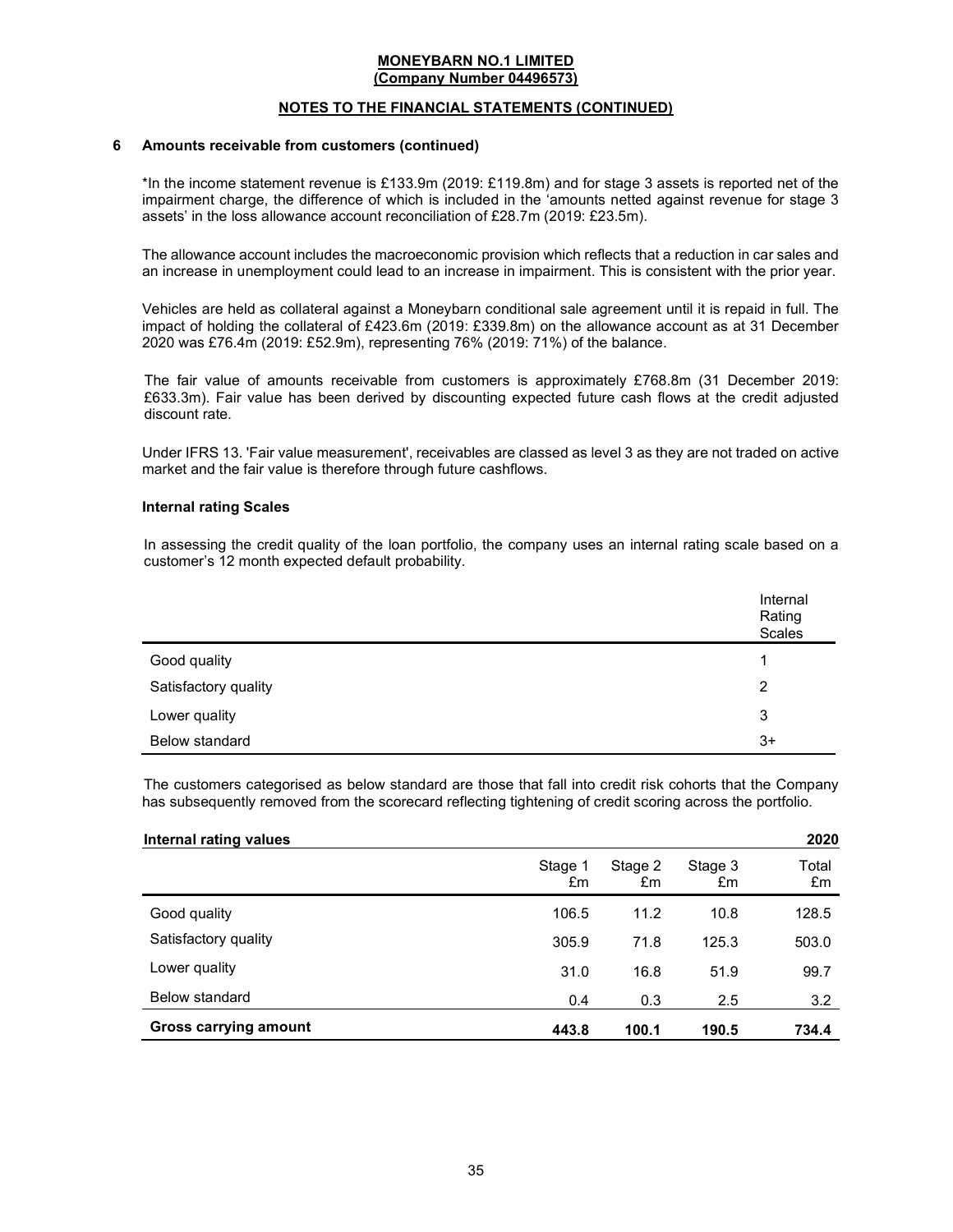# NOTES TO THE FINANCIAL STATEMENTS (CONTINUED)

# 6 Amounts receivable from customers (continued)

| Internal rating values       | (Restated) 2019 |               |               |             |
|------------------------------|-----------------|---------------|---------------|-------------|
|                              | Stage 1<br>£m   | Stage 2<br>£m | Stage 3<br>£m | Total<br>£m |
| Good quality                 | 72.0            | 13.4          | 5.7           | 91.1        |
| Satisfactory quality         | 221.5           | 87.4          | 73.9          | 382.8       |
| Lower quality                | 41.2            | 29.4          | 36.2          | 106.8       |
| Below standard               | 0.7             | 0.8           | 2.4           | 3.9         |
| <b>Gross carrying amount</b> | 335.4           | 131.0         | 118.2         | 584.6       |

# 7 Trade and other receivables

|                                                                                            | 2020  | 2019 |
|--------------------------------------------------------------------------------------------|-------|------|
| Current assets                                                                             | £m    | £m   |
| Prepayments and accrued income                                                             | 1.9   | 11.0 |
| Other receivables including amounts due to the company for taxation and<br>social security | 0.2   | 0.4  |
| Amounts due from intermediate holding company                                              | 146.0 |      |
| Total                                                                                      | 148.1 | 11 4 |

There are no amounts past due in respect of trade and other receivables that are not impaired.

The maximum exposure to credit risk of trade and other receivables is the carrying value of each class of receivable set out above.

There is no collateral held in respect of trade and other receivables (2019: £nil).

Within the trade receivables there is a £1.5m retention amount related to the debt sale within the company, which is payable at the sooner of the acquirer determining that no non-complying or remediation cases are present or 2 years' time. The company consider it remote that any such cases will be identified and therefore expect payment will be received within 12 months' time. On 25 February 2021 the company re-acquired certain non-performing loans from Arrow. The total purchase consideration of these assets amounted to £3.3m at which point the £1.5m retention was utilised.

Amounts due from the intermediate holding company comprise the proceeds of the securitisation of the Company's receivables which were initially loaned to the ultimate parent under an upstream loan. The loan was subsequently novated to the intermediate holding company. Interest is charged on the upstream loan at a rate which broadly represents the costs of the securitisation.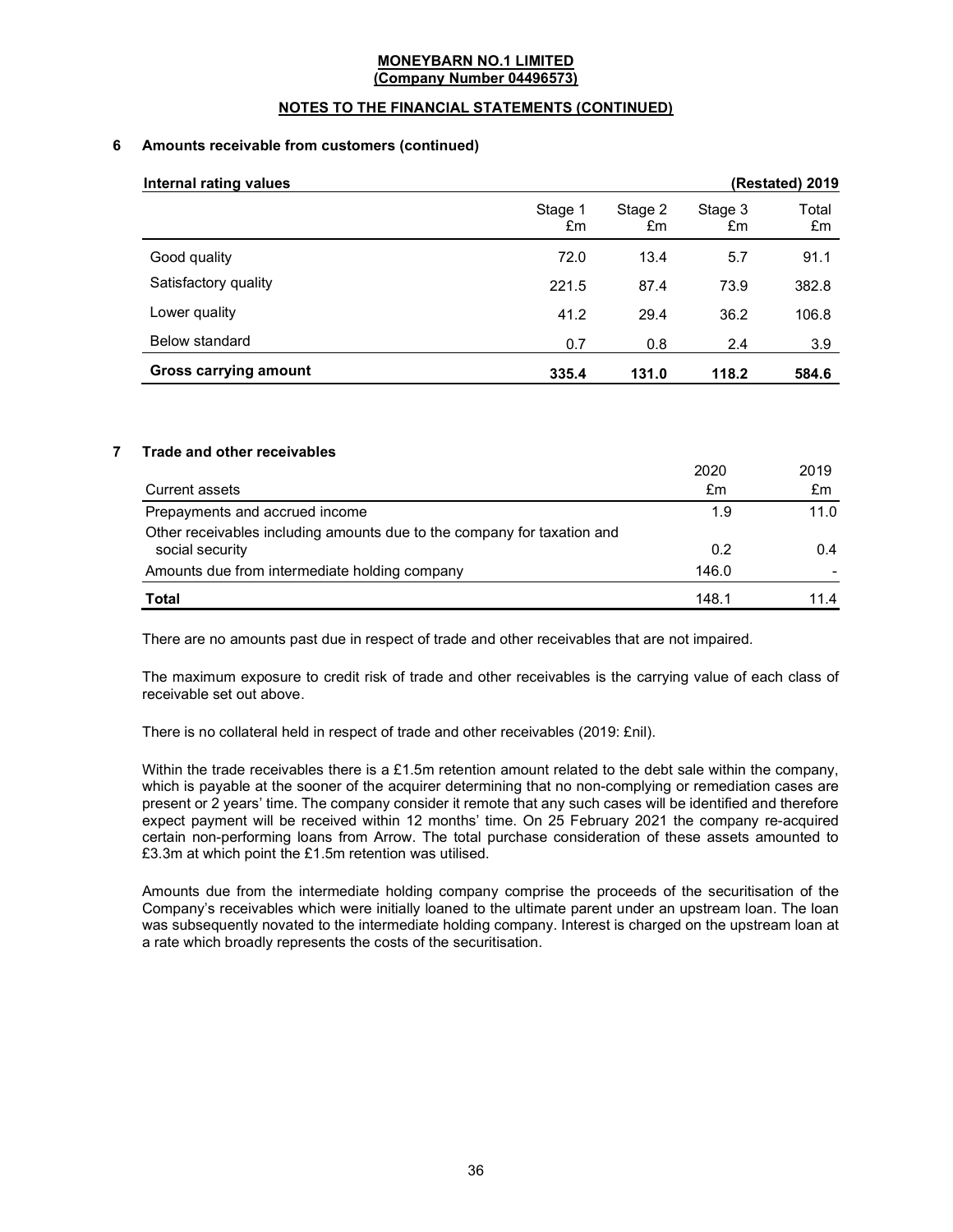# NOTES TO THE FINANCIAL STATEMENTS (CONTINUED)

# 8 Intangible assets

|                                 | Computer software |      |
|---------------------------------|-------------------|------|
|                                 | 2020              | 2019 |
|                                 | £m                | £m   |
| Cost                            |                   |      |
| At 1 January                    | 0.7               | 0.4  |
| Additions                       | 0.1               | 0.3  |
| <b>Disposals</b>                | (0.3)             |      |
| At 31 December                  | 0.5               | 0.7  |
| <b>Accumulated amortisation</b> |                   |      |
| At 1 January                    | 0.4               | 0.3  |
| Charged to the income statement | 0.1               | 0.1  |
| <b>Disposals</b>                | (0.1)             |      |
| At 31 December                  | 0.4               | 0.4  |
| Net book value at 31 December   | 0.1               | 0.3  |
| Net book value at 1 January     | 0.3               | 0.1  |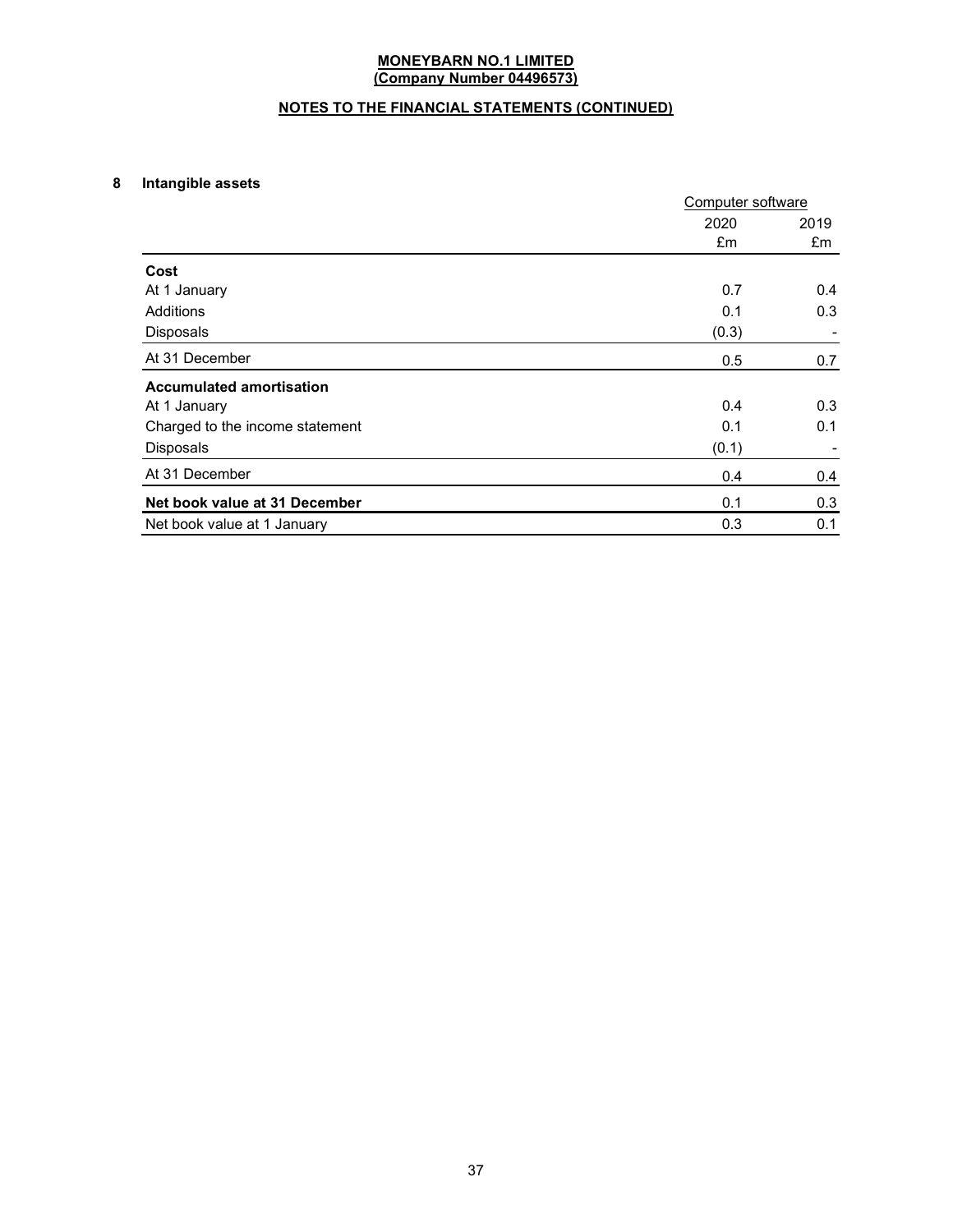# NOTES TO THE FINANCIAL STATEMENTS (CONTINUED)

# 9 Financial instruments

The following table sets out the carrying value of the company's financial assets and liabilities in accordance with the categories of financial instruments set out in IFRS 9. Assets and liabilities outside the scope of IFRS 9 are shown within non-financial assets/liabilities:

|                                   |                         | 31 December 2020                              |             |
|-----------------------------------|-------------------------|-----------------------------------------------|-------------|
|                                   | Amortised<br>cost<br>£m | Non-financial<br>assets/<br>liabilities<br>£m | Total<br>£m |
| <b>Assets</b>                     |                         |                                               |             |
| Cash and cash equivalents         | 2.1                     |                                               | 2.1         |
| Trade and other receivables       | 146.2                   | 1.9                                           | 148.1       |
| Amounts receivable from customers | 566.6                   |                                               | 566.6       |
| Intangible assets                 |                         | 0.1                                           | 0.1         |
| Deferred tax assets               |                         | 6.1                                           | 6.1         |
| Inventories                       |                         | 2.2                                           | 2.2         |
| <b>Total assets</b>               | 714.9                   | 10.3                                          | 725.2       |
| <b>Liabilities</b>                |                         |                                               |             |
| Trade and other payables          | (726.8)                 | -                                             | (726.4)     |
| <b>Current tax liabilities</b>    |                         | -                                             |             |
| <b>Total liabilities</b>          | (726.8)                 |                                               | (726.8)     |

31 December 2019  $/D$ catat

|                                   |           |               | (Restated)       |
|-----------------------------------|-----------|---------------|------------------|
|                                   |           | Non-financial |                  |
|                                   | Amortised | assets/       |                  |
|                                   | cost      | liabilities   | Total            |
|                                   | £m        | £m            | £m               |
| <b>Assets</b>                     |           |               |                  |
| Cash and cash equivalents         | 1.2       |               | 1.2 <sub>2</sub> |
| Trade and other receivables       | 0.4       | 11.0          | 11.4             |
| Amounts receivable from customers | 489.1     |               | 489.1            |
| Intangible assets                 |           | 0.3           | 0.3              |
| Deferred tax assets               |           | 6.2           | 6.2              |
| Inventories                       |           | 3.6           | 3.6              |
| <b>Total assets</b>               | 490.7     | 21.1          | 511.8            |
| <b>Liabilities</b>                |           |               |                  |
| Trade and other payables          | (505.8)   |               | (505.8)          |
| Provisions                        |           | (2.8)         | (2.8)            |
| <b>Current tax liabilities</b>    |           | (2.0)         | (2.0)            |
| <b>Total liabilities</b>          | (505.8)   | (4.8)         | (510.6)          |

The carrying value for all financial assets represents the maximum exposure to credit risk.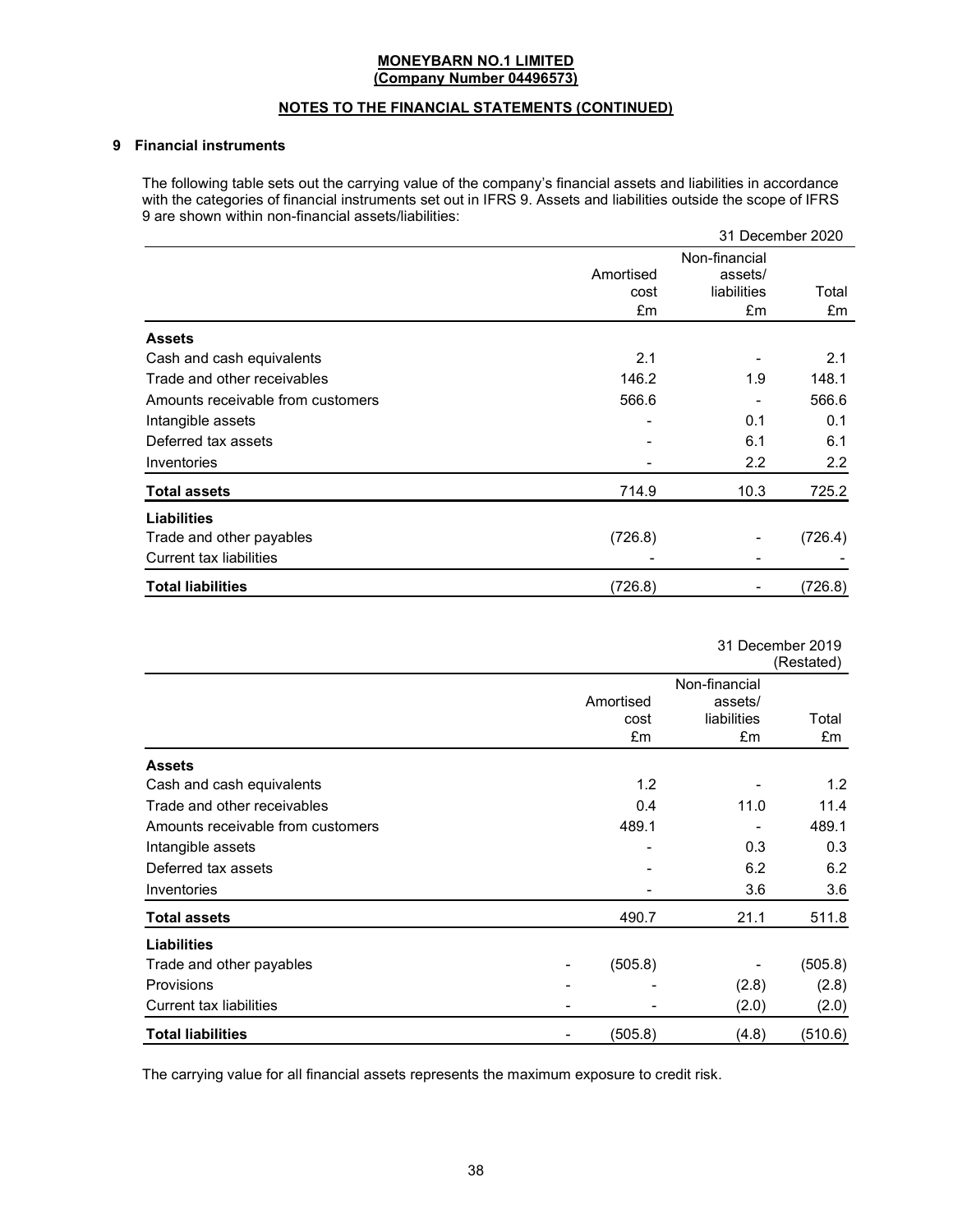# NOTES TO THE FINANCIAL STATEMENTS (CONTINUED)

# 10 Deferred tax

Deferred tax is a future liability or asset resulting from temporary differences between the accounting value of assets and liabilities and their value for tax purposes. Deferred tax is calculated in full on temporary differences under the balance sheet liability method. During 2015, reductions in corporation tax rates were enacted, reducing the mainstream UK corporation tax rate from 20% to 19% with effect from 1 April 2017 and from 19% to 18% with effect from 1 April 2020. During 2016, a further change was enacted which further reduced the mainstream corporation tax rate from 18% to 17% with effect from 1 April 2020. In 2020, the reduction in the mainstream corporation tax rate to 17% was cancelled and the rate has remained at 19% for 2020.

Deferred tax balances at 31 December 2019 were measured at 17% to the extent that the temporary differences on which deferred tax was calculated were expected to reverse after 1 April 2020. At 31 December 2020, these deferred tax balances have been re-measured at 19%, and movements in deferred tax balances have been measured at the mainstream corporation tax rate for the year of 19% (2019: 19%). A tax credit in 2020 of £0.7m (2019: credit of £0.0m) represents the income statement adjustment to deferred tax as a result of these changes. The movement in the deferred tax asset during the year can be analysed as follows:

|                                         | 2020  | 2019  |
|-----------------------------------------|-------|-------|
| Asset                                   | £m    | £m    |
| At 1 January                            | 6.3   | 7.6   |
| Credit to the income statement (note 4) | (0.9) | (1.4) |
| Impact of change in UK tax rate         | 0.7   |       |
| At 31 December                          | 6.1   | 6.2   |

An analysis of the deferred tax asset for the company is set out below:

| Asset                           |                        |                          | 2020  |
|---------------------------------|------------------------|--------------------------|-------|
|                                 | Accelerated<br>capital | Other<br>temporary       |       |
|                                 | allowances             | differences              | Total |
|                                 | £m                     | £m                       | £m    |
| At 1 January                    |                        | 6.3                      | 6.3   |
| Credit to the income statement  |                        | (0.9)                    | (0.9) |
| Impact of change in UK tax rate |                        | 0.7                      | 0.7   |
| At 31 December                  |                        | 6.1                      | 6.1   |
| Asset                           |                        |                          | 2019  |
|                                 | Accelerated<br>capital | Other                    |       |
|                                 | allowances             | temporary<br>differences | Total |
|                                 | £m                     | £m                       | £m    |
| At 1 January                    | 0.1                    | 7.5                      | 7.6   |
| Credit to the income statement  | (0.1)                  | (1.3)                    | (1.4) |
| Impact of change in UK tax rate |                        |                          |       |
| At 31 December                  |                        | 6.2                      | 6.2   |

Deferred tax is a future tax liability or asset resulting from temporary differences between the accounting value of assets and liabilities and their value for tax purposes. Deferred tax arises primarily in respect of property, plant and equipment which is depreciated on a different basis for tax purposes, certain cost provisions for which tax deductions are only available when the costs are paid, and the opening balance sheet adjustment to restate the IAS 39 balance sheet onto an IFRS 9 basis for which tax deductions are available over 10 years.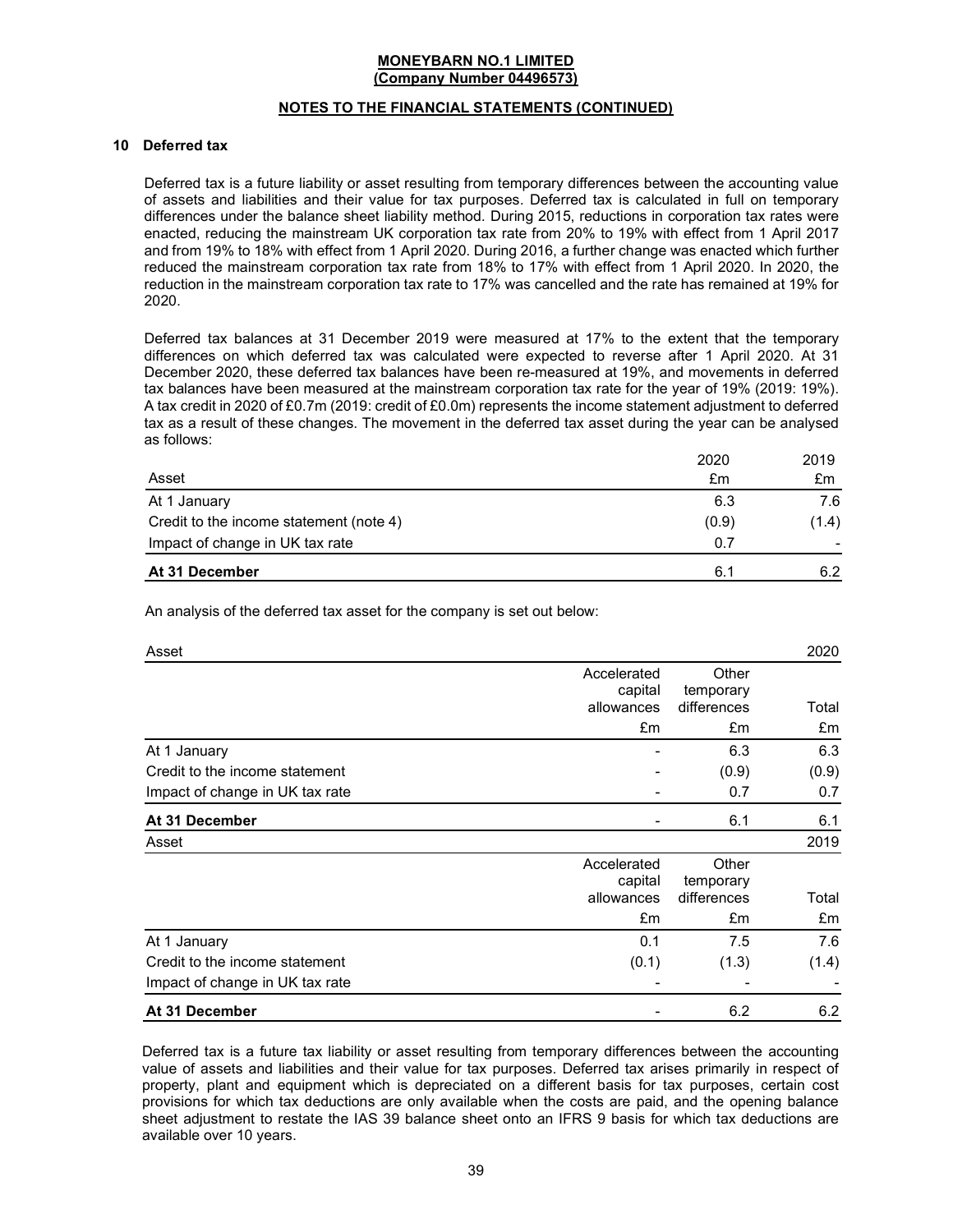# NOTES TO THE FINANCIAL STATEMENTS (CONTINUED)

# 11 Trade and other payables

|                                                | 2020  | 2019  |
|------------------------------------------------|-------|-------|
| <b>Current liabilities</b>                     | £m    | £m    |
| Trade payables                                 | 0.7   | 0.4   |
| Amounts owed to fellow subsidiary undertakings | 4.9   | 2.6   |
| Amounts owed to ultimate parent undertaking    |       | 500.9 |
| Amounts owed to intermediate holding company   | 588.4 |       |
| Amounts owed to Moneybarn Financing Limited    | 129.2 |       |
| Accruals                                       | 3.6   | 1.9   |
| Total                                          | 726.8 | 505.8 |

The fair value of trade and other payables equates to their book value (2019: fair value equated to book value). Amounts owed to fellow subsidiary undertakings are unsecured, due for repayment in less than one year and do not accrue interest.

Amounts owed to the ultimate parent undertaking are unsecured, due for repayment in less than one year and accrue interest at rates linked to LIBOR. Provident Financial plc, has confirmed its continued support for the company for at least the next 12 months.

Amounts owed to the intermediate holding company accrue interest linked to the monthly weighted average cost of funds of the ultimate parent undertaking plus a margin.

Amounts owed to Moneybarn Financing Limited represents amounts received for the purchase of the company's receivables by Moneybarn Financing Limited as part of the securitisation of the company's receivables which is accounted for as a deemed loan. The amount is shown net of the amount of subordinated notes issued to the company by Moneybarn Financing Limited. Finance charges under the deemed loan represent the costs of the securitisation.

# 12 Provisions

|                      | 2020  | 2019  |
|----------------------|-------|-------|
| Provisions           | £m    | £m    |
| At 1 January         | 2.8   | 7.5   |
| Utilised in the year | (2.8) | (2.1) |
| Released in the year | -     | (2.6) |
| <b>Total</b>         |       | 2.8   |

The amounts shown in provisions is in relation to the FCA fine imposed on the company which has been settled in the year.

#### 13 Share capital

|                            | 2020       |            |                       | 2019       |  |
|----------------------------|------------|------------|-----------------------|------------|--|
|                            |            | Issued and |                       |            |  |
|                            | Authorised |            | fully paid Authorised | fully paid |  |
| Ordinary shares of £1 each |            |            |                       |            |  |
| <b>Number of shares</b>    |            |            |                       |            |  |

There are no shares issued and not fully paid at the end of the year (2019: no shares).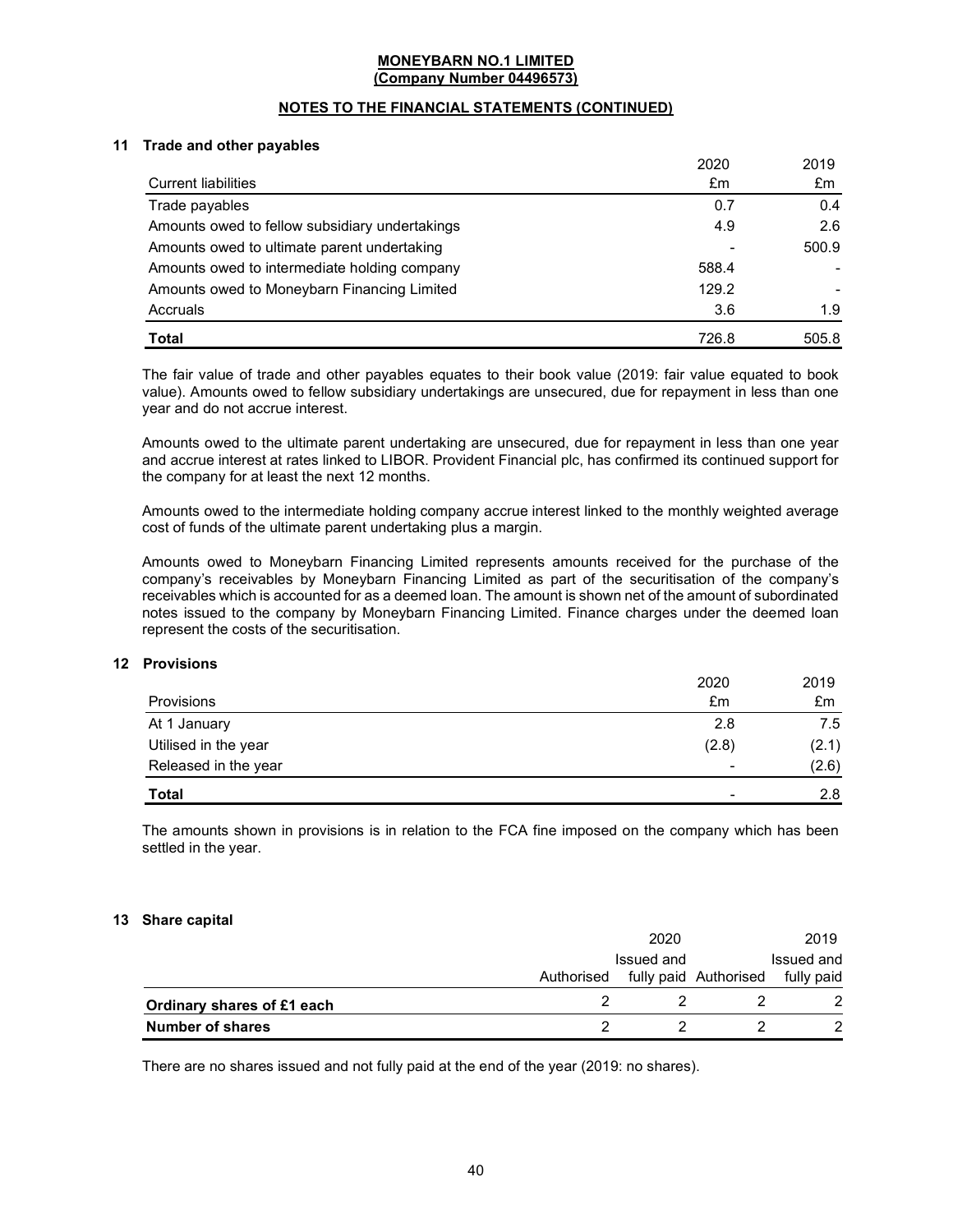# NOTES TO THE FINANCIAL STATEMENTS (CONTINUED)

# 14 Related party transactions

Details of the transactions between the company and other group undertakings, which comprise management recharges and interest charges or credits on intra-group balances, along with any balances outstanding at 31 December are set out below:

2020

|                                                           |                        |                    |        |                             | ∠∪∠∪                   |
|-----------------------------------------------------------|------------------------|--------------------|--------|-----------------------------|------------------------|
|                                                           | Management<br>recharge | Interest<br>charge | credit | Interest Owed balance<br>£m | Outstanding<br>balance |
|                                                           | £m                     | £m                 | £m     |                             | £m                     |
| Ultimate parent undertaking                               |                        | (35.9)             | 2.9    |                             |                        |
| Intermediate holding company                              |                        |                    |        | 146.0                       | (588.4)                |
| Other subsidiaries of the ultimate<br>parent undertaking: |                        |                    |        |                             |                        |
| Moneybarn Financing Limited                               |                        | (2.8)              |        |                             | (129.2)                |
| Moneybarn Limited                                         | 25.1                   |                    |        |                             | (4.5)                  |
| <b>Provident Personal Credit Limited</b>                  |                        |                    |        |                             | (0.4)                  |
|                                                           |                        |                    |        |                             | 2019                   |
|                                                           | Management             | Interest           |        |                             | Outstanding            |
|                                                           | recharge               | charge             |        |                             | balance                |
|                                                           | £m                     | £m                 |        |                             | £m                     |
| Ultimate parent undertaking                               |                        | (29.2)             |        |                             | (500.9)                |
| Other subsidiaries of the ultimate<br>parent undertaking: |                        |                    |        |                             |                        |
| Moneybarn Limited                                         | 19.9                   |                    |        |                             | (2.6)                  |

In January 2020, Moneybarn No. 1 Limited issued its first tranche of asset backed securities through a closed deal with NatWest Markets. The external notes attract a rate of LIBOR +210bps. At the end of 2020, £150m of notes are in issue externally; of this, £133.1m has been remitted to Moneybarn, with the remainder carried as cash inside the structure to be reinvested in a future window or retained for liquidity purposes. During 2021, this facility is expected to be refinanced, with the expectation of refinancing onto a SONIA linked interest rate.

In December 2020, a new group intermediate holding company, Provident Financial Holdings No. 2 Limited (PFH2), was incorporated and the ultimate parent, Provident Financial plc, novated various loans to PFH2 which simplified the intercompany relationships across the Provident Financial group.

As a result of this, a revolving loan facility of £684m has been provided to the company and an upward stream funding facility of £396m provided from the company to PFH2. On 3 February 2021, PFH2 was renamed Provident Financial Holdings Limited. The intercompany loan from PFH2 accrues interest at the monthly weighted average cost of funds of the ultimate parent plus a margin. The upstream loan from the company to PFH2 accrues interest at a rate which broadly represents the costs of the securitisation.

The directors believe that all related party transactions are on an arm's length basis.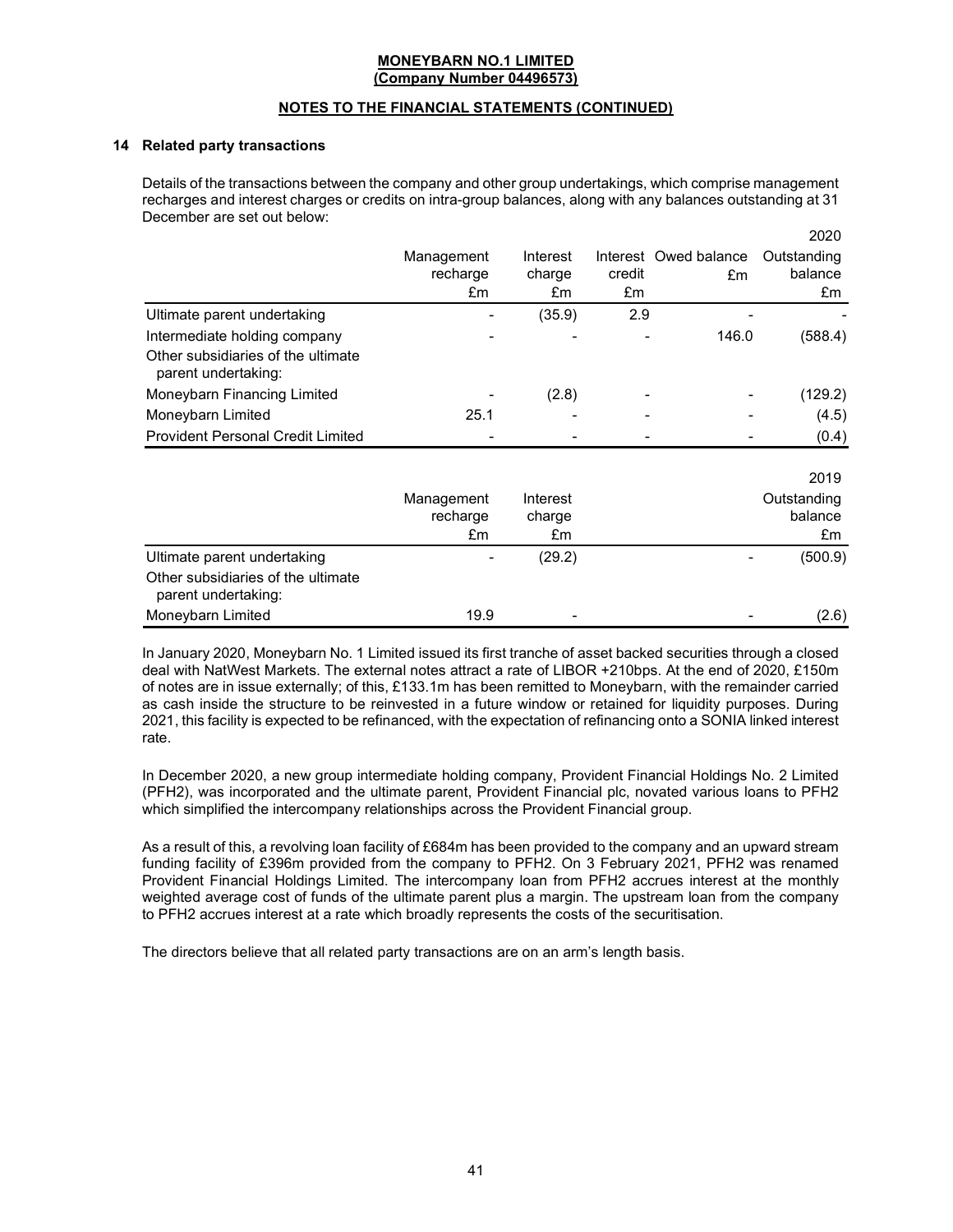# NOTES TO THE FINANCIAL STATEMENTS (CONTINUED)

### 15 Contingent liabilities

The company is a guarantor in respect of: (i) borrowings made by the company's ultimate parent undertaking; and (ii) guarantees given by the company's ultimate parent undertaking in respect of borrowings of certain of its subsidiaries to a maximum of £453.9m (2019: £689.8m). At 31 December 2020, the borrowings amounted to £369.0m (2019: £616.3m).

In addition, during the ordinary course of business the company is subject to other complaints and threatened or actual legal proceedings (including class or group action claims) brought by or on behalf of current or former employees, agents, customers, investors or third parties. This extends to legal and regulatory reviews, challenges, investigations and enforcement actions combined with tax authorities taking a view that is different to the view the Group has taken on the tax treatment in its tax returns, both in the UK and overseas. All such material matters are periodically assessed, with the assistance of external professional advisers, where appropriate, to determine the likelihood of the company incurring a liability. In those instances where it is concluded that it is more likely than not that a payment will be made, a provision is established to management's best estimate of the amount required at the relevant balance sheet date. In some cases it may not be possible to form a view, for example because the facts are unclear or because further time is needed to properly assess the merits of the case, and no provisions are held in relation to such matters. However, the company does not currently expect the final outcome of any such case to have a material adverse effect on its financial position, operations or cash flows.

Restated

|  |  | 16 Reconciliation of profit after taxation to cash used in operations |  |  |
|--|--|-----------------------------------------------------------------------|--|--|
|--|--|-----------------------------------------------------------------------|--|--|

|                                              |      | 2020   | 2019   |
|----------------------------------------------|------|--------|--------|
|                                              | Note | £m     | £m     |
| Profit after taxation                        |      | (2.8)  | 14.3   |
| Adjusted for:                                |      |        |        |
| - tax (credit)/ charge                       | 4    | (1.5)  | 3.4    |
| - amortisation of intangible assets          | 8    |        | 0.1    |
| - disposal of intangible assets              | 8    | 0.2    |        |
| - release of FCA provision                   | 12   |        | (2.7)  |
| Changes in operating assets and liabilities: |      |        |        |
| - amounts receivable from customers          |      | (77.5) | (75.8) |
| - trade and other receivables                |      | 10.6   | (11.9) |
| - inventories                                |      | 1.4    | 0.2    |
| - trade and other payables                   |      | 95.3   | 74.3   |
| - provisions                                 |      | (2.8)  | (2.1)  |
| Cash used in/ (generated from) operations    |      | 22.9   | (0.2)  |